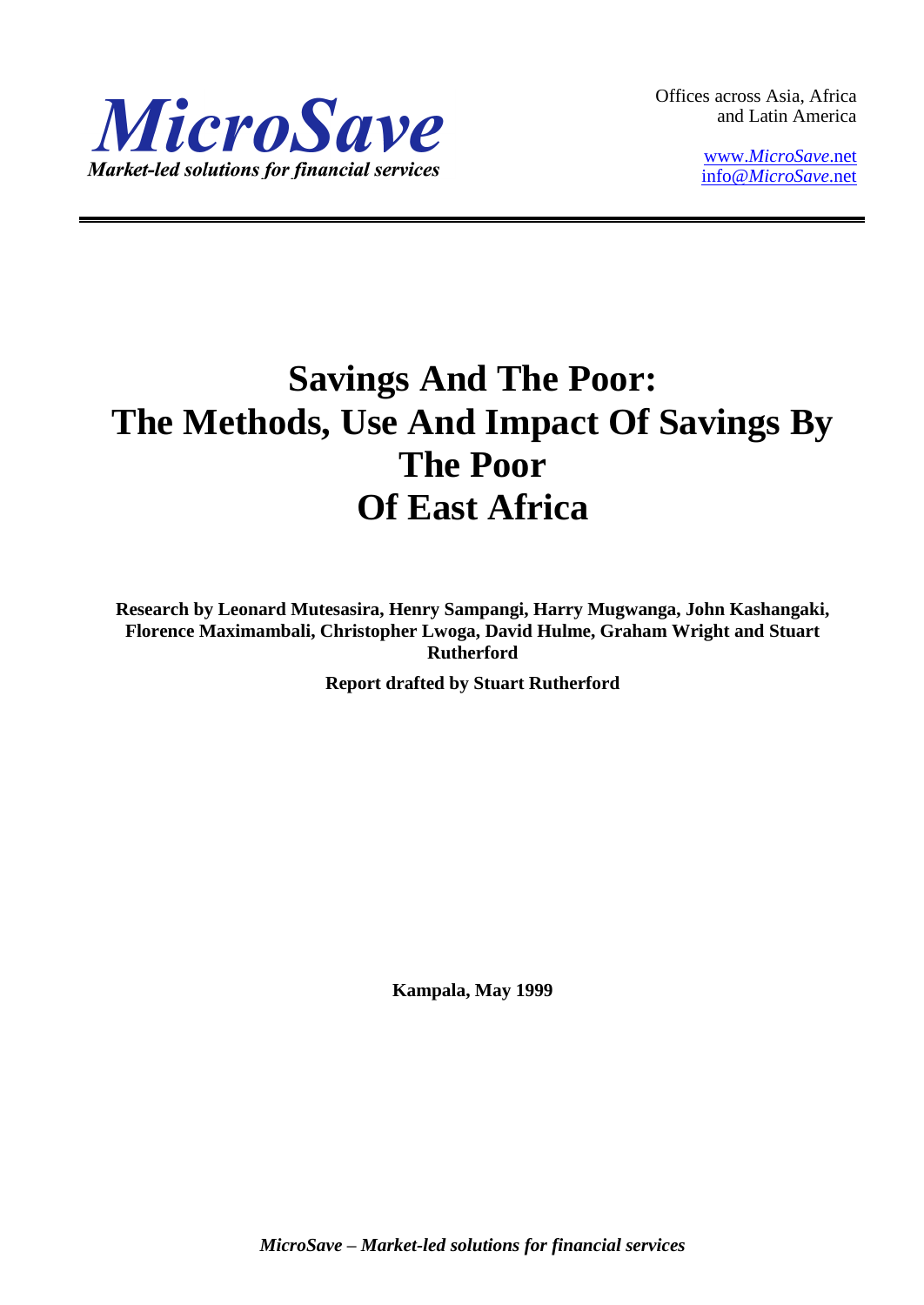| <b>Contents</b>                                                     |  |
|---------------------------------------------------------------------|--|
|                                                                     |  |
|                                                                     |  |
|                                                                     |  |
|                                                                     |  |
|                                                                     |  |
|                                                                     |  |
|                                                                     |  |
|                                                                     |  |
|                                                                     |  |
|                                                                     |  |
| The main money management problem: assembling large sums of money 7 |  |
|                                                                     |  |
|                                                                     |  |
|                                                                     |  |
|                                                                     |  |
|                                                                     |  |
|                                                                     |  |
|                                                                     |  |
|                                                                     |  |
|                                                                     |  |
| 1                                                                   |  |
|                                                                     |  |
|                                                                     |  |
|                                                                     |  |
|                                                                     |  |
|                                                                     |  |
|                                                                     |  |
|                                                                     |  |
|                                                                     |  |
|                                                                     |  |
|                                                                     |  |
| 2                                                                   |  |
|                                                                     |  |
|                                                                     |  |
|                                                                     |  |
| 3                                                                   |  |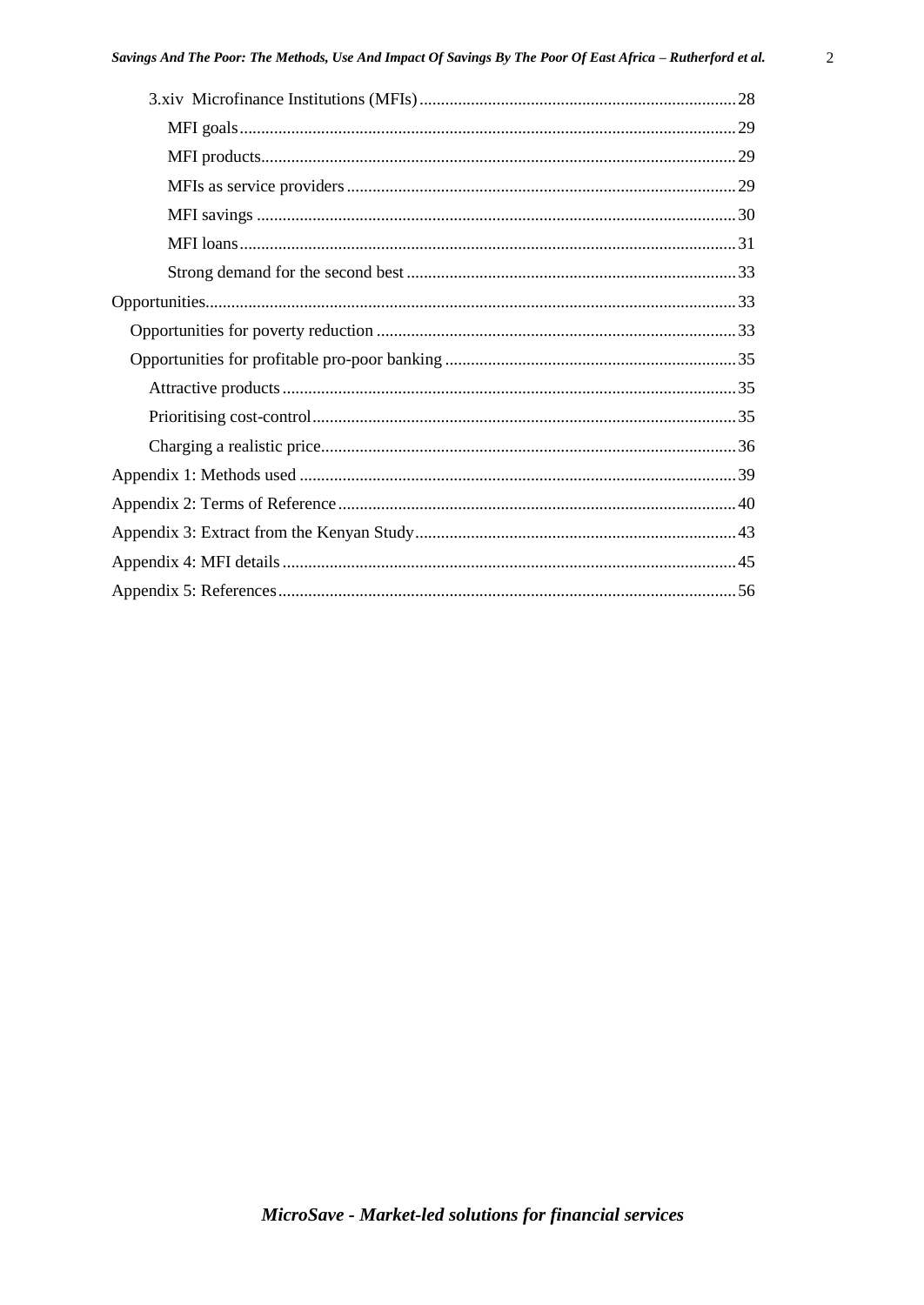#### Stuart Rutherford

Research by Leonard Mutesasira, Henry Sampangi, Harry Mugwanga, John Kashangaki, Florence Maximambali, Christopher Lwoga, David Hulme, Graham A.N. Wright and Stuart Rutherford

#### *Introduction*

*MicroSave* is a newcomer to the fast-growing microfinance scene in Africa. It set up shop in Kampala in the latter part of 1998 under the banner "promoting secure, high-quality savings services for poor people". Sensibly, one of its first acts was to commission research into 'microsavings' – savings made in relatively small amounts by poor people in the continent. It needed to know *whether* the poor of Africa save, and if they do, *why* and *how* they do it – how frequently, in what volumes, and by means of what services or devices. Are the poor satisfied with these methods, and if not, why? How important *are* savings in their lives and livelihoods, and what difference does it make to their fortunes and those of their families if they have, or lack, access to satisfactory savings systems? It was believed that if these questions – and others like them - could be answered, *MicroSave*'s role as a promoter of good savings services for the poor would be strengthened.

This Report begins to answer some of these questions by describing what nine researchers observed during a few short weeks in the field in three countries – the East African trio of Kenya, Uganda and Tanzania – in early 1999. At the same time, the researchers worked on a second study, which examined the reasons that lie behind the rapid<sup>1</sup> turnover of clients in East Africa's burgeoning micro-credit institutions. That study is published alongside this one<sup>2</sup>. Doing the two studies together had a healthy effect. It ensured that the researchers kept in touch with the 'practitioner's perspective', and that they constantly engaged with the practical problems that the poor face in finding a safe place for their savings, and the practical problems that would-be service providers face in making those places widely available to the poor.

Published documents were consulted, but few were found to embrace the full range of savings opportunities pursued by the poor. Because we needed to explore for hitherto little known or poorly understood behaviour in relation to savings, in-depth interviews and participatory methods of enquiry were preferred to more quantitative or questionnaire-based surveys. *MicroSave* wanted insights that may prove useful to the design of savings products, so our researchers spent more time on the *why* and *how* questions than on counting heads or counting shillings. Details of the methods used can be found in appendix 1 and the Terms of Reference for the study are reproduced in appendix 2. References are given in appendix 5.

The Report is organised as follows. After an Executive Summary comes a section called 'Preliminaries' which summarises the objectives and the execution of the study.

Next comes 'Managing Money', which offers a conceptual framework for understanding the role that savings play in the lives of the poor. This is followed by a short section on 'Defining the Poor'. The framework is then used to analyse the material presented in the next section, the main one, called 'How the Poor Save', in which the services and devices used by poor savers are described, and their merits discussed. The section is divided into sub-sections covering informal devices and services, formal institutions such as banks and insurance companies, and the new semi-formal ones comprising the microfinance institutions (MFIs). Finally, a section called 'Opportunities' discusses the paths that appear to be open to East African microfinance institutions that wish to improve their savings products.

1

<sup>&</sup>lt;sup>1</sup> Rapid, that is, relative to turnover rates in, say, South Asian microcredit and microfinance institutions

<sup>2</sup> *Drop-Outs among East African MFIs, MicroSave,* Kampala, 1999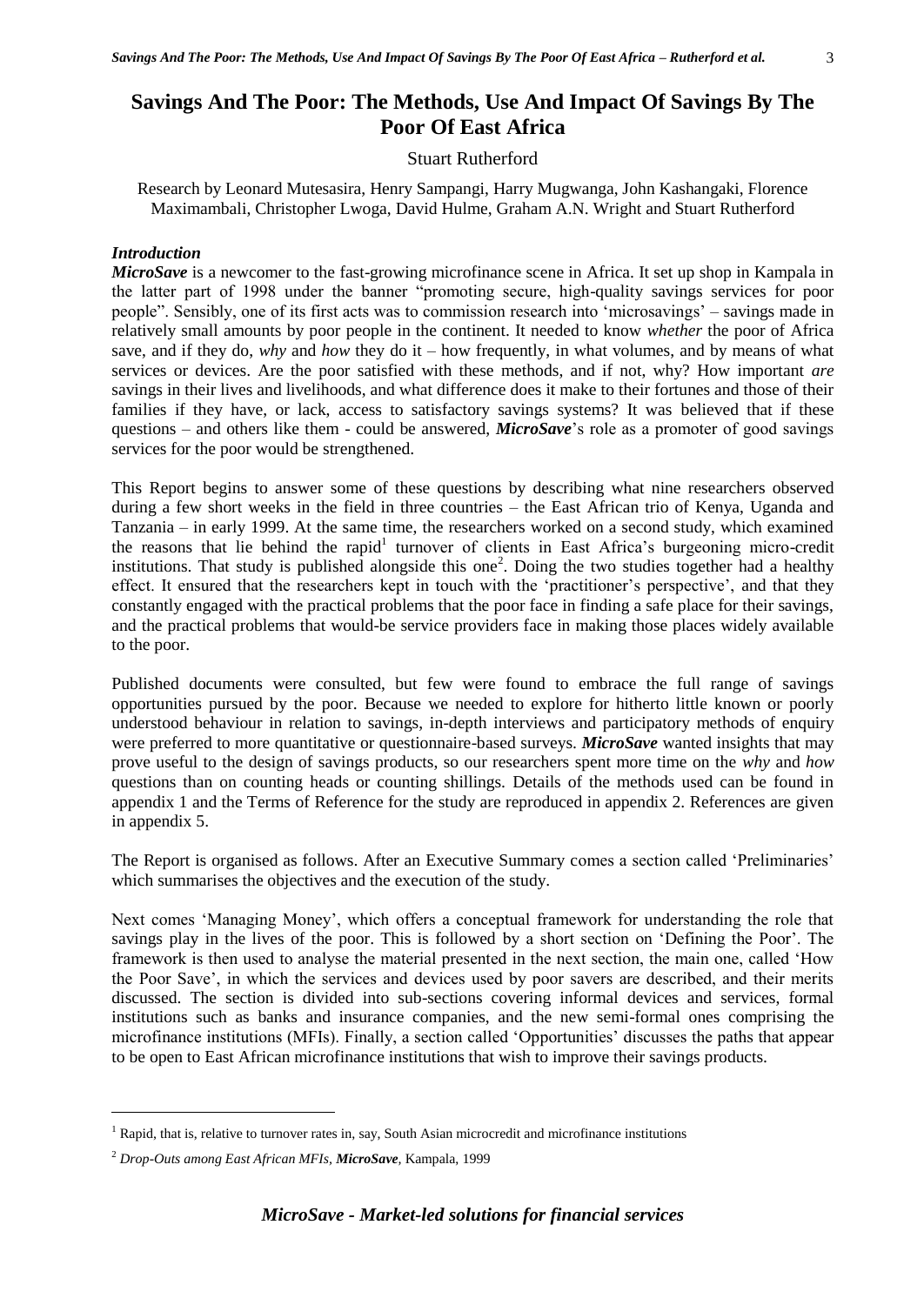#### *Background*

This Report is about how the East African poor manage their money, and how microfinance institutions (MFIs) might help them do it better. It was written for *MicroSave*, an agency set up by two donors interested in promoting improved savings services for the poor of Africa. They are UNDP and DfID (official British development aid). The specific opportunity arose when *MicroSave* commissioned a three-country study covering Kenya, Uganda and Tanzania, which was carried out in April and May 1999. Nine researchers were deployed, for varying amounts of time, and they combined their work on the study with work on a companion study on 'drop-outs' from East African MFIs. This study draws together and summarises the very large mass of material gathered by these researchers<sup>3</sup>.

#### *Review of services and devices*

The bulk of the report is taken up with descriptions of the money management devices and services used by the poor, and with a discussion of the extent to which the poor and very poor have access to them. Altogether fifteen distinct types of device or service were examined. They were categorised into three groups. The first group comprised informal (unregistered, 'indigenous') types. They were: saving at home, savings clubs, money-guards, deposit collectors, reciprocal lending, informal insurance schemes, ROSCAs, ASCAs, moneylenders, pawnbrokers, and supplier credit. Three formal sector services were looked at: savings and credit co-operatives (SACCOSs), formal banks, and insurance companies. Finally, the MFIs, which comprise the 'semi-formal' sector, were reviewed.

From this analysis it emerges that the poor and very poor have extremely limited access to the formal sector institutions. This comes as no surprise, but somewhat more unexpectedly it emerged that they have only limited access to the new breed of micro-enterprise financing MFIs. Most poor people rely on the informal sector to manage their money. More or less everyone saves some cash at home or about their person though the poorest may experience periods when they can't do so. Among informal group-based devices ROSCAs (savings clubs whose members agree to make a set cash deposit at set intervals, and pass the whole of the sum collected on each occasion to one of their members in rotation) are especially popular in the region. Despite a widely expressed need for safe opportunities to save small amounts of cash, it emerged that there are not many deposit collectors and those that there are lack the degree of standardisation and professionalism found among them in West Africa. The poor and not-so-poor have almost no access to moneylenders of any sort (informal or formal), a fact that contributes to the widespread popularity of the MFIs, though some belong to socially-defined unorganised informal groups that lend cash to each other on a 'reciprocal' basis.

None of this will come as a surprise to those readers familiar with the microfinance scene in the region, but it is hoped that many of them may find the detail discussion interesting.

#### *The framework*

<u>.</u>

The study attempts to digest this mass of information by offering a conceptual framework for analysing the role of savings in the money management systems of the poor<sup>4</sup>. This framework is laid out in an early section of the Report. In essence, it suggests that the overwhelmingly important problem facing the poor when they manage their money is that of building usefully large sums of cash out of their uncertain capacity to save. This results from a simple fact of life for the poor: income comes in small amounts, and most of it goes out again immediately in day-to-day expenditure. But there are, surprisingly often, many occasions when the poor need lump sums of cash that are large in relation to the sums they hold in their homes or about their persons. These needs arise from common life-cycle events, from emergencies, and from the appearance of opportunities to buy assets or invest in businesses. Three 'archetypal' ways of

<sup>&</sup>lt;sup>3</sup> Much of this basic material is available to serious researchers and practitioners from *MicroSave*'s Kampala offices, from where the 'drop-out' study may also be obtained.

<sup>4</sup> A full description of the arguments can be found in Stuart Rutherford, *The Poor and Their Money*, IDPM Manchester 1999, and forthcoming, Oxford University Press, Delhi.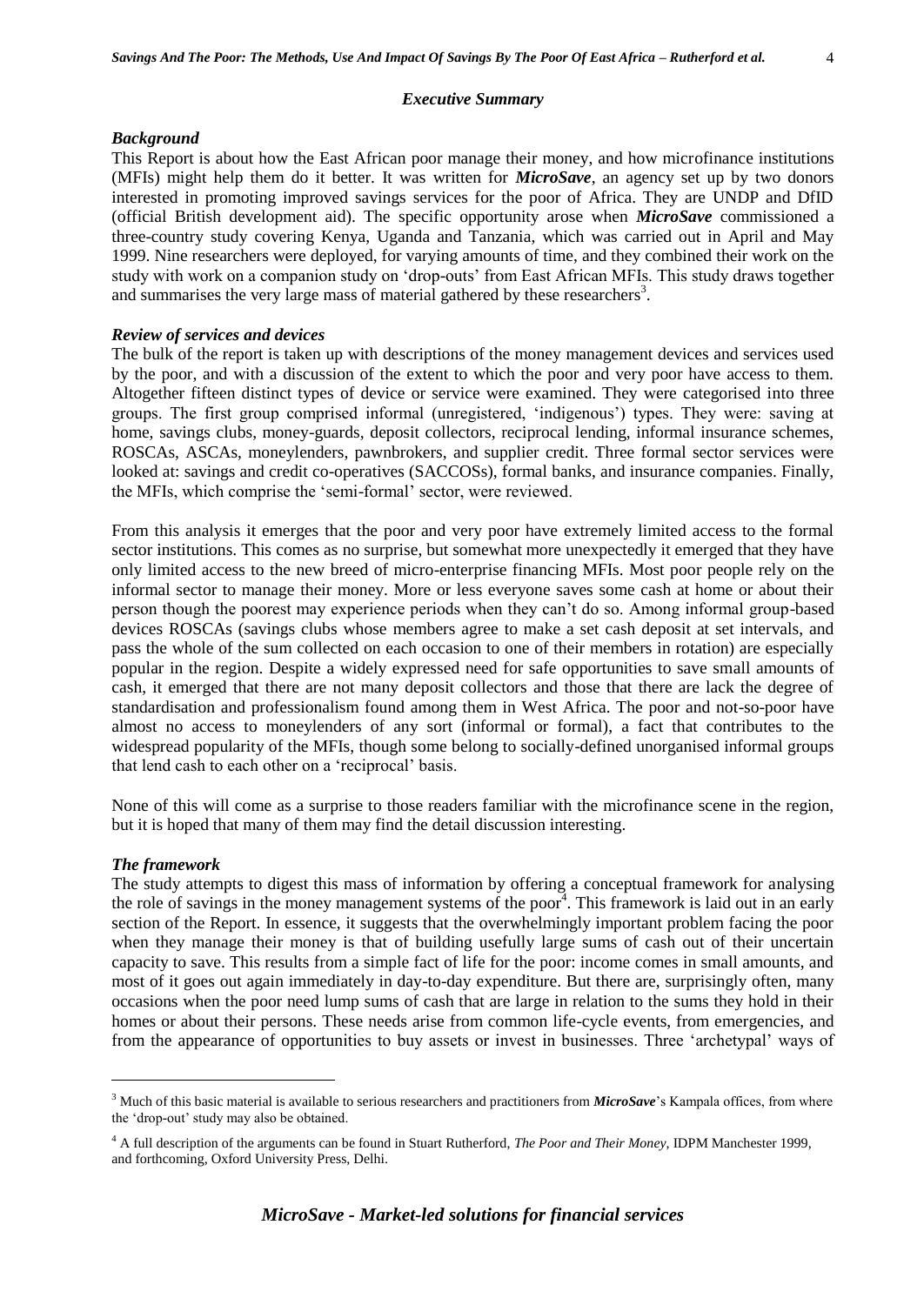converting savings into lump sums are proposed: saving up (which is self-explanatory), saving down (taking a loan as an advance against future capacity to save), and saving through (making a continuous set of deposits which are converted into a lump sum at some point in time during the flow: insurance cover does this, and it is also the basis of ROSCAs).

In the main section of the Report, therefore, the devices and services are looked at in relation to which of these three types of saving-to-lump-sum 'swap' are involved. The perspective has the advantage of emphasising the fundamental role of savings mobilisation in all three swap types. It is noted, for example, that the most common form of saving-to-lump-sum swap varies between geographic regions. In West Africa the deposit collector (with his 'saving up' service) is a very commonly used swap, whereas in many parts of Asia the moneylender (who offers a 'saving down' service) is much more common. In East Africa, as our study found, a saving-through device is the most often encountered – the ROSCA.

# *The MFIs*

Armed with the review of services and devices, and of the poor's participation in them, the Report turns to the MFIs. It is pointed out that MFIs have chosen a very small corner of the microfinance world to work in. They offer, almost exclusively, a 'saving down' service of a very restricted and inflexible kind (in terms of swap term, and swap size, for example) to a very narrow range of clients – the owners of small and micro businesses in urban areas or rural markets. Many of these clients are not poor, and virtually none are the very poor.

# *Conclusions and recommendations*

The Report concludes that MFIs would do well to explore how to broaden their work – to a much wider range of clients, including the poor and even the very poor, using a much broader mix of 'swap' services with a variety of term lengths and volumes.

The demand for such services can be demonstrated from the material gathered and presented in the main section of the Report. A few paragraphs demonstrate the difference that can be made to poor people's lives and aspirations by the presence or absence of opportunities to mobilise savings and turn them into usefully large sums.

Several MFIs are already moving fast in the direction favoured by this Report. However, the difficulties facing them in offering such services are formidable, and Report considers some of them, including the regulatory environment (currently hostile to deposit taking by MFIs and in at least two of the countries apparently set to become even more so). The cost issue is also addressed, since it is widely believed that non-credit approaches are impossibly costly to offer, and MFIs are under pressure (internally and from their backers, the donors) to become profitable. The report therefore examines the three key issues in sustainable pro-poor banking: attractive product design, prioritising cost effectiveness, and charging realistic prices. It finds some hope in all of these. Finally, it refers to initiatives already successfully under way in other parts of the world that show how a wide-ranging form of pro-poor banking and insurance *can* be offered on a sustainable basis.

If the East African MFIs can move into a similar position they may achieve the two main goals of their mission statements: poverty reduction and institutional sustainability. This Report is dedicated to them and to these efforts.

Stuart Rutherford, Kampala, Uganda, May 1999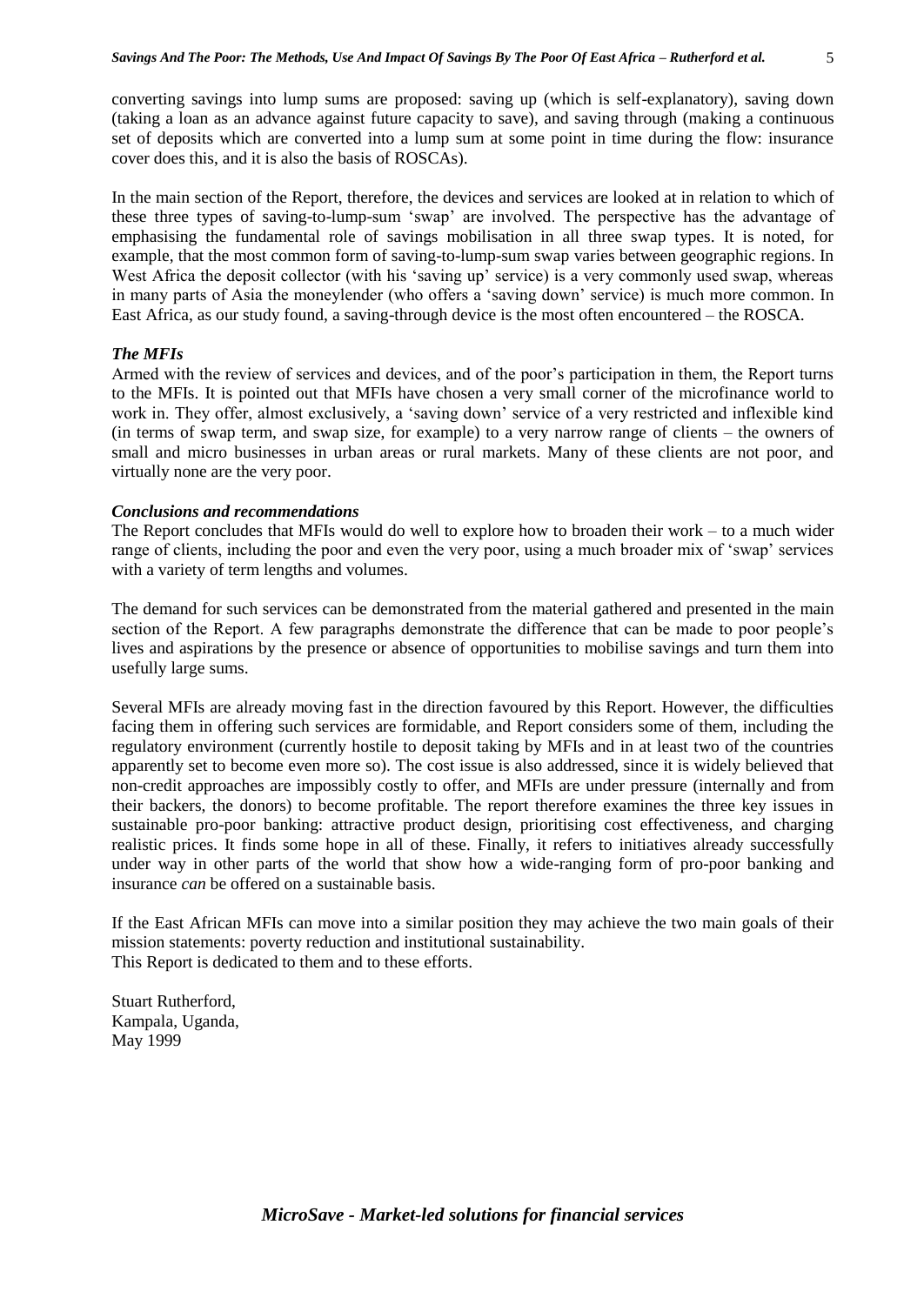#### *Preliminaries*

*MicroSave* is an agency founded and funded by UNDP (the United Nations Development Fund) and DfID (official British development aid) following a Conference on 'Savings in the Context of Microfinance' held in Kampala, Uganda, in early 1998. Its aim is to promote savings services for poor people in Africa. Its programme is designed around five key activities, one of which is research into the savings behaviour and preferences of the poor and into the design of savings products for the poor that can be offered by microfinance institutes (MFIs).

*The present study* is the first it has commissioned, although it has already carried out other research using its own resources<sup>5</sup>. The study's purpose is to 'improve knowledge and understanding of how poor people in East Africa save, how they use different savings services/systems, and the impact of those facilities on their household budgets and lives' (Terms of Reference, December 1998). In addition, the study is to pay particular attention to examining the place of savings in MFIs, and 'to draw lessons for MFIs seeking to develop savings products for their clients'. The full TORs are reproduced as appendix one.

The TORs suggested a *methodology for the study* based primarily on 'qualitative and participatory research methods, in particular in-depth interviews…', and set the *geographic scope* of the study as two locations each in the three East African states of Kenya, Uganda, and Tanzania. A note on the range of research approaches actually used can be found in appendix two.

The study ran from mid-April 1999 (when it began in Uganda) to the end of May 1999. This coincided with a second study commissioned by *MicroSave* which examined the causes of drop-outs among East African MFIs. Altogether, a team of nine researchers worked jointly on the two studies. For the present study, Stuart Rutherford, a consultant from Britain who has worked as a writer, teacher and practitioner in South Asia for many years, took the responsibility for drafting the final report, after doing fieldwork in Uganda and Tanzania. Country-specific Reports were prepared for Uganda by Leonard Mutesasira and Graham A.N. Wright (of *MicroSave*), for Kenya by Harry Mugwanga, and for Tanzania by Christopher Lwoga. They worked alongside Henry Sampangi and Graham Wright (both of *MicroSave*) in Uganda, John Kashangaki in Kenya, and Florence Maximambali in Tanzania. David Hulme, of the Institute of Development Policy and Management at the University of Manchester, wrote the final Report for the drop-out study, after doing fieldwork for both studies in Uganda and Kenya. Details of the fieldwork locations and personnel can be found in appendix three.

On many occasions our hosts and guides were the *microfinance institutions* in the three countries. They were welcoming and helpful, and the team is grateful for their co-operation. We also benefited from help given by DFID and UNDP offices in the three capitals. As usual, the people to whom we are most indebted and on whose time we encroached most heavily are those least likely to read our thanks – the men and women whom we met and questioned in the course of our work.

#### *Managing Money*

1

The purpose of financial services is to help people manage money, and *microfinance* – financial services for the poor – is no exception. An enquiry into any microfinancial service, such as savings, is essentially an enquiry into how the service helps poor people manage money.

One consequence is that this Report will not dwell in any detail on *savings in kind*. Savings in kind – non-monetized savings - are treated here as an alternative to financial savings, and as such their merits and shortcomings are briefly examined, but are not elaborated on. The subject is not without interest, but is not the focus of our study, which looks at how and why poor people save *money*.

<sup>5</sup> Most notably, a review of the Ugandan Women's Finance Trust (UWFT), March 1999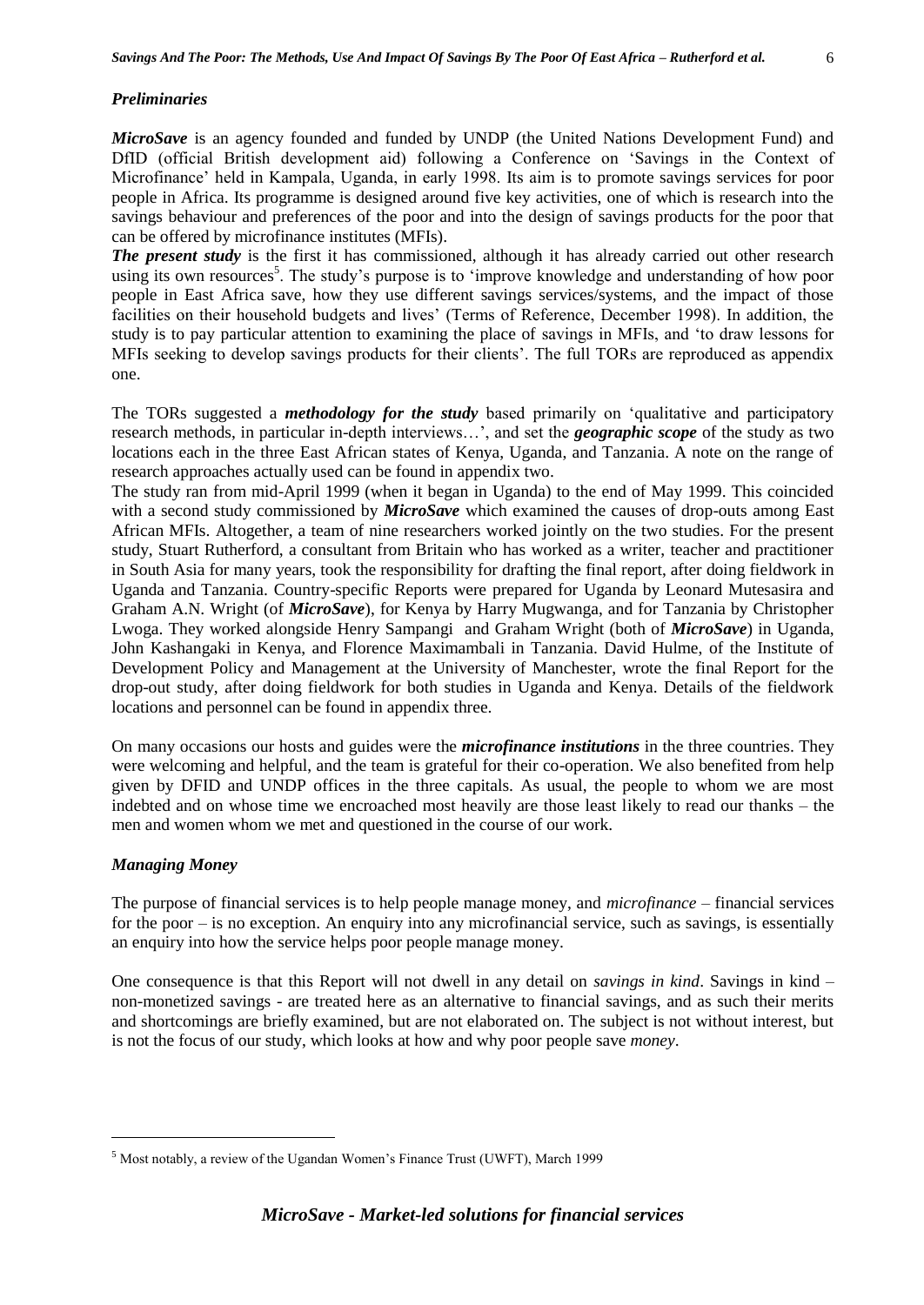#### *A framework for the analysis of financial services for the poor*

Most poor people have very little money, so managing well whatever money they have is a matter of considerable importance to them. Managing money can mean things such as being able to move it safely from place to place, or to convert it without too much loss from one currency to another. Poor migrant labourers, for example, often face such problems. However, the *transmission* and *conversion* of money will not feature in this Report.

Instead, we shall concentrate on the most serious, most common and most pressing of money management problems faced by the poor – *building large lump sums* out of small and often irregular and fluctuating incomes scarcely big enough to cover their most basic needs. The following paragraphs show why this is so, and demonstrate the fundamental role of savings in solving the problem. In so doing, the section provides a framework – used throughout the remainder of this Report – for the analysis of financial services for the poor.

#### *The main money management problem: assembling large sums of money*

Despite their small incomes, the poor are faced, surprisingly often, with expenditure needs which are large in relation to the sums of money that are immediately available to them. Although day-to-day household expenditure – food is often an example – can be roughly matched with income, there are many other expenditure needs which call for sums of money much larger than they normally have in their purse or pocket.

There are three main categories of such occasions:

- Life cycle needs. The poor need usefully large sums of money to deal with life cycle events such as birth, death and marriage, education and home-making, widowhood, old age and death, and the need to leave something behind for one's heirs, and for seasonal variations in consumption.
- *Emergencies*. In order to cope with impersonal emergencies such as floods, cyclones, and fires, and with personal emergencies such as illness, accident, bereavement, desertion and divorce, large sums of money are again required.
- *Opportunities*. As well as needs there are opportunities that require large sums of money, such as starting or running businesses, acquiring productive assets, or buying life enhancing consumer durables such as fans, televisions and refrigerators.

Finding these large lump sums of money is the main money management problem for poor people.

# *The role of savings in money management*

How then are these 'usefully large lump sums' to be found? The only reliable and sustainable way open to the poor is to *build them from their savings*.

Saving – making the choice not to consume cash – is thus the fundamental and unavoidable first step in money management, without which financial services cannot operate.

Occasionally, of course, the poor may be on the receiving end of charity. They may also sell or pawn assets. However neither of these methods is reliable nor sustainable. Charity may cease at any time, and asset disposals are limited to the meagre number of assets that the poor hold. To replace assets sold or to redeem pawned goods the poor will have once again to turn to savings.

The poor themselves recognise the need to build savings into lump sums and contrary to popular belief the poor *want* to save and *try* to save, and all poor people except those who are entirely outside the cash economy *can* save something, no matter how small. When poor people do not save it is for lack of opportunity rather than for lack of understanding or of will.

The predicament of the poor can be expressed in the phrase "too poor to be able to save much; too poor to do without saving".

#### *Three ways to convert savings to lump sums*

There are several ways in which savings can be built into usefully large sums of money, but they fall into three main classes, as follows: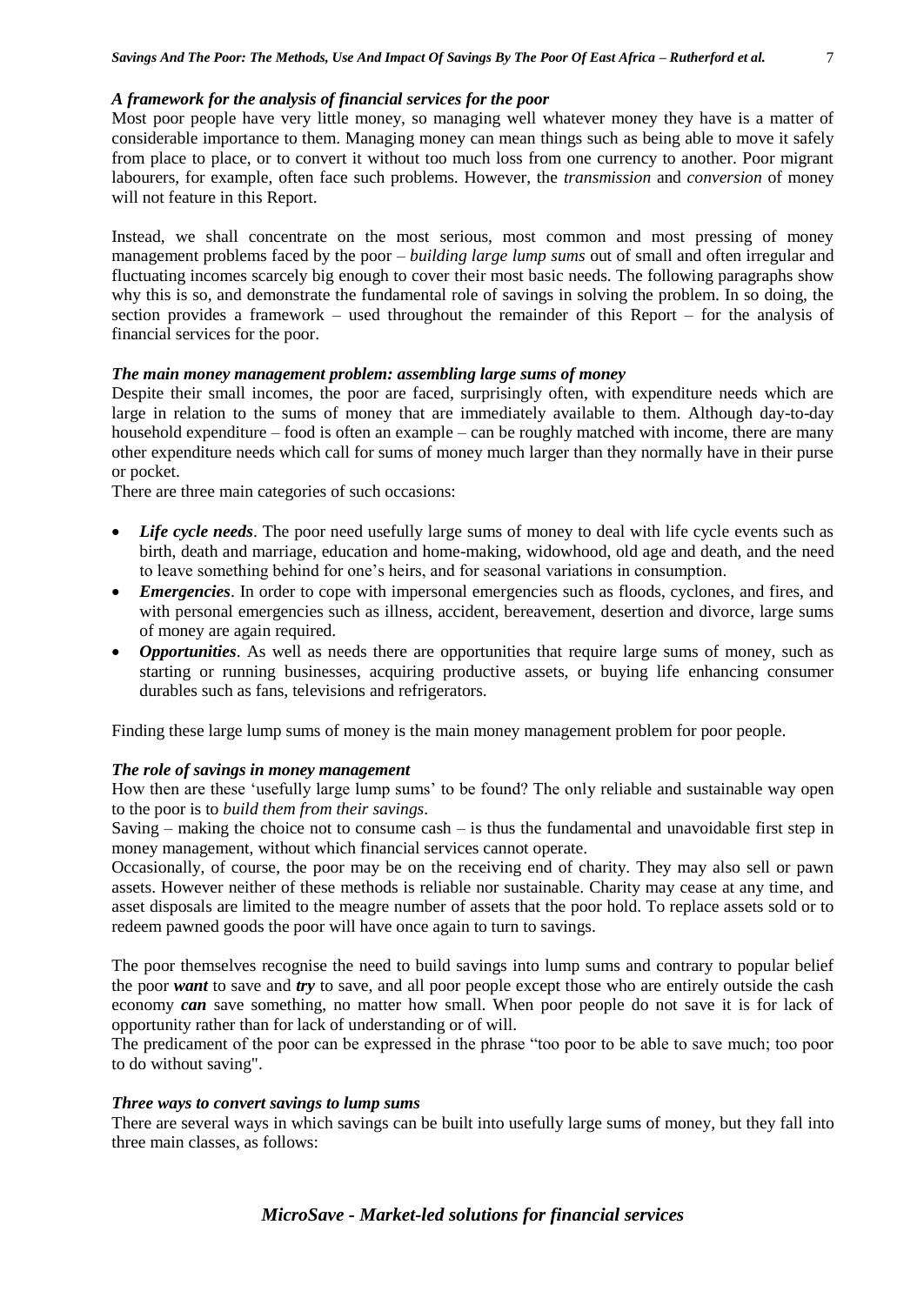- 1. *Saving up*. This is the most obvious way. Savings are accumulated in some safe place until they have grown into a usefully large sum. Many poor people lack a safe and reliable opportunity to save up. As a result, they may be willing to accept a negative rate of interest on savings, in order to be able to make deposits safely. We see this in the case of the deposit collectors that work in the slums of Asia and Africa.
- 2. *Saving down*. In 'saving down', the poor are lucky enough to have somebody give them an *advance* against future savings. The savings then take the form of loan repayments. Many urban moneylenders offer this service at high cost. MFIs, like Grameen Bank in Bangladesh or PRIDE in East Africa, offer a similar service but do so at a lower cost and with greater reliability. The recipient of a PRIDE or Grameen Bank loan makes a large number of repayments at short intervals and these repayments can be sourced from the borrower's capacity to save. The advance can therefore be spent on any of the uses in the three classes listed above<sup>6</sup>. **SAVING DOWN** series of savings
- 3. *Saving through*. In this third case savings are made on a continuous and regular basis, and a

matching lump sum is made available at some point in time during this flow of savings deposits. The services offered by insurance (in which case the savings take the form of premium payments) are of this type, though the poor are very rarely offered formal insurance services. "Saving through" is also offered by many forms of savings club, including, notably, rotating savings and credit associations, or ROSCAs (known in East Africa as merry-go-rounds or cash-rounds). 'Saving through' therefore constitutes the most common class of device that the poor are able to provide for themselves.

#### *Definitions of financial services for the poor:*

1

These insights allow us to build some definitions, as follows. *Financial services for the poor* are services that help the poor *turn savings into lump sums. Good* financial services for the poor are a matter of doing this:

- In as many *different ways* as possible (saving up, saving down and saving through)
- Over as many *different periods* (varying from very short term for quick needs, to very long term for old age or widowhood, for example) as possible
- In ways that are *convenient, quick, appropriate, flexible* and *affordable*







<sup>&</sup>lt;sup>6</sup> That is, it is not necessary to spend the advance on 'income generating activities' that produce an immediate stream of additional income. Of course, the source of the savings that are used to make the repayments may or may not be a business.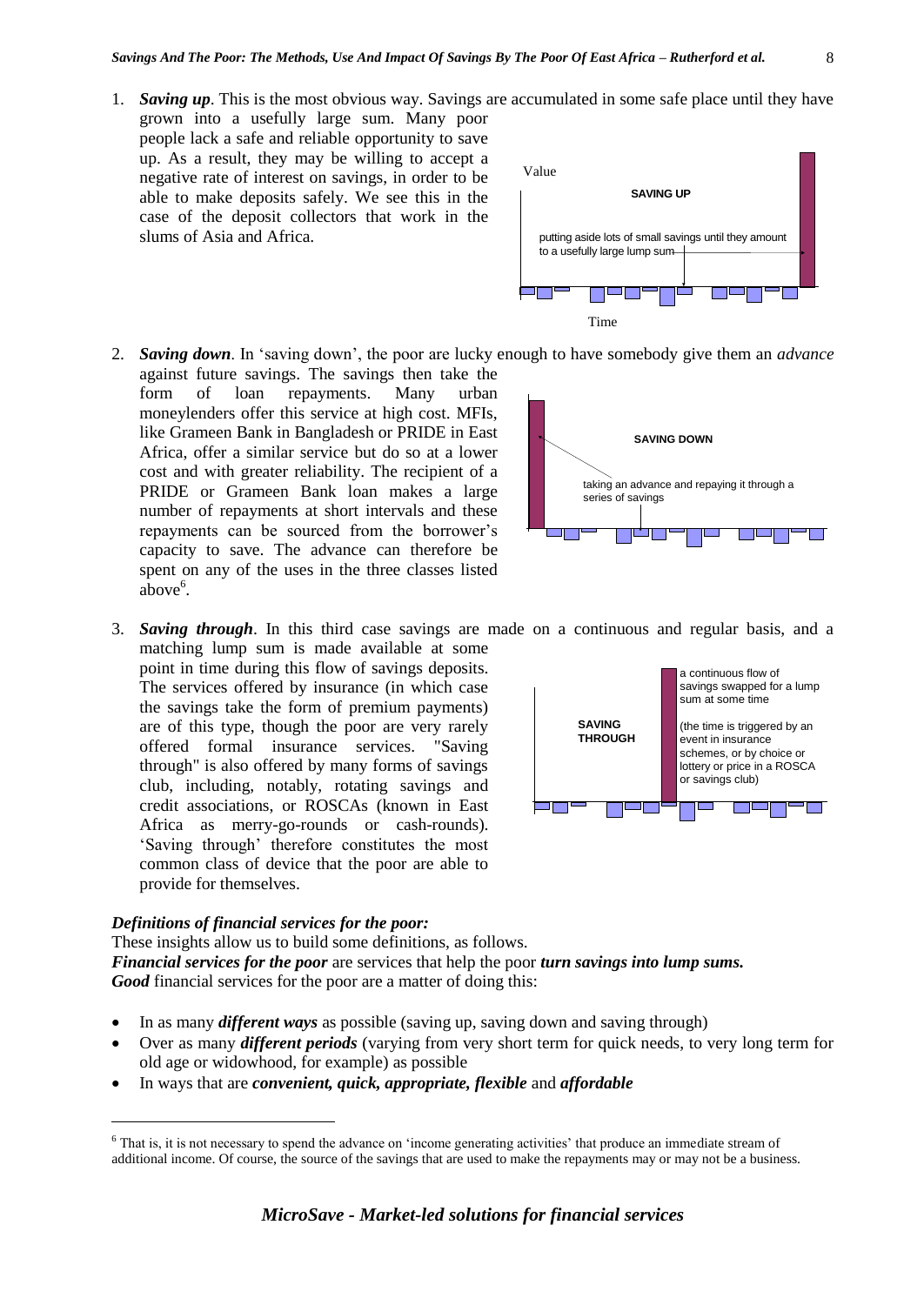A study done in six West African countries by a sister organisation to MSA came to similar conclusions regarding the essential role of financial services for the poor<sup>7</sup>.

#### *Using the framework*

In the main section of this Report, 'How the Poor Save', the framework and definitions are used to compare the different devices and services found by our researchers in East Africa. This allows us to map out the range of devices and services that exist in the region, and to show with some precision the differences between them. It helps us to see which type of device or service is most used – and least used – by the poor, and to generate theories about why this should be. It also helps us to identify opportunities for MFIs to develop new poor-friendly products: these are explored in the final section of the Report. The main variables that are explored and compared are:

- The '*swap type*': does the device or service swap savings into lump sums through a 'savings up', a 'savings down', or a 'savings through' approach?
- The *term* of the swap: does the device or service swap savings for lump sums over the short term (a few days or weeks), the medium term (a few months), or the long term (many years)? Closely related to the swap term are
- The *main uses* of the swap: is the device or service used in one particular way (as for example in life assurance or in MFI loans for micro-enterprises), or are there many ways to use the swap (as in Uganda's ROSCAs which may be dedicated to uses as varied as stocking businesses, paying school fees, or having a hair-do)?
- The *volumes* commonly involved in the swap: does this device handle modest sums of money (as in many 'piggy banks' held in the homes of the poor) or large sums (such as in the bigger ROSCAs used by traders in Kenya and Tanzania)?
- The type of *user*: is this device or service most commonly used by the very poor, the poor, the notso-poor, or the rich? Closely related to this question is that of:
- *Transaction costs*: how easy is it to use this device or service? Is it available at the home or does it need a special journey? Can it be accessed quickly (like a visit to a pawnbroker) or does it require some investment of time (like a weekly meeting at an MFI)? As well as transactions costs there is:
- The *price* of the swap: is this a high-priced swap, like those of moneylenders, or is it free-of-cost, such as using a trusted money-guard like a grandparent? Note that some devices, such as ROSCAs, have a zero price but medium-expensive transaction costs caused by the need to invest time and social energy into keeping the group together.
- The *risk* involved in the swap: there are various types of risk associated with microfinancial devices and services, but they can be compared on a spectrum from very low to very high risk

Where possible, these variables are plotted in a simple table which is designed to provide a quick summary of the characteristics of each device or service. *Defining and knowing the Poor*

There are two main problems confronting any field research that uses the concept of 'the poor'. The first is finding an adequate definition of the poor, and the second is using that definition in the field. Our researchers took a pragmatic and participatory approach to these two problems.

# *Defining the poor*

1

Governments have established definitions of poverty, often based on proxies for income levels, such as per capita daily nutritional consumption. This kind of national level data was reviewed to provide information about the *geographic* and *occupational* distribution of poverty. An example of using geographic data is the following table from the Kenya study, which examined the presence of MFI

9

 $^7$  The role and impact of savings mobilization in West Africa: a study of the informal and intermediary financial sectors, Gilles Goldstein and Issa Barro, with Dominique Gentil, for the Special Unit for Microfinance (SUM), at UNDP/UNCDF, February-March 1999; especially paragraph 3.3, pages 8 - 11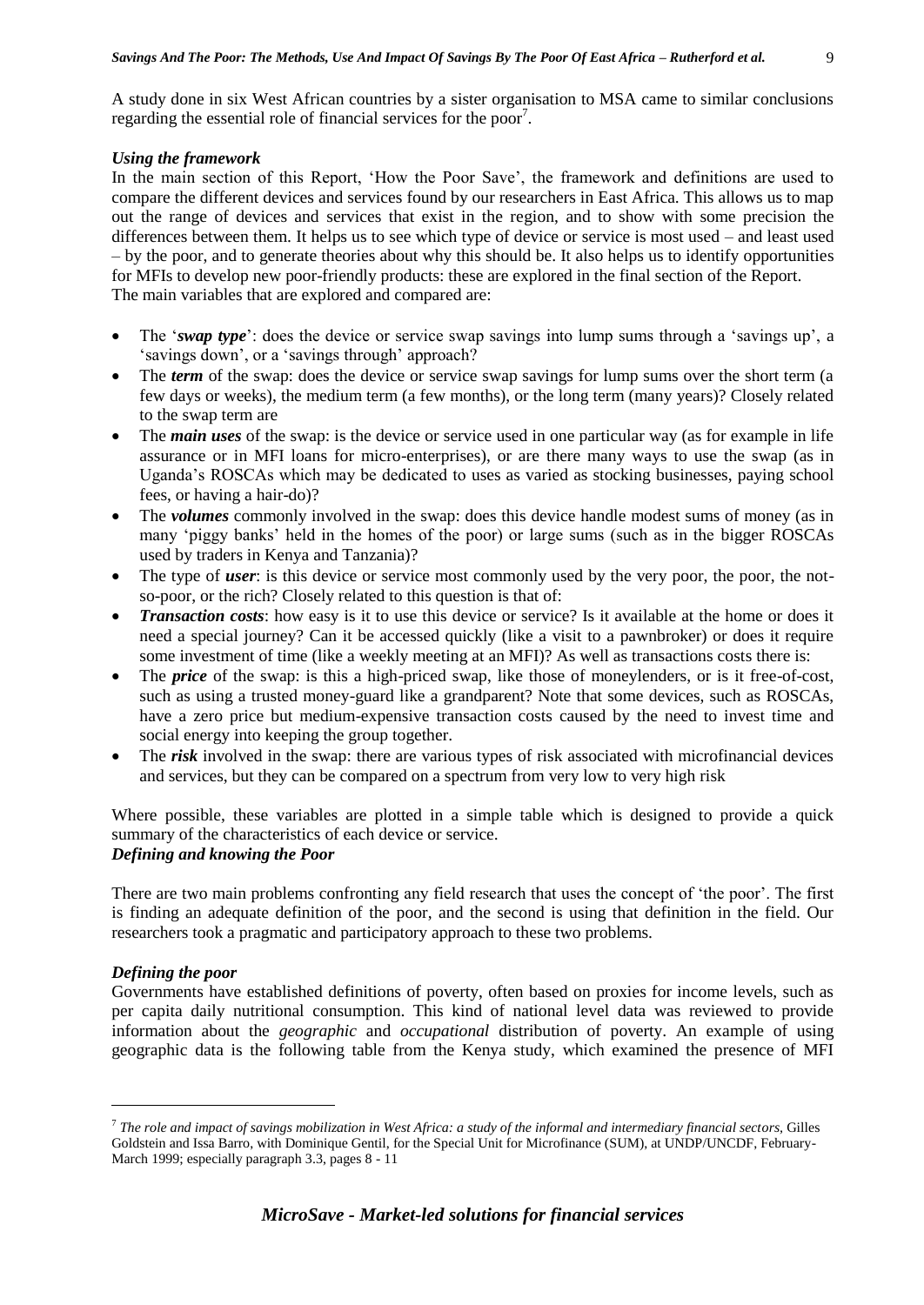branches in the fifteen least poor and the fifteen poorest administrative Districts of the country, as ranked in government publications:

| <b>Microfinance</b><br><b>Institution</b> | <b>Total</b><br><b>branches</b> | <b>Presence in the 15 least</b><br>poor Districts |            | Presence in the poorest 15<br><b>Districts</b> |            |
|-------------------------------------------|---------------------------------|---------------------------------------------------|------------|------------------------------------------------|------------|
|                                           | analysed                        | <b>Number</b>                                     | % of total | <b>Number</b>                                  | % of total |
| <b>KREP</b>                               | П                               |                                                   | 64%        |                                                | 36%        |
| <b>KWFT</b>                               |                                 |                                                   | 89%        |                                                | 11%        |
| <b>PRIDE</b>                              |                                 | 8                                                 | 89%        |                                                | 11%        |
| <b>NCCK</b>                               |                                 |                                                   | 87%        |                                                | 13%        |
| <b>WEDCO</b>                              |                                 | 2                                                 | 100\%      |                                                | $0\%$      |
| <b>FAULU</b>                              | 6                               | 6                                                 | 100%       |                                                | $0\%$      |
| <b>Total:</b>                             | 45                              | 38                                                | 84%        |                                                | 16%        |

| Table One: distribution of Kenyan MFI branches |  |
|------------------------------------------------|--|
|------------------------------------------------|--|

Source: Kenya study

This analysis enables this Report to conclude that 'Kenya's MFIs have yet to build up much of a presence in the poorer Districts of the country'. Similar reviews were made of regional data in Uganda and Tanzania.

At a more local level, maps were prepared of areas where the researchers worked, and the locations and catchment areas of branches of formal and semi-formal institutions marked. Local key informants were then asked to provide opinions on the relative wealth of the areas. At Arusha in Tanzania, for example, this kind of analysis revealed – not at all surprisingly – that banks were not located in poor rural areas, and that MFI outreach into the countryside was restricted to a few sites along the main road where there were busy markets. The same was true of the area round Nyeri in Kenya.

Focus group discussions were used to obtain local definitions and characterisations of poverty. The Ugandan team, for example, rapidly obtained the following thumbnail sketches in a local market, and these were immediately useful in analysing which of the four categories used the devices and services discussed in the subsequent interview:

| The rich            | Have cars, houses and 'excess' money: but they fear being attacked      |  |  |
|---------------------|-------------------------------------------------------------------------|--|--|
| The not-so-poor     | Have sources of money but these are 'unstable': they have just enough   |  |  |
|                     | money to buy essential things. They work for the government, or are     |  |  |
|                     | fishmongers, etc.                                                       |  |  |
| The poor            | Have very small stalls selling small stocks of vegetables               |  |  |
| And the <i>very</i> | Have very small stalls with stocks worth less than \$2. They lack self- |  |  |
| poor                | confidence. They do not own any land.                                   |  |  |

Such exercises could sometimes be supplemented and reinforced by reference to existing literature. In Tanzania, for example, we were able to use two papers. The first was the World Bank publication *Voices of the Poor: Poverty and Social Capital in Tanzania* (Deepa Narayan, World Bank, 1997, especially chapter 2, *What is Poverty*). The second was a recent study by the Bank of Tanzania, *Participatory Appraisal of Demand for Financial Services in Rural Tanzania* (led by Janet Mbene and Michael Ndanshau, Dar es Salaam, 1999). This consists of a narrative report on a large number of focus group discussions held in both urban and rural areas of Tanzania in which questions to do with financial services and their use by the poor were raised.

#### *Knowing the poor*

The mix of methods described above provided the team with a reasonable guide to who the poor are in the region, and where they are to be found. However, in each specific field visit we had to face the problem of identifying the poor in that particular location. In this, the participatory exercise known as wealth-ranking proved useful. Field staff of MFIs (generally known as Credit Officers) usually proved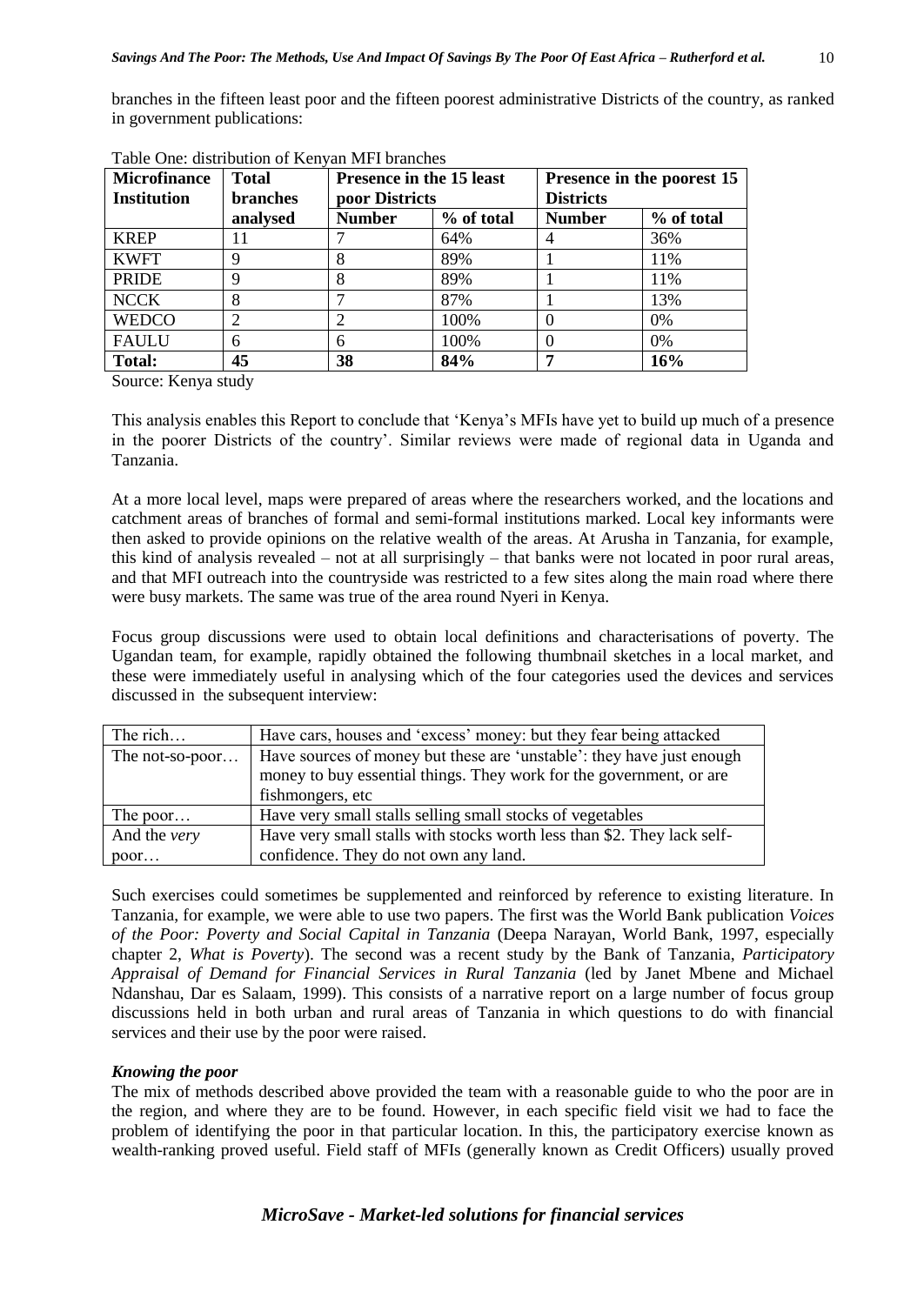very articulate and co-operative when asked to rank their various groups by wealth and to explain their reasons for the rankings. In the context of a successful 'focus group discussion' examples of people who fell into categories of wealth defined for us by the participants could be identified and interviewed. This worked particularly well in Uganda. Elsewhere, simpler methods sufficed. In Tanzania, for example, a 45-kilometre drive out of the capital brought the team to a road-side village occupied both by long-term 'original' residents and by newcomers who had come to take up government or other formal sector jobs in offices and factories strung out along the highway. Asking small groups of members gathered for an MFI meeting about what kind (and what numbers) of people in their village were 'richer' and 'poorer' than themselves enabled us to identify one of the MFI groups as clearly poorer than the other. It also enabled us to visit the village to seek out the poorer residents and interview them.

# *How the Poor Save*

# *Organisation of this section*

The microfinancial devices and services described in this section have been organised into three main categories, and ordered according to their antiquity. Thus:

*The informal sector*, many aspects of which have an historic presence of unknown antiquity in the region, comes first

*The formal sector,* largely banks, insurance companies and registered co-operatives which developed in colonial times but have undergone many transformations since, come next, and

*The semi-formal sector,* comprising the microfinance institutions, or MFIs, come last. They appeared on the scene in Kenya in the 1980s, and in Uganda and Tanzania in the 1990s (for the most part)

This categorisation has the merit of leading us naturally on to the exploration of new opportunities for the semi-formal sector given in the last section.

Within each of these categories, individual devices and services are given, where possible, according to the type of swap employed, in the following order: saving up, saving through, and saving down. This somewhat arbitrary ordering system allows us to start with the most common device – saving at home – and end with the sophisticated 'savings down' products of the MFIs.

The full list is as follows:

# **1. The informal sector**

- i. saving at home
- ii. savings clubs
- iii. money-guards
- iv. deposit collectors
- v. reciprocal lending
- vi. informal insurance schemes
- vii. ROSCAs
- viii. ASCAs
- ix. moneylenders and pawnbrokers
- x. supplier credit

# **2. The formal sector**

- xi. savings and credit co-operatives (SACCOSs) (savings, loan and insurance products)
- xii. formal banks (savings and loan products)
- xiii. insurance companies

# **3. The semi-formal sector**

xiv. MFIs (loan, savings, and insurance products)

# *1 The informal sector*

# **1.i Saving at home**

Virtually every respondent reported that they save some cash at home, or about their person. However, the richer you are the smaller the sums are in relation to your overall cash-flow, to the point where some richer respondents reported that they didn't save in this way, meaning that they stored their cash in the bank and regarded the amounts of cash they carried with them as trivial. At the other end of the scale,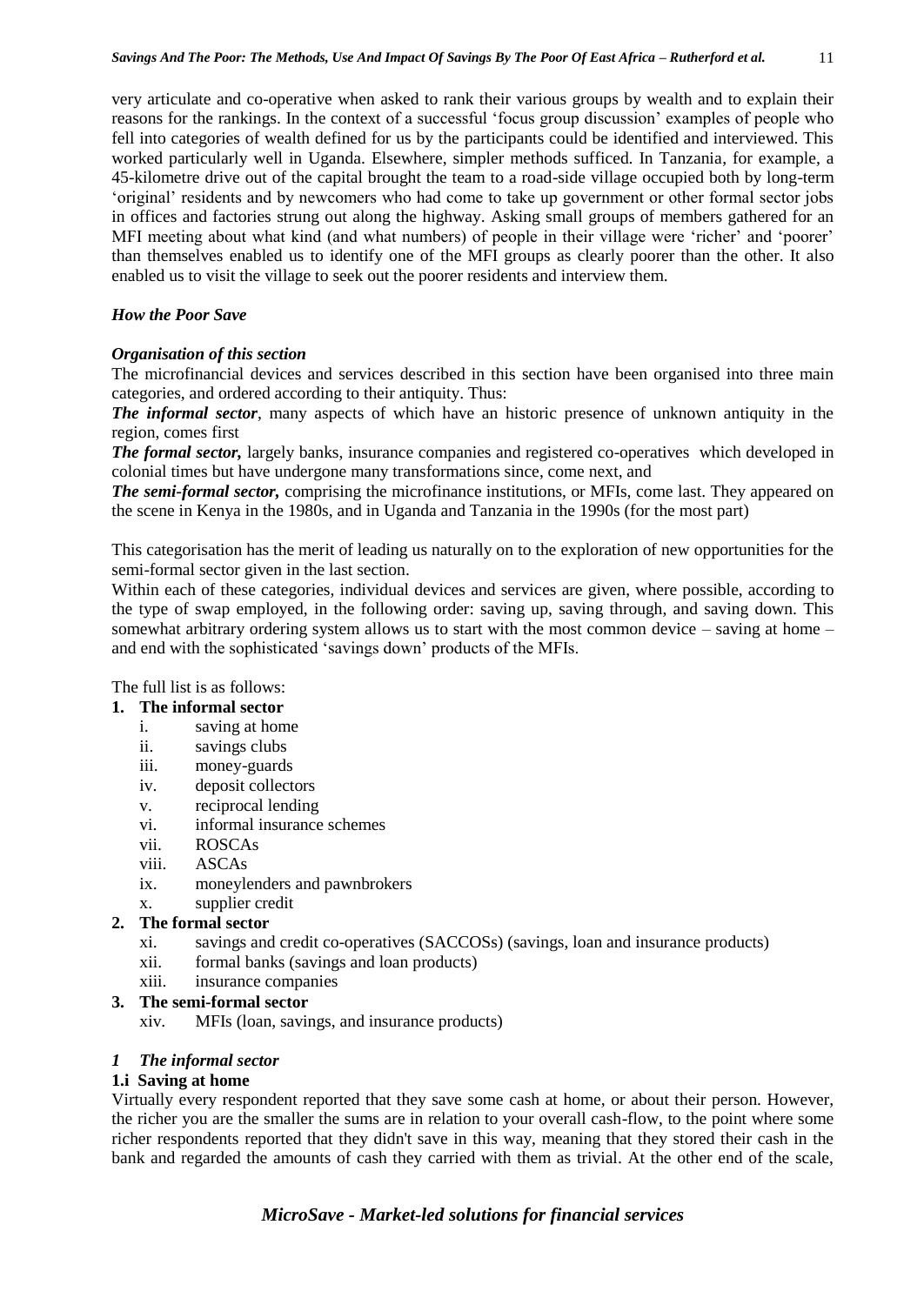poor respondents told us that saving at home is extremely difficult, because such sums are easily eroded by many kinds of risk and pressure: they can be stolen or lost, or used up in trivial expenditure, or claimed by family and neighbours falling on hard times. Women are particularly aware of this risk, and some women were coy about disclosing the existence or volume of home savings, since the sum represented a 'secret' hoard that she alone controlled, without interference or capture by her men-folk. Some very poor respondents reported that they were entirely unable to save in this way, at least during certain seasons or during high-cost periods in their life-cycle, such as parenthood.

In most cases, therefore, sums saved in this way are small relative to expenditure needs and to sums passing through other devices. Velocity of turn-over is high (or, to put it another way, the term of the savings is short): home-banks get raided quickly. This is despite the ingenious ways in which people curb the temptation to spend home savings, which range from buying cash boxes and throwing away the key, or sewing banknotes into clothing, to 'making a strict rule for myself'. People save at home because of all savings devices it has the smallest transaction costs and is zero-priced, but these virtues are not enough to satisfy many home-savers. This emerged clearly when many respondents told us that they would much prefer alternative savings arrangements. Among these, a formal bank account was probably the most frequently expressed, especially in Tanzania, where banks used to be more friendly to the poor than they now are<sup>8</sup>. Where better devices are not available, many people, especially from poor and middle households, and above all in the countryside, resort to saving in kind, turning spare cash as soon as possible into a succession of lumpy livestock assets (chickens, then goats, then cows) or into grains or other divisible commodities.

#### *The Home Based "Bank"*

The research team asked a *boda boda* bicycle boy how he was able to buy the bicycle – was it through taking a loan or by saving? He said he had saved. "Initially I worked riding someone's bicycle. I had to take back 500 shillings (US 35 cents) per day to the owner and saved 1,500 shillings each day. I kept the money in a secret place inside my parents' house until I had enough to buy a bicycle. We were many in the house and sometimes I feared someone could get to my money. I was lucky no one got to it. When I accumulated the required 68,000 shillings (\$47), I immediately went to the shop and bought my own bicycle".

Source: Uganda study

1

|                  | <b>Range found</b>   | <b>Norm</b>                                       | <b>Notes</b>                                                                                                                     |
|------------------|----------------------|---------------------------------------------------|----------------------------------------------------------------------------------------------------------------------------------|
| <b>Frequency</b> | High to very<br>high | Very high                                         | Virtually everyone holds some cash at<br>home: a Tanzanian study reported 96%<br>doing so                                        |
| <b>Term</b>      | Short to<br>medium   | <b>Short</b>                                      | Several exceptional cases reported of<br>long-term or high-value savings at home                                                 |
| <b>Volumes</b>   | Low to<br>medium     | Low                                               |                                                                                                                                  |
| <b>Users</b>     | Poor to rich         | Poor and lower-<br>middle;<br>especially<br>women | Some very poor report zero savings at<br>home at some seasons and life-stages:<br>some rich report no holding of cash at<br>home |
| <b>Uses</b>      | Any                  | Short term<br>consumption                         | Some reports of dedicated saving – for<br>example for school fees or business assets                                             |
| <b>Costs</b>     | Low                  | Low                                               |                                                                                                                                  |
| <b>Price</b>     | Zero to very<br>low  | Zero                                              | Some people spend money on cash-boxes                                                                                            |

#### **Saving at home: summary** Swap type: saving up

<sup>&</sup>lt;sup>8</sup> The West African savings study (see footnote 6) notes that the 1986 money exchange operation in Ghana brought a large hoard of bank notes out into the open: presumably much of this was home-savings. The report believes that 'there is a great potential for mobilizing this kind of savings…' (page 6)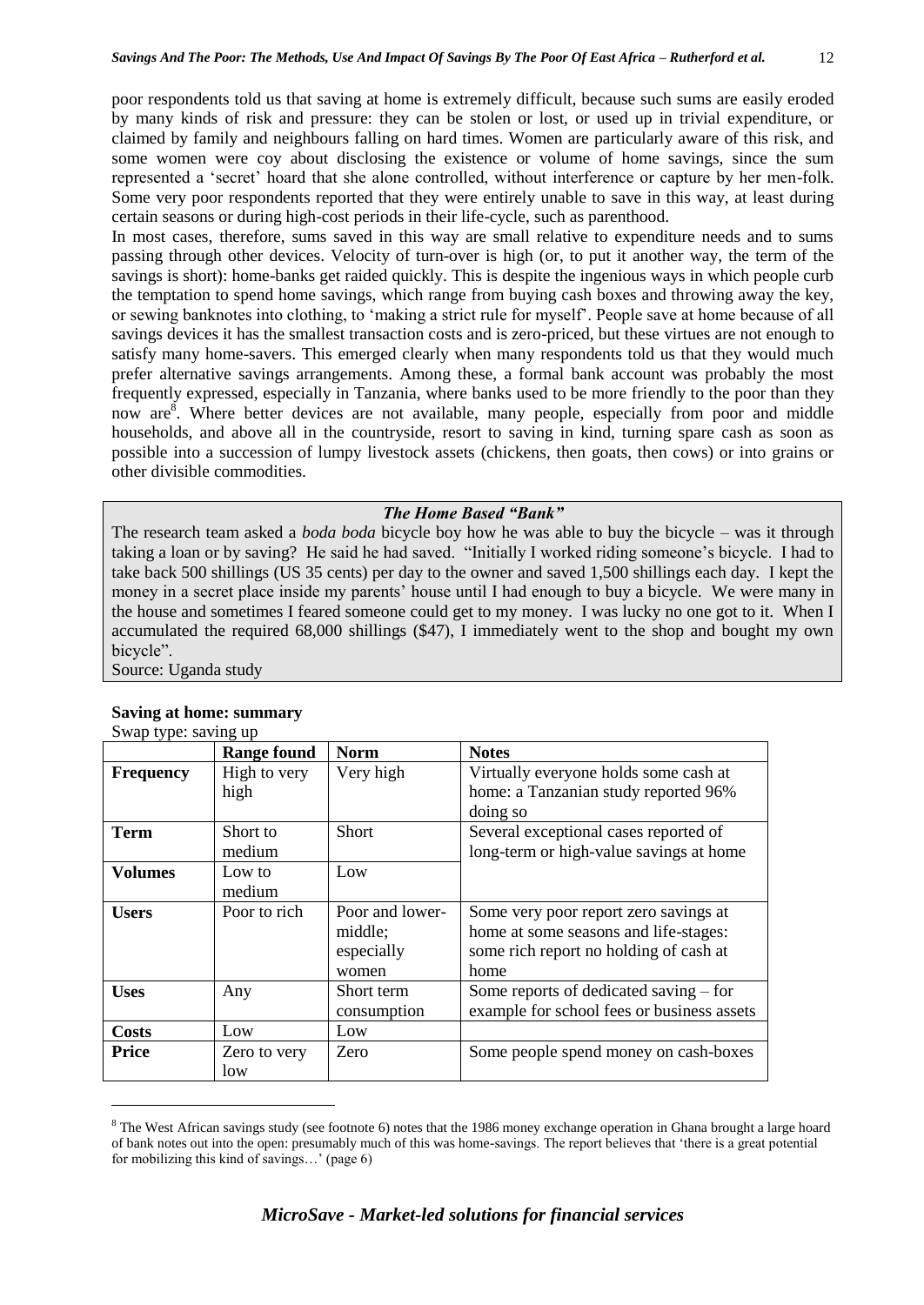| <b>Risk</b>         | Medium to | Medium | Many risks: trivial spending, fire, theft, |
|---------------------|-----------|--------|--------------------------------------------|
|                     | high      |        | and loss; claims by others                 |
| <b>Satisfaction</b> | Low to    | Low    | Although almost everyone needs to keep     |
|                     | medium    |        | small sums at home, most respondents       |
|                     |           |        | would turn to another device for larger    |
|                     |           |        | sums if it were available. People worry    |
|                     |           |        | about security.                            |

#### **1.ii Savings clubs**

Savings clubs – groups of people who save together (but not jointly) and thus monitor each others savings discipline – were reported from Uganda. They can be understood as ways of controlling the disadvantages and risks inherent in other forms of home savings, particularly the problem of maintaining regular deposits (the discipline problem) and the risk of trivial spending (satisfying what has been called the 'illiquidity preference' Shipton, 1994). Two such clubs found in Uganda involved a discipline of regular daily savings and an 'agreement' not to break the bank before a certain date. In one case the club members had given the key of their cash box to a trusted non-member. They also used a neat accounting device: as well as keeping a note of the savings made, savers wrote their names on the bank-notes as they deposited them. While these clubs reduce the risk of trivial spending compared to home-saving, they introduce the fresh risk of fraud by a cashier or cash-box holder. It is possible that some good managers of savings clubs develop into deposit collectors – see the Owino Market case reported below under 'deposit collectors'.

#### **Savings clubs: summary**

| $\omega$ wap type. Suving up |             |                 |                                                    |
|------------------------------|-------------|-----------------|----------------------------------------------------|
|                              | Range       | <b>Norm</b>     | <b>Notes</b>                                       |
|                              | found       |                 |                                                    |
| <b>Frequency</b>             | Low         | Not known       | No examples reported from Kenya or Tanzania        |
| <b>Term</b>                  | Short to    | Probably        | Generally, longer than the home-savings that they  |
|                              | medium      | medium          | displace                                           |
| <b>Volumes</b>               | Low to      | Probably        |                                                    |
|                              | medium      | medium          |                                                    |
| <b>Users</b>                 | Upper poor, | Not known:      | No examples found among the very poor              |
|                              | middle      | examples found  |                                                    |
|                              |             | were upper-poor |                                                    |
|                              |             | women           |                                                    |
| <b>Uses</b>                  | Any         | Medium term     | Some reports of dedicated saving                   |
|                              |             | consumption     |                                                    |
| <b>Costs</b>                 | Low         | Low             |                                                    |
| <b>Price</b>                 | Low         | Low             | A cash box or similar is needed                    |
| <b>Risk</b>                  | Low to      | Probably low    | Less risky than the home-savings it displaces      |
|                              | medium t    |                 |                                                    |
| <b>Satisfaction</b>          | Medium to   | Medium          | Users seemed pleased with their club because it is |
|                              | high        |                 | much better than saving at home                    |

Swap type: saving up

# **1.iii Money guards**

1

A 'money guard' does just that: guards your money for you, usually for free, though of course money guards have the use of the money while it is with them. The dangers that have to be guarded against include, once again, the temptation to indulge in trivial spending as well as the risks of loss or theft. So like savings clubs they can be seen as a way of getting round the problems of home saving. Various money guards were reported by the researchers. Some were senior family members: there is a nice story about a country lad in Mbale, Uganda, who managed to get his grandmother to take care of the money that he saved up to buy a bicycle and start running a 'boda boda' business<sup>9</sup>. 'Not only did my

<sup>&</sup>lt;sup>9</sup> A bicycle taxi. The name seems to stem from their habit of running goods (some perhaps smuggled) across the Kenyan border.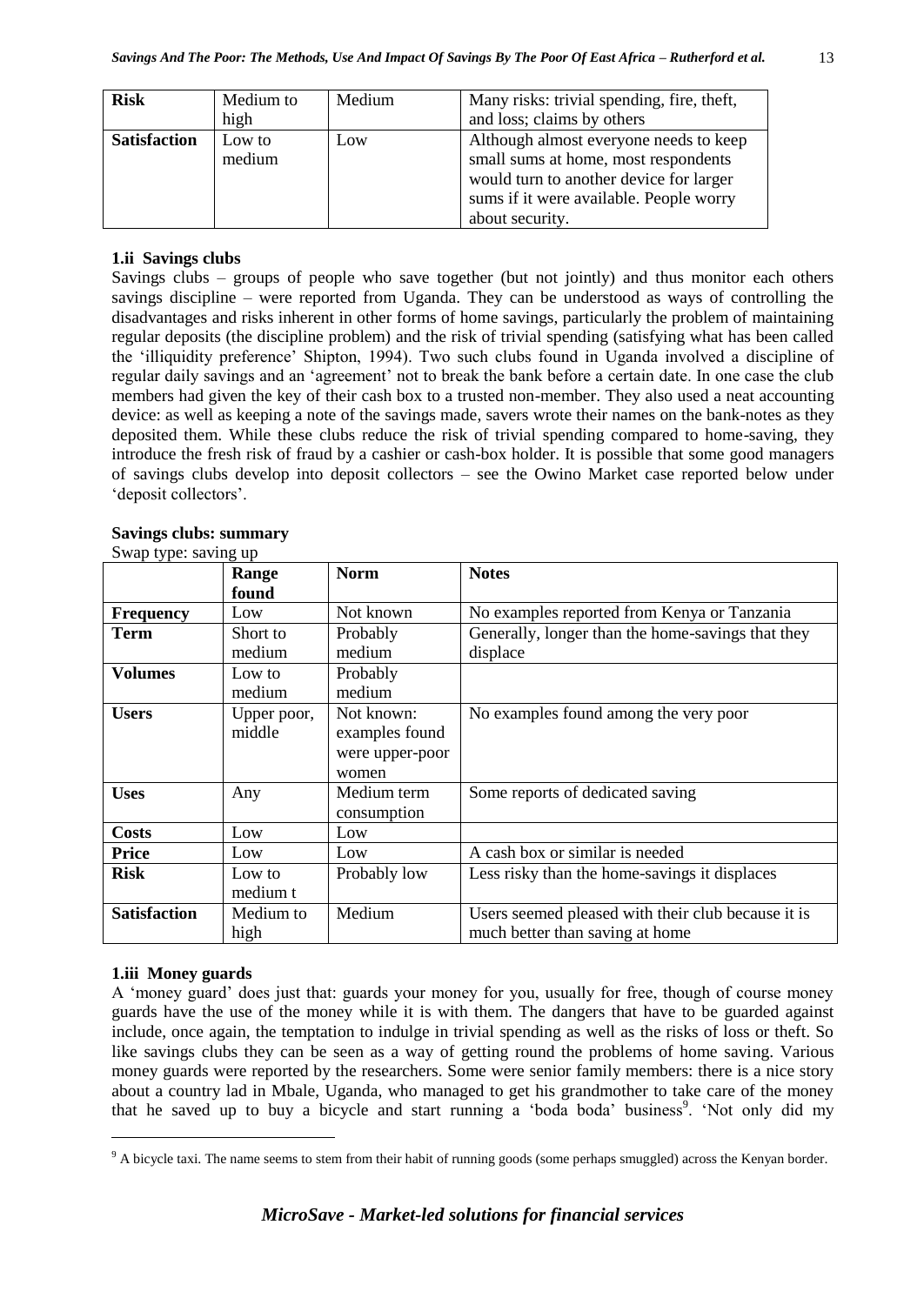grandmother look after the money', he says, 'she was good at getting me to deposit it with her'. With the myopia of youth, he saw his granny as someone who no longer needed money, and therefore absolutely trustworthy. Other family members doing the job included parents and older brothers and sisters. Outside the family, shopkeepers were used as money-guards, but several respondents – above all in Tanzania said that 'you can't trust shopkeepers to look after your money any more'. Similarly, richer patrons, who commonly used to be money guards, are now viewed with suspicion. A canny villager outside Mbale told us 'no, no – don't put your money with richer men: for one thing they'll probably eat it, and for another if you ever go to them for a loan they'll just lend you your own money back at high cost' (the going rate for loans there is 10% for a two or three month term). For some, like the boda boda boy, a money guard is the savings instrument of choice, but for many others they are second-best to regular, private, safe, reliable savings service – if ever such a thing were to become available.

A special case of money guarding is described by the Ugandan researchers who found that the owners of small businesses often deposit their savings with their trade suppliers. The practice is common among those small business folk who do not hold bank accounts of their own – the supplier acts as their 'overnight banker'. Often, the deposits can also be viewed as down-payments on future supplies. The dual role of money-guarding and advance payment is shown clearly in this quotation from a used-clothes dealer in a Kampala market:

**"A lot of us do this because we do not want to go home with working capital – just in case we lose it to thieves or problems. When we want to restock we do not have to give money. He [the supplier] just looks at his book and gives us the goods. This is very convenient and works well for a lot of us".**

See also the paragraph on supplier credit, 1.x below.

| $\cup$ wap type. $\frac{1}{2}$ which $\frac{1}{2}$ up | <b>Range found</b> | <b>Norm</b>  | <b>Notes</b>                                       |
|-------------------------------------------------------|--------------------|--------------|----------------------------------------------------|
| <b>Frequency</b>                                      | Lowish:            | Not known    | Not enough examples to say how frequent:           |
|                                                       | Some reports       |              | frequency varies in other cultures studied by the  |
|                                                       | from all three     |              | author: not reported in the West African study.    |
|                                                       | countries.         |              |                                                    |
| <b>Term</b>                                           | Short to           | Probably     | Generally, longer than the home-savings that they  |
|                                                       | medium             | medium       | displace                                           |
| <b>Volumes</b>                                        | Low to             | Probably     | Can be used to save up for goods which seem        |
|                                                       | medium             | medium       | expensive to the poor saver                        |
| <b>Users</b>                                          | Poor, middle       |              | No examples reported among the very poor           |
| <b>Uses</b>                                           | Any                |              | Often dedicated saving for a specific use          |
| <b>Costs</b>                                          | Low                | Low          |                                                    |
| <b>Price</b>                                          | Low                | Low          |                                                    |
| <b>Risk</b>                                           | Low to             | Probably low | Less risky than the home-savings it displaces, but |
|                                                       | medium             |              | there is the risk of capture or at least delay     |
| <b>Satisfaction</b>                                   | Medium to          | Probably     | Better than saving at home, but not as good as a   |
|                                                       | high               | medium       | regular reliable savings service                   |

#### **Money guards: summary** Swap type: saving up

# **1.iv Deposit collectors**

Both money guards and savings club managers shade into deposit collectors, who earn a fee for doing what guards and clubs do for free, and in return are supposed to do it in a more regular and more reliable fashion. In some parts of the world – notably West Africa – deposit collectors (or 'mobile bankers') are the most common money-swap management device available. They have become an institutionalised part of their cultures, so that their working norms and fee rates have become standardised – a phenomenon which we observe in other parts of the world with high densities of informal sector financial services, such as southern India. Thus, West African deposit collectors usually collect an agreed sum on a daily basis, and charge one day's deposit per month. If the saver saves thirty times a month she therefore pays a fee of about 3% of her deposits (calculated as an annual interest percentage rate on savings this works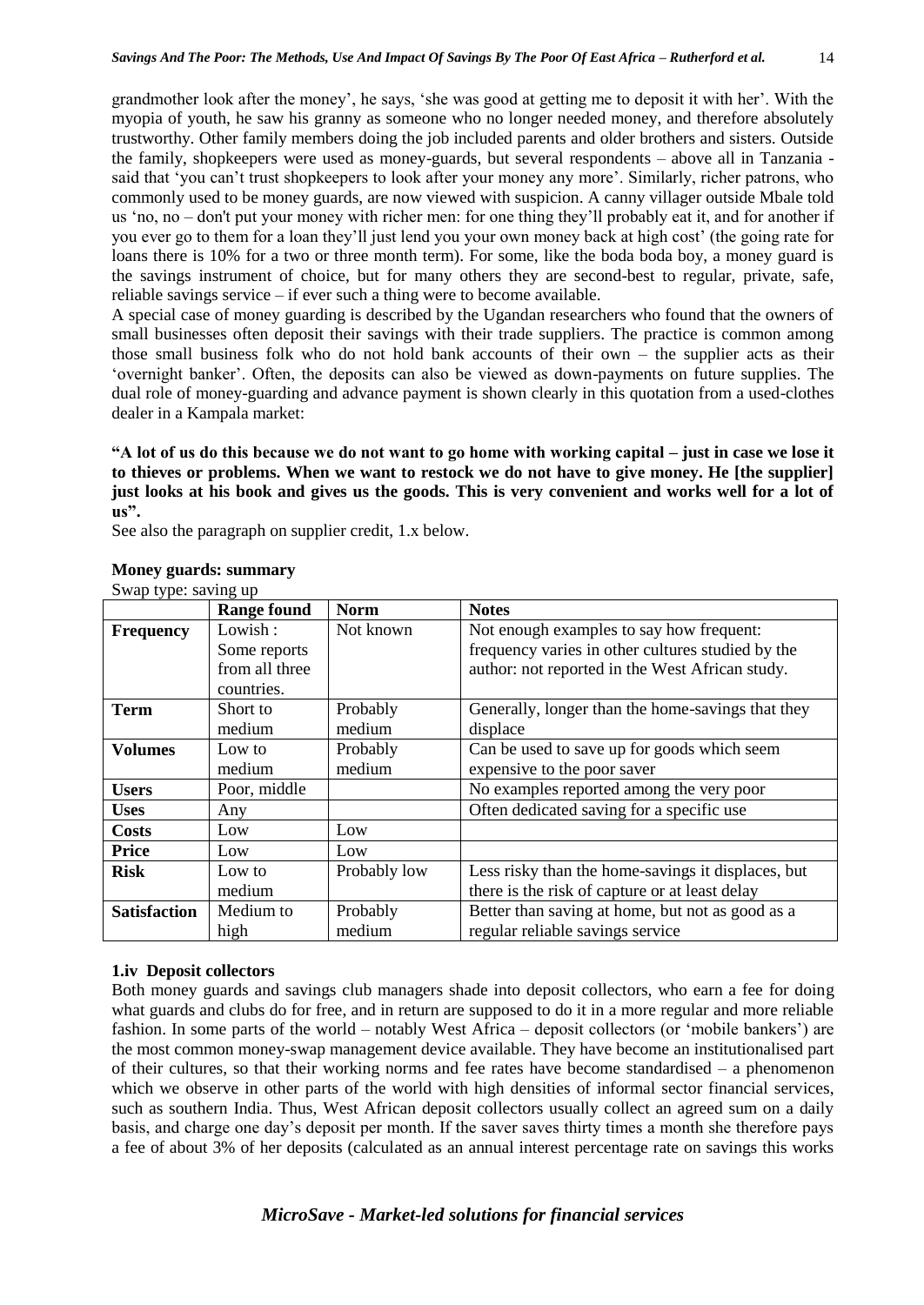out at minus  $80\%$  a year<sup>10</sup>). A saver who saves less often than thirty times a month pays more in proportion to her lapses – a strong incentive to be a disciplined saver. In West Africa, accounts are normally cleared after each month, a device which enables users to check regularly on the reliability of their collector (what elsewhere I have called the principle of the 'action audit'<sup>11</sup>). Some collectors also lend to selected clients, in which case the savings may be carried over as security from month to month<sup>12</sup>.

One aim of this study was to see if this West African tradition is alive in East Africa – but the answer looks like 'no'. We did find deposit collectors (in Uganda at least) but they were rare, exceptional, not at all 'institutionalised' – their working practices were individual and ad hoc – and they were amateurs, while in West Africa they are full time professional operators.

#### *The Deposit Collector*

For seven years he kept poor people's money and at the peak of his business "Mukwano" had 2,200 clients. Then local political and administrative complications forced the closure of his popular deposit collection service. In exchange for the service he deducted 1,000 shillings per month from each client grossing 2.2 million shillings per month in addition to his interest income on loans.

His real name is Charles Ochwo and in 1986 he established a bicycle and spare parts shop in Tororo which is about 120 miles east of Kampala. He saw a need and soon added a hire purchase service for *boda boda* boys (bike boys) who lacked the lump sums of money to buy their bicycles. Small daily repayments were made for 2 to 3 months, and a 20,000 shillings premium (interest) was added to the loan principle, which was typically 60,000 shillings. After they paid off the loan most *boda boda* boys would continue to make small daily savings deposits with him. He maintained a ledger book and invested the excess money. Savers sometimes would give loans at interest rates between  $10 - 25%$  depending on the terms negotiated. The maximum loan size was 100,000 shillings. To encourage savings there was a savings promotion for which the best 3 savers of the month got such prizes as radio cassette, bicycles, bicycle tires etc. The average savings account was 20,000 - 30,000 shillings. Most of his clients were the very poor including bike (*boda boda*) boys, wheel barrow pushers, market women and others that needed to store money long after the banks was closed.

Asked why his scheme was so popular he offered an explanation, "Customers got their money any time without delay from 8:00 am to 8:00 p.m. without any excuses common with formal banks. Secondly, I helped a lot of people to save the money at the end of each day before they had wasted it on booze. Thirdly I was the only alternative for poor people because they were invisible to the banks. This is why people wanted my service".

Another scheme found in a busy Kampala market involved a hybrid between a savings club and a deposit collector. There, 170 men and women were making daily savings with a young man who presented the scheme to us as a savings club that had grown large because people had realised its virtues. To my eye it looked more like a deposit collection service, since the young man charged a fee and made himself responsible for the collections and the banking that went with it. He did not (so he said) lend out any of the cash, but stored it in a bank- which had recently gone bankrupt. He is also a member of a local MFI.

1

<sup>10</sup> \$29 dollars saved (a dollar a day less the one you lose as a fee) costs \$1. The *average* savings held by the deposit collector over the month is obviously half of the total saved, or \$15. On that \$15 the saver loses \$1, or 6.66%. 6.66% a month is 80% a year. This calculation is done not to 'prove' how expensive deposit collectors are, but to demonstrate the meaninglessness of annual percentage rates if they are quoted without an understanding of the mechanism and periodicity involved. Economists please note.

<sup>&</sup>lt;sup>11</sup> Stuart Rutherford, *The Poor and Their Money*, IDPM Manchester, UK, 1999, and forthcoming, OUP India.

 $12$  See also the West African study referred to earlier, section 3.2.4 pages 7 - 8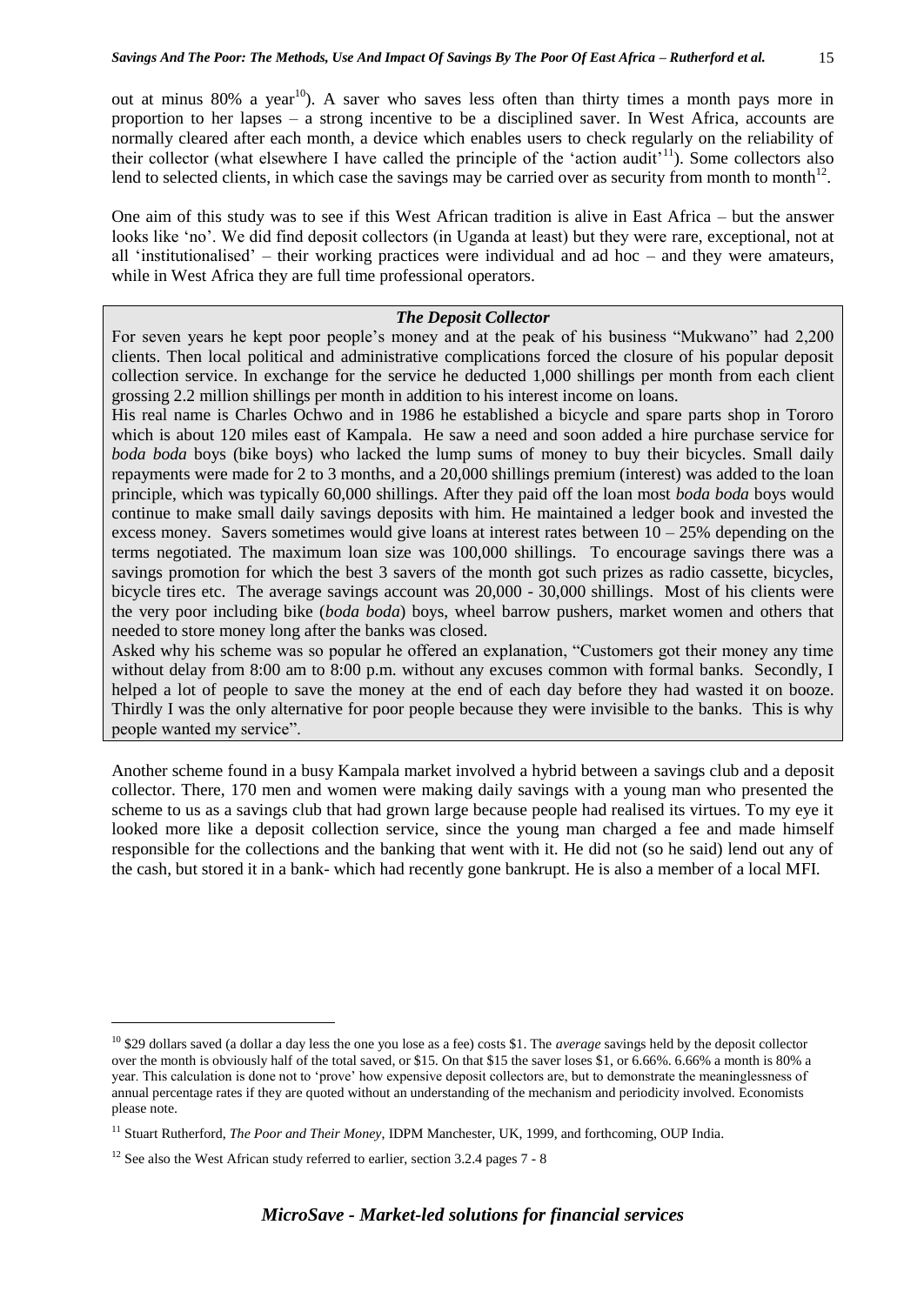| Swap type: saving up |                    |                 |                                                      |
|----------------------|--------------------|-----------------|------------------------------------------------------|
|                      | <b>Range found</b> | <b>Norm</b>     | <b>Notes</b>                                         |
| <b>Frequency</b>     | Low                | Low             | Very high in other cultures                          |
| Term                 | Short to           |                 |                                                      |
|                      | medium             |                 |                                                      |
| <b>Volumes</b>       | Low to             | Probably        | The strong discipline encourages higher volumes      |
|                      | medium             | medium          | than saving at home or money guards                  |
| <b>Users</b>         | Poor, middle,      |                 |                                                      |
|                      | some very          |                 |                                                      |
|                      | poor               |                 |                                                      |
| <b>Uses</b>          | Any                |                 | Often dedicated saving for a specific use, or simply |
|                      |                    |                 | a way of managing day-to-day liquidity               |
| <b>Costs</b>         | Low                | Low             | A very convenient frequent door-step service         |
| <b>Price</b>         | Low to             | Medium (in      | About 3% of the sums transactions: low in relation   |
|                      | medium             | other cultures) | to moneylenders or MFI credit                        |
| <b>Risk</b>          | Low to             | Low             | Ironically, one scheme we found was in trouble       |
|                      | medium             |                 | because of failure by a formal bank                  |
| <b>Satisfaction</b>  | Medium to          | Medium to high  | Offers a good easy discipline                        |
|                      | high               | (in other)      |                                                      |
|                      |                    | cultures)       |                                                      |

#### **Deposit collectors: summary**

Swap type: saving up

#### **1.v Reciprocal lending**

Saving at home is the single most common system of money management for the individual. It is also the basis of 'reciprocal lending', where the home-savings are consumed by a neighbour or relative, and as such is the most common system that involves transactions *between* individuals. In both cases the vast majority of transactions are tiny. Households borrow and lend small quantities of rice or kerosene or cash on an everyday basis.

In terms of our classification system, such lending can best be described as a 'savings through' device, since it depends on the constant and repeated building up of small quantities of household savings with lump sums arriving as loans *from* the neighbour when the home savings is low, and departing again as a lump sum loan *to* the neighbour when the home savings have built up again.

Most of these transactions are too trivial to command much attention from our respondents. Some, however, are big enough to compete with more organised devices such as ROSCAs:

#### *Reciprocal lending in a village outside Mbale, Uganda*

A farmer told us about the group of half a dozen people with whom he frequently exchanges loans. At present he has three loans out. One is to his brother in the sum of 20,000 shillings (\$140), and another of half that value to a friend. A third much smaller loan was given in kind – about \$7 worth of carrots – to a poorer relative. On other occasions he takes loans from them. He charges interest of 10% (per loan) for these loans, which are of an indeterminate term rarely exceeding three months. He told us that interest of this kind is quite normal for anything except very small loans, and acts as a safeguard against lazy people abusing the system. He does not lend out of desire to make money from the interest charges, but from obligations which arise from his relationship (both personal and financial) with his partners in his very informal reciprocal lending group. He told us that poorer people are rarely accepted into such networks: they get by on much smaller loans that are given (probably grudgingly) without interest. A young married woman from a somewhat poorer household later told us that she had taken a loan of 20,000 shillings (\$14) from her father-in-law and had repaid it three months later along with interest of 25% of that sum. She has since become a borrower at the Centenary Bank, and hopes to escape from the reciprocal lending process.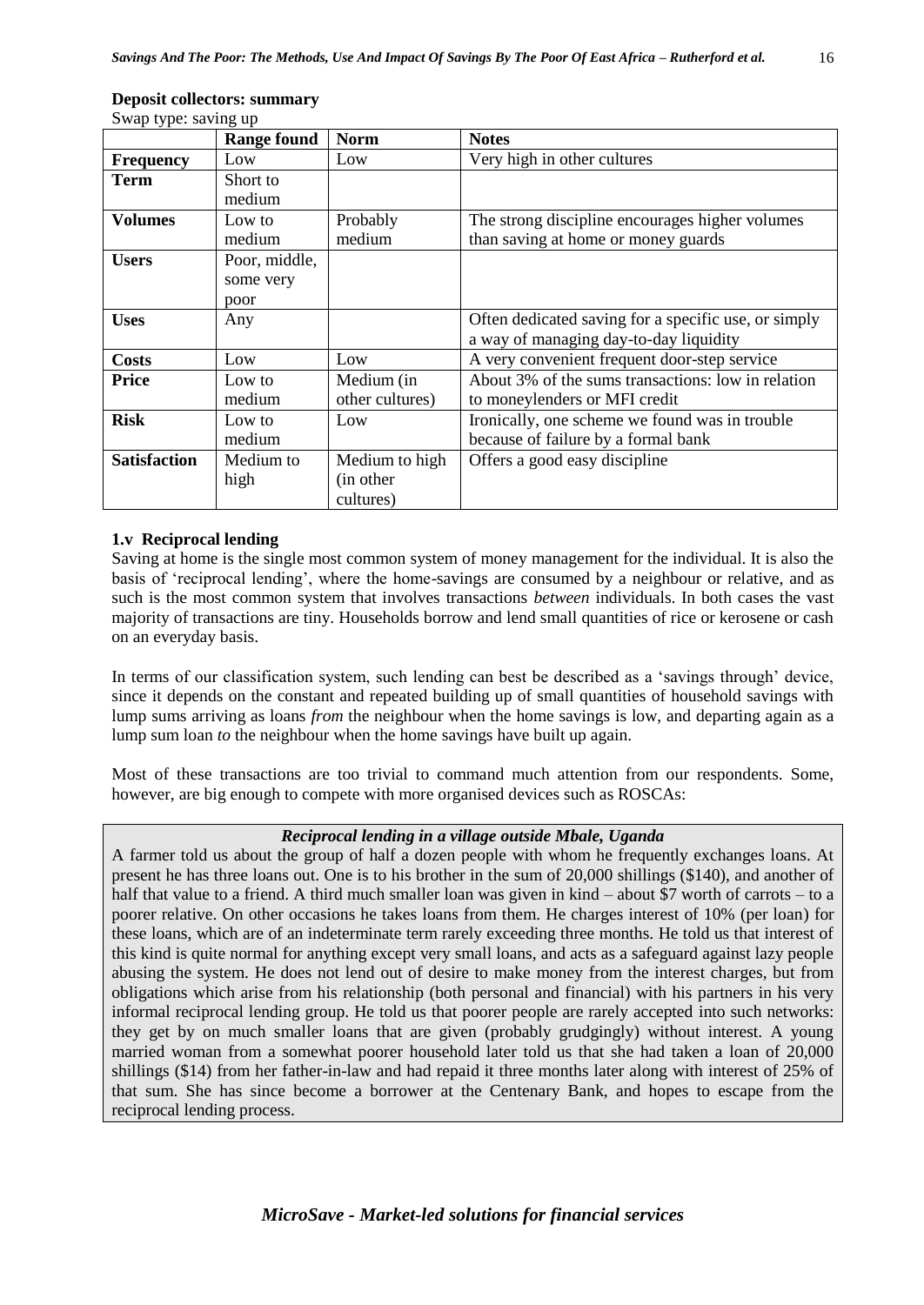Not many such tales were collected by our researchers, and the general impression in Tanzania, for example, was that people are reluctant to extent loans to each other for anything more than trivial sums. This is a difficult area to research, partly because people are reluctant to admit to charging interest on loans to friends and relations, and therefore disguise or trivialise such lending.

|                     | <b>Range found</b> | <b>Norm</b>    | <b>Notes</b>                                        |
|---------------------|--------------------|----------------|-----------------------------------------------------|
| <b>Frequency</b>    | Low                | Unknown        | High in some cultures, and possibly higher in East  |
|                     |                    |                | Africa than we were able to ascertain               |
| <b>Term</b>         | Short to           | Unknown        | Terms ranged from a few days to three months        |
|                     | medium             |                |                                                     |
| <b>Volumes</b>      | Low to             | Probably       |                                                     |
|                     | medium             | medium         |                                                     |
| <b>Users</b>        | Mainly upper       | Probably upper | The poor, especially the very poor, may be excluded |
|                     | poor, middle       | poor, middle   | from anything except very small loans               |
| <b>Uses</b>         | Any                |                |                                                     |
| Costs               | Unknown            | Unknown        | The main transactions costs will be social costs    |
|                     |                    |                | involved in cultivating relationships               |
| <b>Price</b>        | zero to            | Unknown        | Small loans and some larger ones interest free:     |
|                     | medium             |                | otherwise 10% per loan for a 3-month loan: we hard  |
|                     |                    |                | one report of collateral being taken                |
| <b>Risk</b>         | Low to             | Unknown        | The repayment risk probably rises with the value of |
|                     | medium             |                | the loan                                            |
| <b>Satisfaction</b> | Low to             | Unknown        | Unreliability undermines the usefulness of this     |
|                     | medium             |                | device for both borrower and lender                 |

| <b>Reciprocal lending: summary</b> |  |
|------------------------------------|--|
|------------------------------------|--|

|  |  | Swap type: saving through (a succession of savings-up and savings-down) |
|--|--|-------------------------------------------------------------------------|

# **1.vi Informal insurance schemes**

The most reported type of informal 'insurance' is another example of the principle of reciprocity found in the reciprocal lending system. Other systems are extensions of the ASCA (see below).

The '*munno makabi'* of Uganda are loose groupings of neighbours who start off their relationship by pooling cash to buy sets of equipment used for social occasions – pots and pans, lanterns, canvas and so on. Organisers of weddings, baptismal parties, funerals and so on can save money by making use of this equipment. At the same time, more or less regular meetings are held to obtain further small cash donations from members to build up a fund that can be tapped in case of emergencies. In some places it was said that 'virtually everyone' belongs to a *munno makabi*. In Tanzania we recorded examples of cash and kind contributions to ceremonial expenses, given on the understanding that the favour will be reciprocated on another occasion. In Kenya, similar groups have regular contributions of a fixed sum per member, and pre-determined pay-outs for given contingencies – one sum for the funeral expenses of a member, a smaller sum for a member's relative, and so on.

Such institutions are on the margins of being true financial devices or services, but related systems which are newer and less embedded in social relationships are clearly true money management devices. In Uganda, Pepsi Cola vendors have learnt recently how to run a primitive 'business insurance scheme'. In the example we researched, fifteen of them had got together and were putting in 75 cents each per day for a three-month period. If any member suffered loss through fire or theft in that period, it was made good from the fund. If not, the fund was redistributed to the members, and a new cycle begun (note again that the limited life span ensures an 'action audit' and helps the scheme to retain the confidence of its members).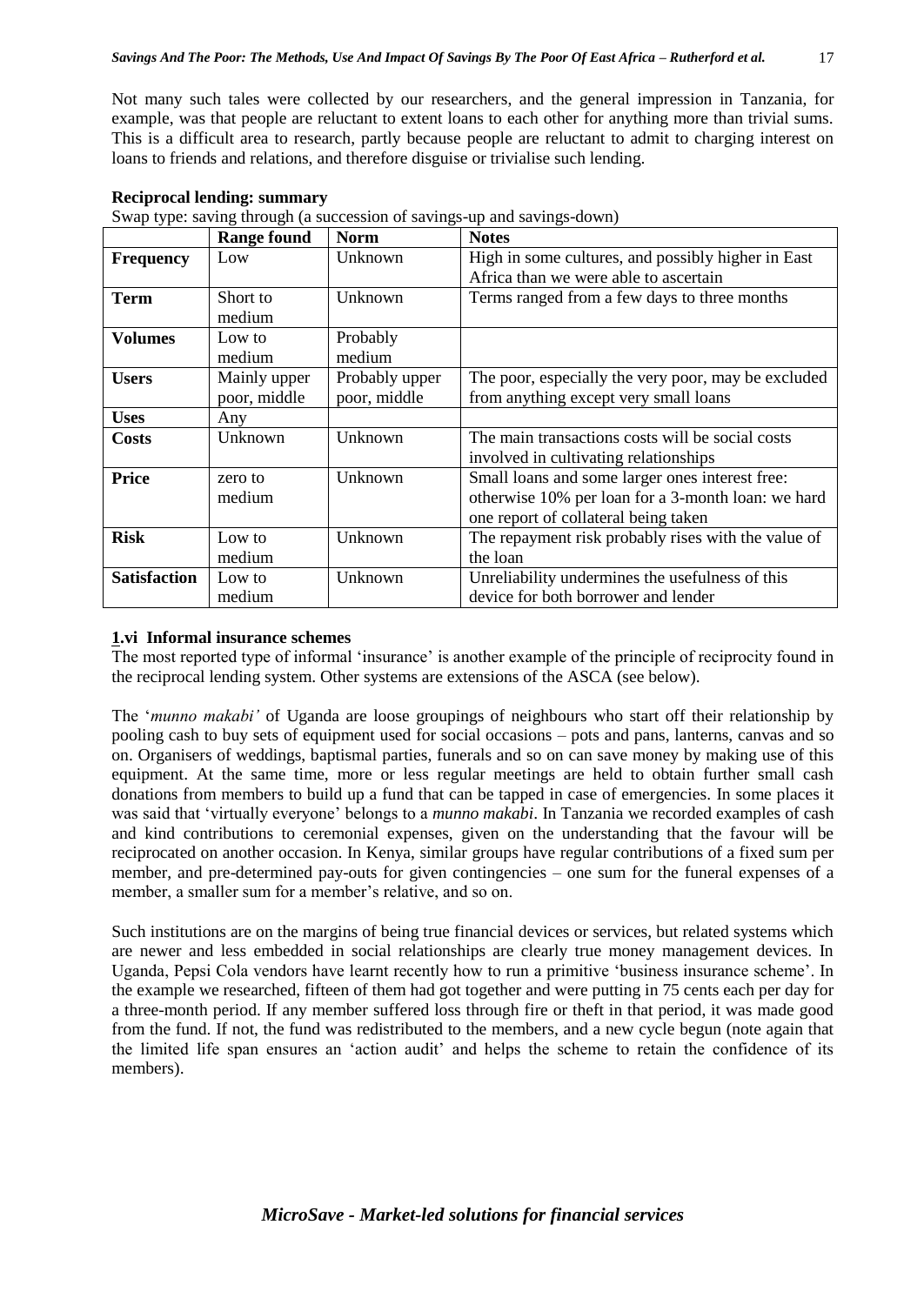| ٠ | ٦<br>۰.<br>× |
|---|--------------|
|   | M.<br>۰.     |

| Swap type: saving through (mainly) |                                                           |                                          |                                                                                                                    |
|------------------------------------|-----------------------------------------------------------|------------------------------------------|--------------------------------------------------------------------------------------------------------------------|
|                                    | <b>Range found</b>                                        | <b>Norm</b>                              | <b>Notes</b>                                                                                                       |
| <b>Frequency</b>                   | Low to high                                               | Varies with type                         | We found a high frequency of loose social-support<br>clubs but a low frequency of more structured                  |
|                                    |                                                           |                                          | systems                                                                                                            |
| Term                               | Short to long                                             | Varies with type                         | Funeral clubs are long-term; the business insurance<br>scheme was a succession of repeated short-term<br>cycles    |
| <b>Volumes</b>                     | Low to<br>medium                                          | Unknown                                  |                                                                                                                    |
| <b>Users</b>                       | All                                                       | All but the rich                         | The very poor may be excluded to the extent that<br>they are often enjoy limited participation in social<br>events |
| <b>Uses</b>                        | Funeral, other<br>ceremonial<br>costs; business<br>losses | Funeral and<br>other ceremonial<br>costs |                                                                                                                    |
| <b>Costs</b>                       | Low                                                       | Low                                      | Risks – that others will move away or not conform                                                                  |
| <b>Price</b>                       | Low to<br>medium                                          | Low to medium                            | to the unwritten rules - are absorbed <i>munno</i><br><i>makabi</i> as costs arising from the social setting       |
| <b>Risk</b>                        | Unknown                                                   | Unknown                                  |                                                                                                                    |
| <b>Satisfaction</b>                | Medium to<br>high                                         | Medium to high                           |                                                                                                                    |

# **Informal insurance: summary**

Swap type: saving through (mainly)

# **1.vii Rotating Savings and Credit Association (ROSCA)**

With ROSCAs we move on to true savings-through devices. ROSCAs (merry-go-rounds or cash-rounds, or a variety of local names<sup>13</sup>) are to East Africa what deposit collectors are to West Africa - the single most common organised money-swap management device<sup>14</sup>. Saving at home (see above) and reciprocal lending (see below) are probably used by more people than use ROSCAs (or deposit collectors in West Africa, for that matter), but they are unorganised (usually).

The regional preference for the ROSCA over the deposit collector has not been well explained, nor shall we try to do so here. But the issue is worth raising because in another part of the world - Asia, especially South Asia - the role is played by moneylenders. We thus have, in the three regions, a savings-up device (the deposit collector of West Africa), a savings-through device (the ROSCA of East Africa) and a savings-down device (the moneylender of South Asia) all playing the role of chief regional moneyswapper. Noticing this fact emphasises once again that the essential task of financial services is the conversion of savings into lump sums, a fact that has been obscured by our traditional sense that a loan is somehow a very different thing from a savings account. It is, of course - but not in the role it plays in the money management of the poor.

The box that follows describes the workings of a ROSCA for readers not yet familiar with the device.

1

<sup>13</sup> Upatu in Tanzania, Itega in Kenya, for example

<sup>&</sup>lt;sup>14</sup> Nevertheless ROSCAs are also very common in West Africa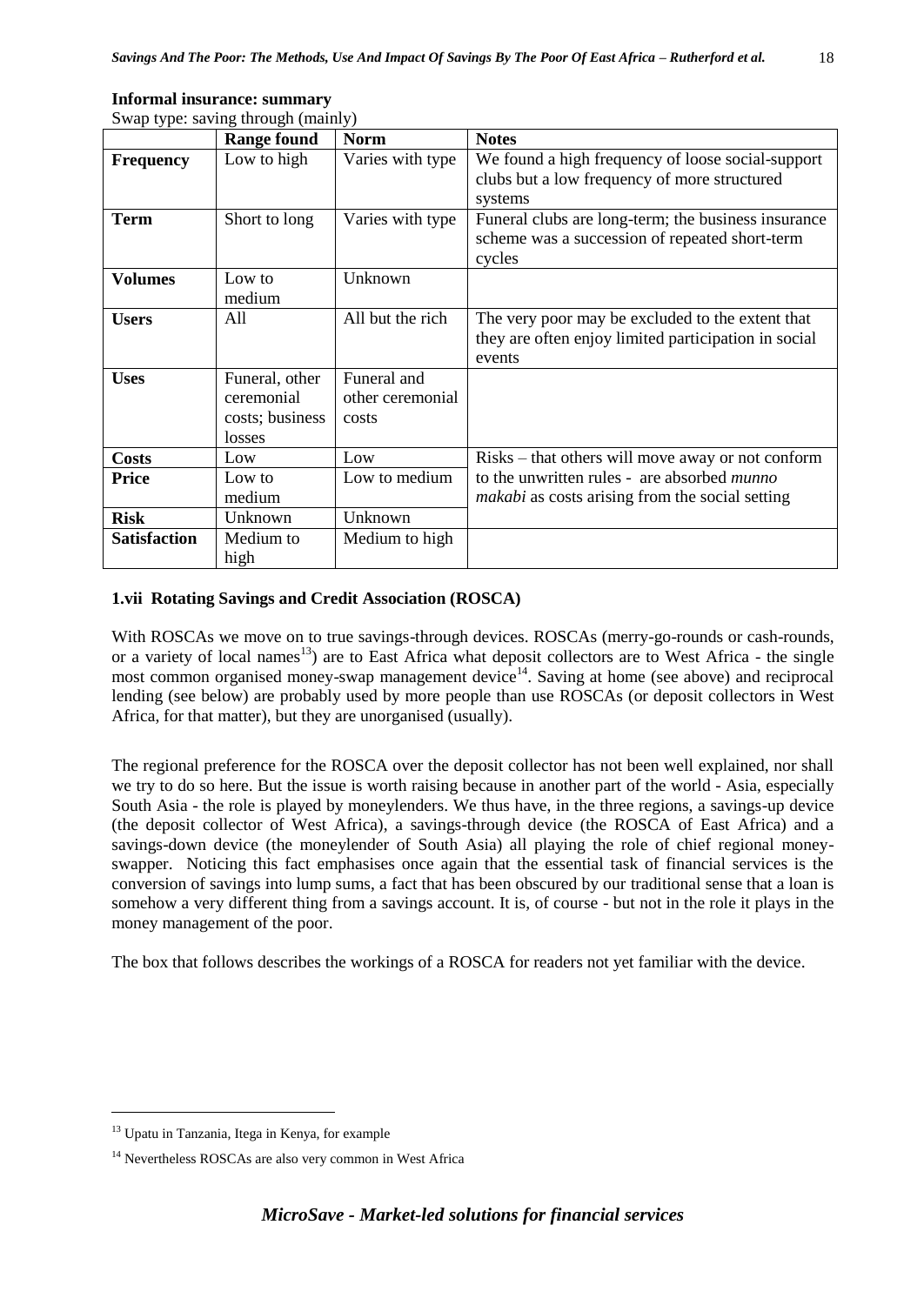#### *The ROSCA*

A group of people wishing to build up a lump sum from regular savings agree to save a set sum per person at a set interval. On each occasion (which may be daily, weekly, or monthly, or any other suitable interval) the full amount of all the deposits is given to one member. The meetings continue until everyone has received this 'prize'. At the end, everyone has contributed equally and received equally. Thus a ten-person ROSCA meeting weekly and saving \$10 each on each occasion will form a weekly

'prize' of \$100. After ten weeks everyone will have put in ten savings of \$10 and taken out one lump sum of \$100.

A wide variety of ROSCAs was found in all three countries. In Uganda they were remarkable for being often 'dedicated' to a particular use, such as paying school fees or paying annual taxes (some tax-paying ROSCAs are registered with tax inspectors to make it clear that the inspector must expect to receive tax payments serially).

#### *The Musolo (Graduated Tax) Group ROSCA*

This ROSCA is found in Mooni, Mbale and is made up of 45 members, all of whom are men. The weekly contribution of 1,000 shillings (70 cents US) per sitting are given to the chairman who physically buys the graduated tax ticket and hands it to the member. The group has reached an informal agreement with the municipal authorities not to arrest any of its members for graduated tax non-payment. Since taxes are only about 10,000 shillings (\$70) and the collection is 45,000 shillings (\$30) some of balance is given to the "prize winner" which he is encouraged to use for domestic purposes like buying his wife a good dress. The members are encouraged to maintain some savings with the tax group as an emergency savings fund. This tax group has died and resurrected several times over the last years. No one lost money in the process.

Our favourite 'dedicated' ROSCA was one used by five women in Jinja, Uganda, who used it to save up for a hair-do.

In Tanzania everyone knew about the ROSCA, even if they weren't participating in one themselves at the time. The Arusha area was rich in ROSCAs handling quite large volumes. One group of MFI clients told us that their ROSCA commitments could be larger than those to the MFI: one was putting \$28 a day into a twenty-member ROSCA that yielded him \$570 every twenty days. Another was putting \$71 a month into his ROSCA. Several of them were in more than one ROSCA as well as the MFI group. The Tanzanian ROSCAs we found were mostly single-sex affairs, often (but not always) with women using smaller-volume ROSCAs for domestic consumption purposes and men using bigger ones for businesses.

In Kenya, too, simultaneous multiple membership of several ROSCAs is common, and many people buy more than one share - or 'name' - in a ROSCA, a device which keeps the basic level of deposit low enough to allow poorer people to join. The highest-volume ROSCA reported in Kenya is run by a group of eight rather prosperous people (men and women) who are also MFI members but who are dissatisfied with the size of the MFI loans. In Tanzania our researcher report that the poor there also take part in ROSCAs - but not the very poor. A focus groups discussion in a Dar es Salaam slum indicated that large numbers of the very poor (the 'kapuku') couldn't take part because they did not have the necessary regularity of income that would allow them to make the fixed deposits. The very rich, too, declined to take part in ROSCAs. Similar stories were told elsewhere, and yet in Arusha, Tanzania, we found the biggest volume ROSCA of the entire study being run by market traders (see summary table below for details of the sums involved).

A curiosity of Ugandan ROSCAs is that some of them are very small: I even found one ROSCA with a membership of just two women! This may reflect some unease about the risks involved in ROSCAs. In both Tanzania and Uganda there were reports of frequent failures of ROSCAs. Although some of these were told by people who were not taking part in ROSCAs (and whose stories may therefore have reflected their own unsympathetic views on ROSCAs) others were told from personal experience. It is clear that not every ROSCA is successful, and Tanzanian respondents told us that the poor fail more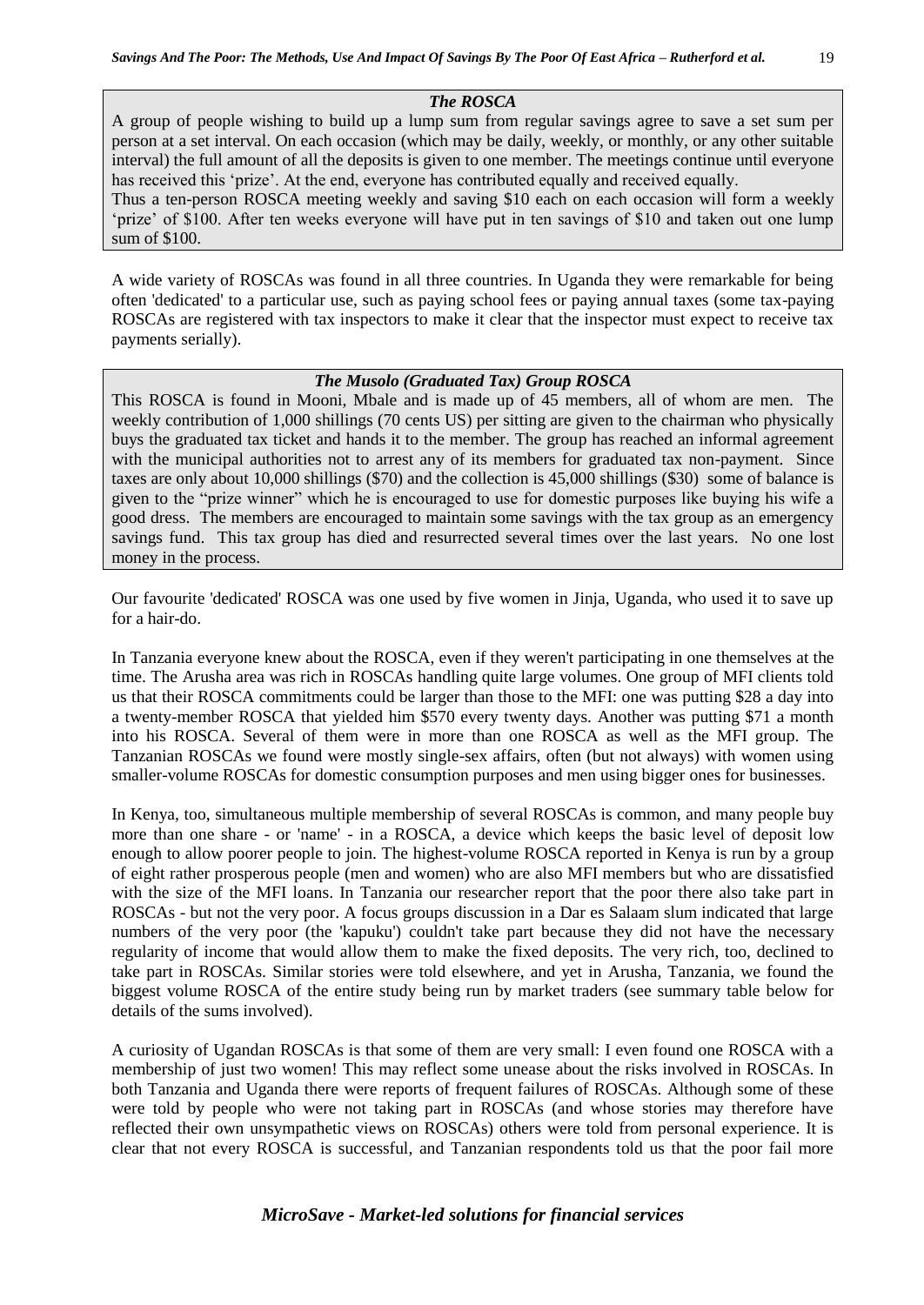often than the other groups – because they find it hardest of all to maintain the set regularity of payments that ROSCAs require (a problem that MFI staff are familiar with in their own schemes). The Ugandan researcher reports:

#### *Money Talks – But Some Goes Without Saying*

Jane was a business woman who was persuaded by another entrepreneur to make a weekly contribution of 200,000 shillings (\$135) to a ROSCA being run amongst her friends. Since she occasionally needs large amount of money to re-stock her business she saw this as a good opportunity and so agreed to participate. Everybody got her "prize" promptly until her turn came. She was number nine. Then suddenly, the group disbanded and that was the last she saw of the people involved. Her loss: 1.6million shillings (\$1,080).

In Tanzania, we found a woman member of an MFI who had compared the cost of her MFI loan in terms of total inputs per month (capital repayments, interest payments, and compulsory savings) with monthly payments made into her ROSCA, of which she was a long-term member. For a similar output, the MFI required almost twice as much inputs a month. Although they have not yet done so, she believes that her ROSCA members could 'safely' commit 10,000 shillings (\$14) each per month to the ROSCA, in which case each of the ten of them would receive a 100,000 prize every ten months, comparable to the sum she was borrowing from the MFI. So why hadn't they done it? Her answer was 'if something goes wrong in our ROSCA, there is no legal redress: with this MFI, we at least have the hope that they can put pressure on the local authorities to make any defaulters pay up'.

|                     | <b>Range found</b>                                            | <b>Norm</b>                                                              | <b>Notes</b>                                                                                                                                                        |
|---------------------|---------------------------------------------------------------|--------------------------------------------------------------------------|---------------------------------------------------------------------------------------------------------------------------------------------------------------------|
| <b>Frequency</b>    | Very high                                                     | Very high                                                                | Very high in some other cultures, too                                                                                                                               |
| <b>Term</b>         | Short to medium                                               | Short to medium                                                          | We found daily ROSCAs with weekly prizes,<br>and monthly ROSCAs with annual prizes                                                                                  |
| <b>Volumes</b>      | Low to high                                                   | Medium                                                                   | The range was from \$3 a week among poor<br>people in Dar es Salaam slum to \$28 a day<br>among businessmen in Arusha                                               |
| <b>Users</b>        | Poor, middle,<br>not-so-poor:<br>maybe more<br>women than men | Poor and middle                                                          | The requirement for fixed equal periodic<br>deposits makes it hard for the very poor to<br>participate                                                              |
| <b>Uses</b>         | Any                                                           | Business,<br>consumption,<br>consumer<br>durables, school<br>fees, taxes | Often dedicated saving for a specific use, or<br>simply a way of managing day-to-day liquidity                                                                      |
| <b>Costs</b>        | Low                                                           | Low                                                                      | The main costs are 'social' ones: maintaining the<br>discipline of the group                                                                                        |
| <b>Price</b>        | Zero to Low                                                   | Low                                                                      | Perhaps the lowest price as a proportion of<br>values transacted of all the organised devices<br>and services reported                                              |
| <b>Risk</b>         | Low to medium                                                 | Low to medium                                                            | Many reports of past failures despite many<br>ongoing (multi-cycle) success stories: the main<br>risk of course is that the already-prized will<br>cease depositing |
| <b>Satisfaction</b> | Low to high                                                   | Medium to high                                                           | Offers good discipline, flexibility, immediacy,<br>certainty and low cost: can also be good fun and<br>be mixed with social activities                              |

#### **ROSCAs: summary**

Swap type: saving through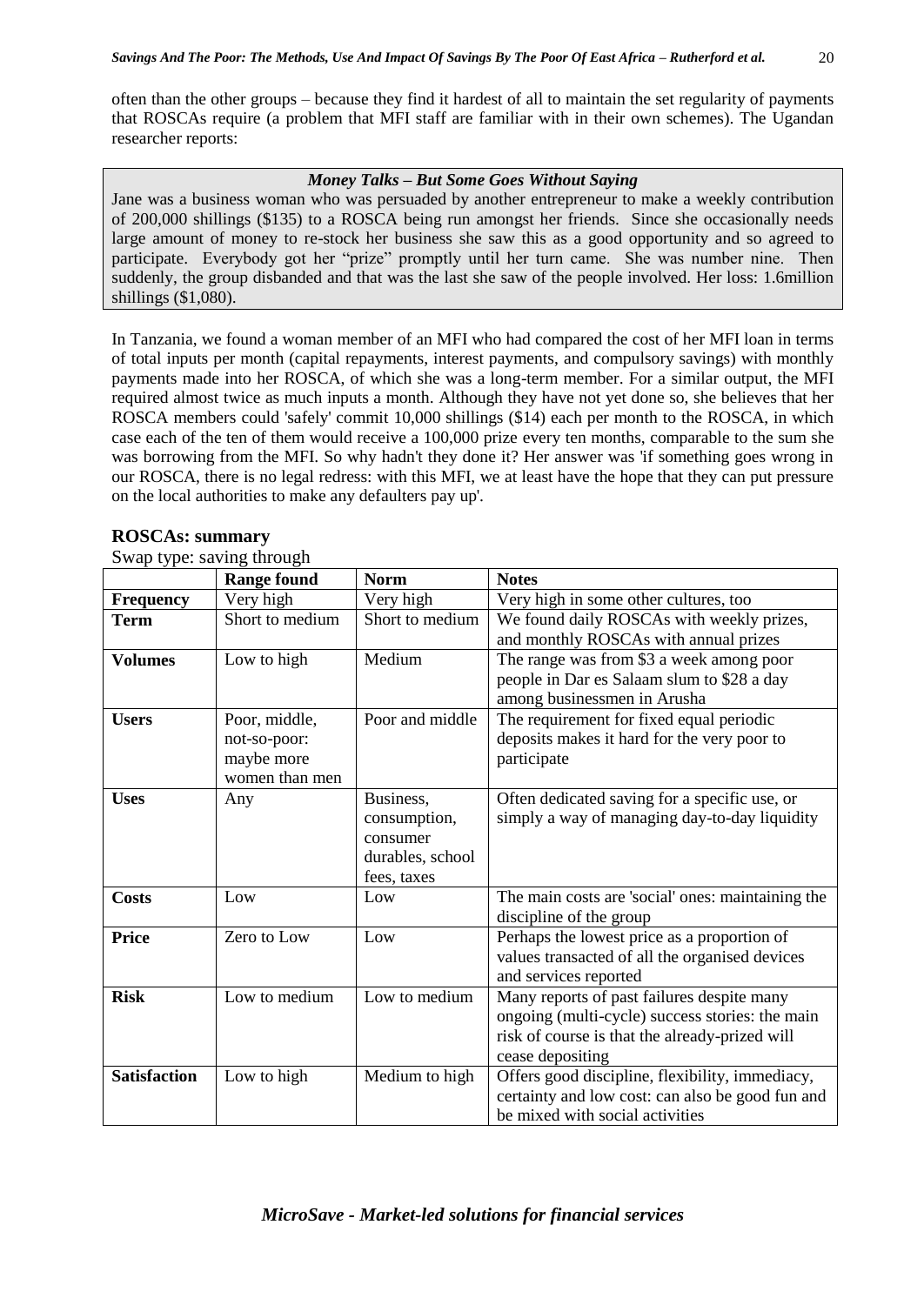# **1.viii ASCAs**

The ASCA, or Accumulating Savings and Credit Association, is the second of the two big families of savings-and-credit clubs, the other being the ROSCA. As the name suggests, the cash that flows through an ASCA can accumulate, rather than be liquidated at each meeting as in a ROSCA. That is because the principle of the ASCA is that every member makes deposits regularly (though in some ASCAs they are allowed to vary those deposits both across time and between members), and some members borrow from the fund thus built up, while others choose not to. If the fund is too small to attract a borrower, it must be stored temporarily.

These characteristics make the ASCA more flexible, more complex and more risky than the ROSCA, and there is some evidence that, internationally, ROSCAs are overhauling ASCAs in popularity. Certainly our team found far fewer ASCAs than ROSCAs. ASCAs that work well offer a very full menu of swap options to the user, and ASCAs are the root format for the sophisticated Credit Union (see the notes on SACCOs, below).

All three countries reported ASCAs, of varying types. In Kenya we are told that annual ASCAs are the norm. This is a healthy sign, since ASCAs with a fixed pre-determined life tend to do better than ones with an undetermined life, mainly because in the latter lacks the mechanism of the 'action audit' – the day when the cashier and all other members have to produce the cash. In Tanzania we have a report of a an ASCA that is run by members of groups belonging to a certain MFI, and known as a *kibindo* ('last resort'). The *kibindo* takes in weekly deposits from members and these are stored with the cashier. When an emergency strikes – now most often when a member of the MFI can't pay her loan instalment – a very short-term loan (up to three weeks) is given at a high interest rate (5% a week). In Uganda we came across one case of an 'initial investment ASCA'. This is an ASCA where member deposits are made once only, at the beginning, to form a fund which is lent out at high interest to members. Subsequent loans are made largely from retained profits, not from fresh flows of incoming savings. From the saver's point of view, such a variant represents a low investment in a high-risk scheme: he might lose his money altogether but if it works well his return will be very high. This formula suits certain conditions.

# From Uganda comes a case-history of how an ASCA can go wrong:

# *The "Burial" of Poverty … and the Poor*

The "burial" ASCA scheme is known in almost every part of Uganda because many poor unsuspecting individuals lost their life savings through this system. The story is varied. Some say it was an indigenous franchise MFI which was replicated by unscrupulous copycats, others say it was a scam to strip the poor of their money. Some say BURIAL is an acronym, while others say it was a figurative expression of what happens to household poverty when one joins – it gets buried. The truth may be hard to ascertain save the fact that lots of poor people lost lots of money.

One club the research team heard of in a village in Jinja district provides a typical illustration. The membership fee of 10,000 shillings (\$7) was used as compensation for "the instructor" – some sort of a technical advisor from central office. Each group could not have more than 30 members, and each member was supposed to contribute 40,000 shillings (\$28) which was deposited with the treasurer as a loan fund. To access the loan fund, one had to meet strict public health standards which (amongst other hygienic requirements) included having a decent pit latrine. In addition to the loan, the selected "bride" (one who had been selected to receive the loan and "bury poverty") was given household gifts like flasks, mattresses etc. by the other members. These gifts they were supposed to reciprocate as each member to his/her turn to "bury poverty". Sometimes instead of a cash loan the bride was given corrugated iron sheets for constructing a house since this was everybody's dream – to move from grass thatch. The "bridal" occasion involved much celebration and merry-making. This together with the shear volume and beauty of house wares attracted many to join in a hurry.

The problem was that the group, according to the teacher's instruction was not to exceed 30. Since demand was high and the teachers were not forming new groups quickly, shrewd and opportunistic people quickly seized the opportunity and formed additional groups. The new groups had their own variation each promising a heavenly return for a small investment. Many people joined more than one group in search of a dream – the burial of poverty.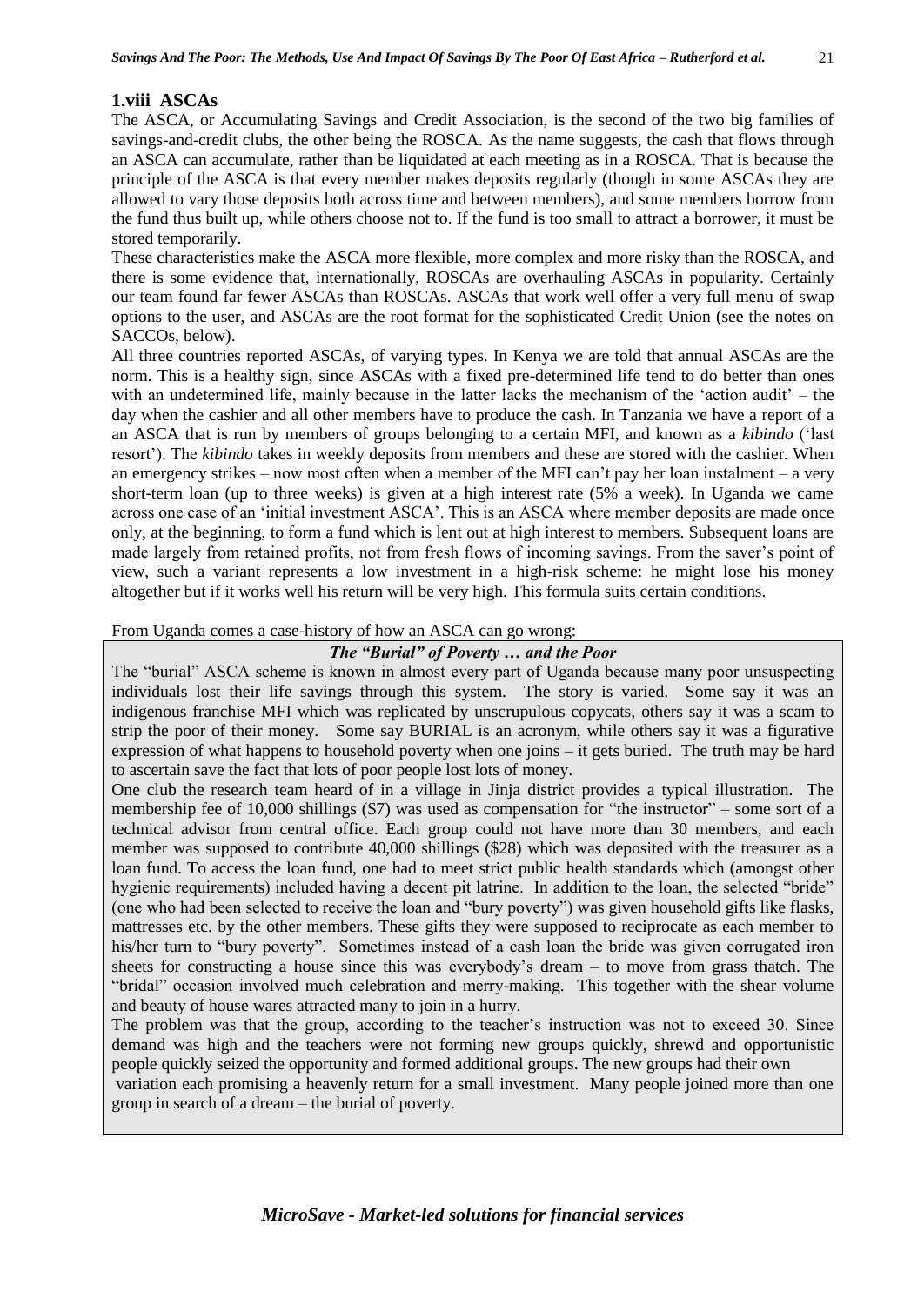"It is these variants that resulted in massive losses and gave the BURIAL such a bad reputation," said one informant, "One could not tell the real thing from the fake". The unscrupulous leaders lent the money to their friends and or took the loans themselves, and eventually defaulted. Soon there was no money for the poverty funerals. It was at this point that people realised they had been buried in a big scam. The leaders escaped from the village, and irate villagers destroyed some of their houses. Some savers lost as much as 500,000 shillings (\$340) and many have not recovered from this crisis.

This review of ASCAs has been by no means exhaustive. There are for example many cases of hybrids between ROSCAs and ASCAs. An ASCA that also has a ROSCA running within it is quite common, and we had several reports of this kind of thing from all three countries.

#### **ASCAs: summary**

Swap type: saving up (all members) and saving-down (some members)

|                     | <b>Range found</b>                                | <b>Norm</b>                                                          | <b>Notes</b>                                                                                                                                                                           |
|---------------------|---------------------------------------------------|----------------------------------------------------------------------|----------------------------------------------------------------------------------------------------------------------------------------------------------------------------------------|
| <b>Frequency</b>    | $_{\text{Low}}$                                   | Low                                                                  | Not many reports in all three countries                                                                                                                                                |
| <b>Term</b>         | Short to<br>medium                                | Short to medium                                                      | In Kenya one year is reported as common for the<br>saving-up term: some ASCAs have very short terms<br>of a week or two for the loan term                                              |
| <b>Volumes</b>      | Low to high                                       | Unknown                                                              | Ugandan 'burial funds' can grow very big in terms of<br>numbers of members and total liabilities                                                                                       |
| <b>Users</b>        | Poor, middle,<br>not-so-poor                      | Poor and middle                                                      | The requirement for fixed equal periodic deposits<br>makes it hard for the very poor to participate, and the<br>need for careful book-keeping make it unsuitable for<br>the illiterate |
| <b>Uses</b>         | Any                                               | Life-cycle<br>events such as<br>burials,<br>business,<br>consumption |                                                                                                                                                                                        |
| <b>Costs</b>        | Low                                               | Low                                                                  | The main costs are 'social' ones: maintaining the<br>discipline of the group                                                                                                           |
| <b>Price</b>        | Low (savings<br>up) to high<br>(savings)<br>down) | Low (savings<br>up) to high<br>(savings down)                        | ASCA saving-down rates can be high: as high as 10%<br>a week for short term loans: savers are rewarded with<br>real interest rates                                                     |
| <b>Risk</b>         | Medium to<br>high                                 | Medium to high                                                       | The complexities of the ASCA make it prone to<br>failure unless the book-keeping is thorough: the need<br>to store cash adds to the risks                                              |
| <b>Satisfaction</b> | Medium                                            | Medium                                                               |                                                                                                                                                                                        |

# **1.ix Moneylenders and pawnbrokers**

For many countries, moneylenders and pawnbrokers would each require long sections in a report such as this. Our East African research, however, discovered few examples of either, so this short section will deal with these two together.

We have seen loans being given for interest in the paragraphs on reciprocal lending. The use of the separate heading 'moneylenders' is to describe people who lend money in a systematic way as a financial service, rather than as part of normal social life. For the poor of East Africa, however, getting a loan from a private moneylender appears to be rare. The Uganda researchers heard reports of a few market-based moneylenders who lent very short-term at high prices to wealthier business people. However these reports were not followed up and may have been cases of supplier credit (see below). In Kenya and Tanzania, no examples of moneylenders were reported at all.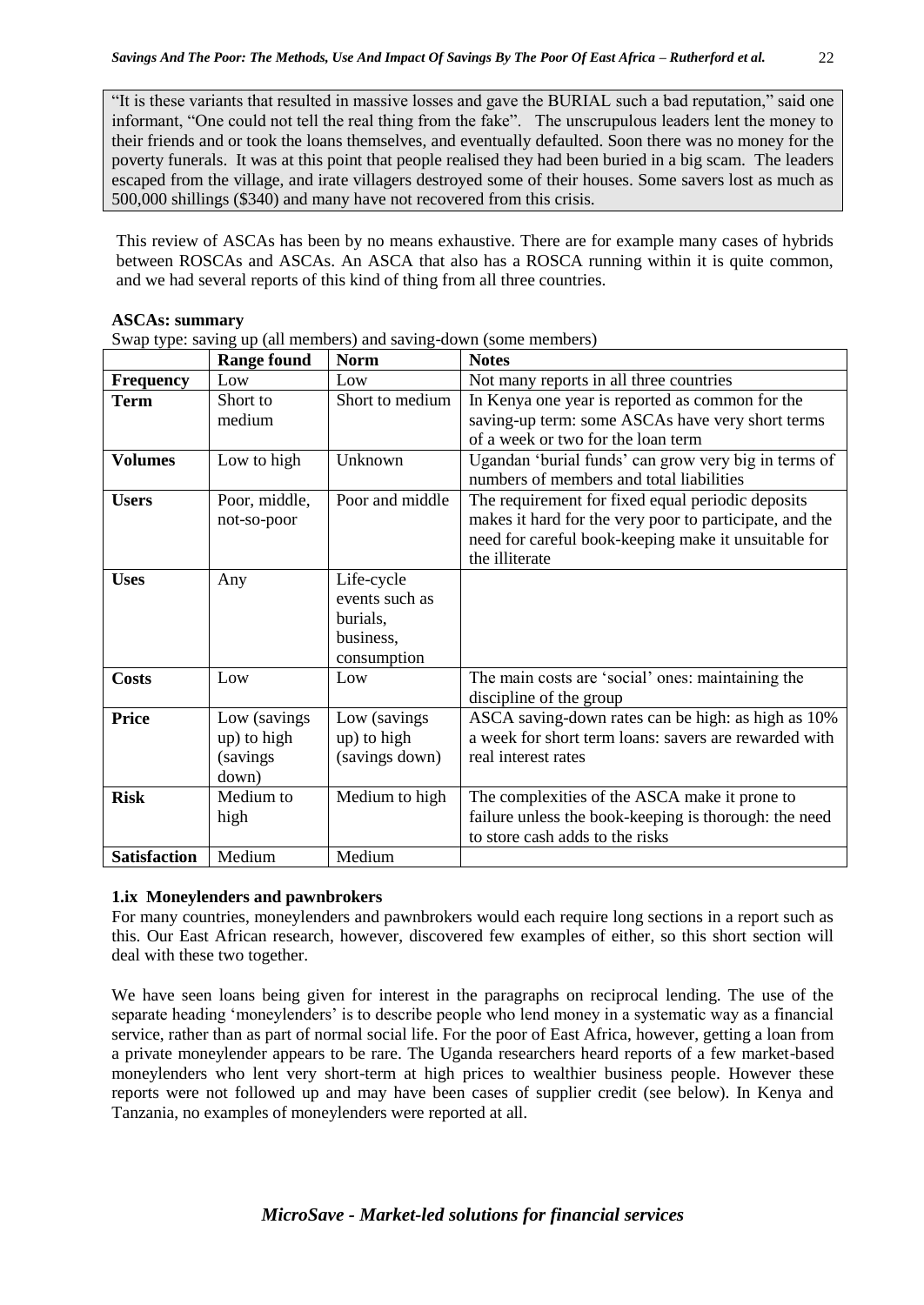Pawnbroking is reported in all three countries. The Tanzanian examples are not well described. The Ugandan examples were from two Kampala slums, and describe advances given not against precious metals (as is usual with pawnbroking in Asia) but against electrical and electronic household goods such as refrigerators and music systems. They are an important part of our story because they are the only service which is said to be used mainly by the very poor. Our Uganda researchers write "The users of pawnbrokers do not have access to an MFI or any other formal financial services providers because they are too poor…. [and] under extreme financial pressure because of a crisis or an emergency". This illustrates the two typical virtues of pawning: it does not require any prior social relationship between the two parties and is anonymous, and it can be accessed very quickly. Nonetheless, the Kenyan team found that, as in Uganda, pawnbroking is not well developed: it appears to exist only in large cities and to be used by the middle classes, whose favourite pledges appear to be cars and TVs.

# **Moneylenders: summary**

Swap type: saving down

Analytical table not prepared for lack of substantial information: moneylending appears to be rare in East Africa

# **Pawnbroking: summary**

# Swap type: saving down

Analytical table not prepared for lack of substantial information: pawnbroking appears to be rare in East Africa

# **1.x Supplier credit**

For those among the poor who run businesses – above all retail businesses – and who maintain a regular relationship with their wholesaler, supplier credit can be important source of finance. We have already noted (1.iii, Money Guards, above) that retailers often develop a relationship of trust with their suppliers strong enough to enable them to use their suppliers as money guards. In return, suppliers will provide goods on credit, or even cash advances, to retailers who deal in their goods. In case of need, the retailer can take her cash back. Some very small retailers – even daily hawkers – can enjoy this form of business credit, taking goods as the day starts and returning cash and unsold goods at the end of the day. Kampala's streets are full of youths selling goods to motorists in this way. Our Uganda researchers note that a premium is usually paid for this credit, though they don't say how much<sup>15</sup>. Other hawkers told us that suppliers are only too happy to have their sales outreach extended by hawking and do not charge a premium.

There are many variations in supplier credit. Some have a co-operative character akin to reciprocal lending. In a used-clothes market in Jinja, Uganda, for example, we found that bigger stall-holders, who could afford to a full 'bale' of used-clothes, would on-lend to other operators. This is because in any bale there is always a number of high-quality clothes that sell very quickly. As a result, the trader soon accumulates cash, which she then on-lends in the short-term to another trader to buy her own bale. Interest is not charged because the favour is expected to be returned on another day. This illustrates how conscious small retailers are of the need to keep money working full-time. As several Kenyan respondents told our researchers there, "money should never rest".

|                  | <b>Range found</b> | <b>Norm</b>    | <b>Notes</b>                                     |
|------------------|--------------------|----------------|--------------------------------------------------|
| <b>Frequency</b> | Medium             | <b>Unknown</b> | All our reports came from Uganda: the Kenyan and |
|                  |                    |                | Tanzanian situation was not researched in detail |
| Term             | Short              | <b>Short</b>   | Daily deals are common                           |

# **Supplier credit: summary**

Swap type: saving down

1

 $15$  In many regions – in Asia for example – cash advances are made to petty traders on a daily basis and interest is taken. A 'nineten' system, for example, would imply a small trader taking \$9 at the start of the day, buying his goods in the wholesale market, selling them, and returning \$10 to the lender at the day's end.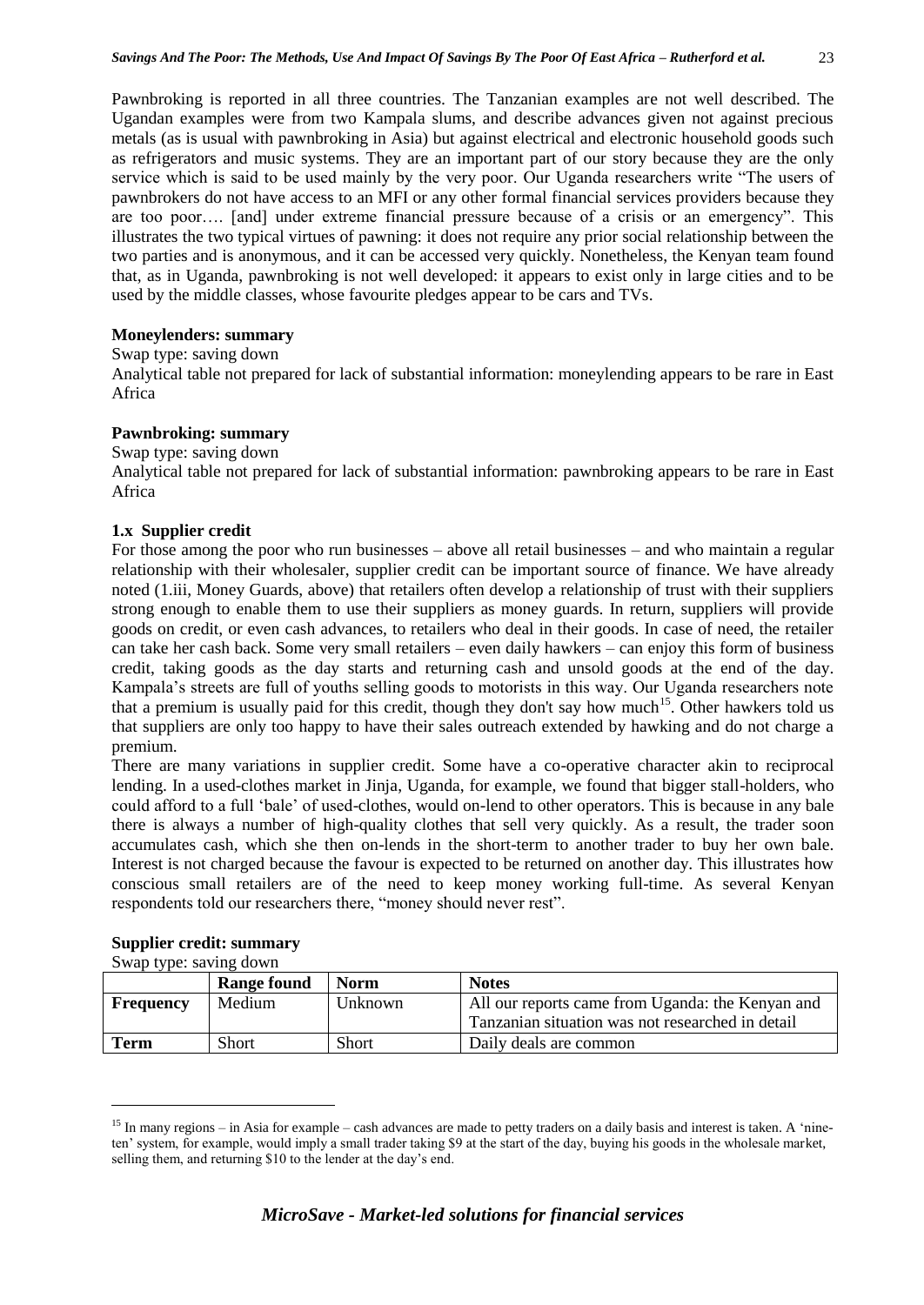| <b>Volumes</b>      | Low to                                                     | Unknown        | Lager value deals are of course commonly practised                                                                       |
|---------------------|------------------------------------------------------------|----------------|--------------------------------------------------------------------------------------------------------------------------|
|                     | medium                                                     |                | by bigger businesses                                                                                                     |
| <b>Users</b>        | Poor, middle,                                              | Unexplored     | Small deals on a daily basis are available even to the                                                                   |
|                     | not-so-poor                                                |                | very poor                                                                                                                |
| <b>Uses</b>         | To finance<br>retail<br>businesses<br>including<br>hawking | Retail finance |                                                                                                                          |
| Costs               | Low                                                        | Low            | The retailer accesses the credit with little or no<br>paperwork as part of his or her normal working<br>routine          |
| <b>Price</b>        | Low to<br>medium                                           | Unexplored     | Suppliers may offer credit free in order to extend<br>sales outreach in a competitive market, or may<br>charge a premium |
| <b>Risk</b>         | Low (to the<br>user)                                       | Unexplored     |                                                                                                                          |
| <b>Satisfaction</b> | Medium to<br>high                                          | Unexplored     | For many small retailers this is the only way they<br>can run their business                                             |

# *2 The formal sector*

# **2.xi Savings and Credit Co-operatives (SACCOs)**

A Savings and Credit Co-operative, or a Credit Union, is essentially a turbo-charged ASCA (see above, 1.viii). The principle of the two devices is the same: people come together to pool their savings, and from that pool they take loans on which they pay interest which is in turn used to reward the savers. Credit Unions have developed this idea in three main ways:

- 1. They have made their institution a *permanent* one (most good ASCAs are time-bound, for the very good reasons explored in the section on ASCAs above  $^{16}$ )
- 2. They accept some of the savings in the form of non-returnable shares: this gives them a permanent legal ownership structure in which the users are the owners
- 3. They have accepted injections of capital from outside (sometimes more as result of the wishes of the outsiders than of the members)

Where these developments work well Credit Unions have prospered and grown. Unions based on the work place and operating among educated employees have become strong and popular. Our Kenya researchers report examples of this, for example in the teaching and nursing professions, and for Uganda is was noted that such schemes are appreciated for their ability to provide low-cost loans, often at short notice and for consumption needs, and a safe and convenient home for savings (sometimes deducted from the payroll, a device which ensures disciplined and regular deposits).

But that has not always been the case, especially in rural areas and among less educated groups. Making an ASCA permanent requires good book-keeping, which both adds costs and makes the device less friendly to the illiterate (who are often the poor). It also requires some superior body to set and enforce rules, and there is commonly a problem about who is to control and run these superior bodies ('apex bodies', or 'secondary co-operatives', or 'leagues'). Only too often, governments or well-intentioned outsiders (such as donors) have taken a *de facto* controlling interest in these superior bodies. As a result, they have often been politicised, with disastrous results for the probity of the base-level Unions. Unable to resist the temptation to push large amounts of cash through the systems, governments and donors have wholly undermined the original savings-based character of the groups. They have turned Credit Unions from user-owned institutions set up to carry out the fundamental financial service task (turning savings

1

<sup>16</sup> See also Rutherford, op cit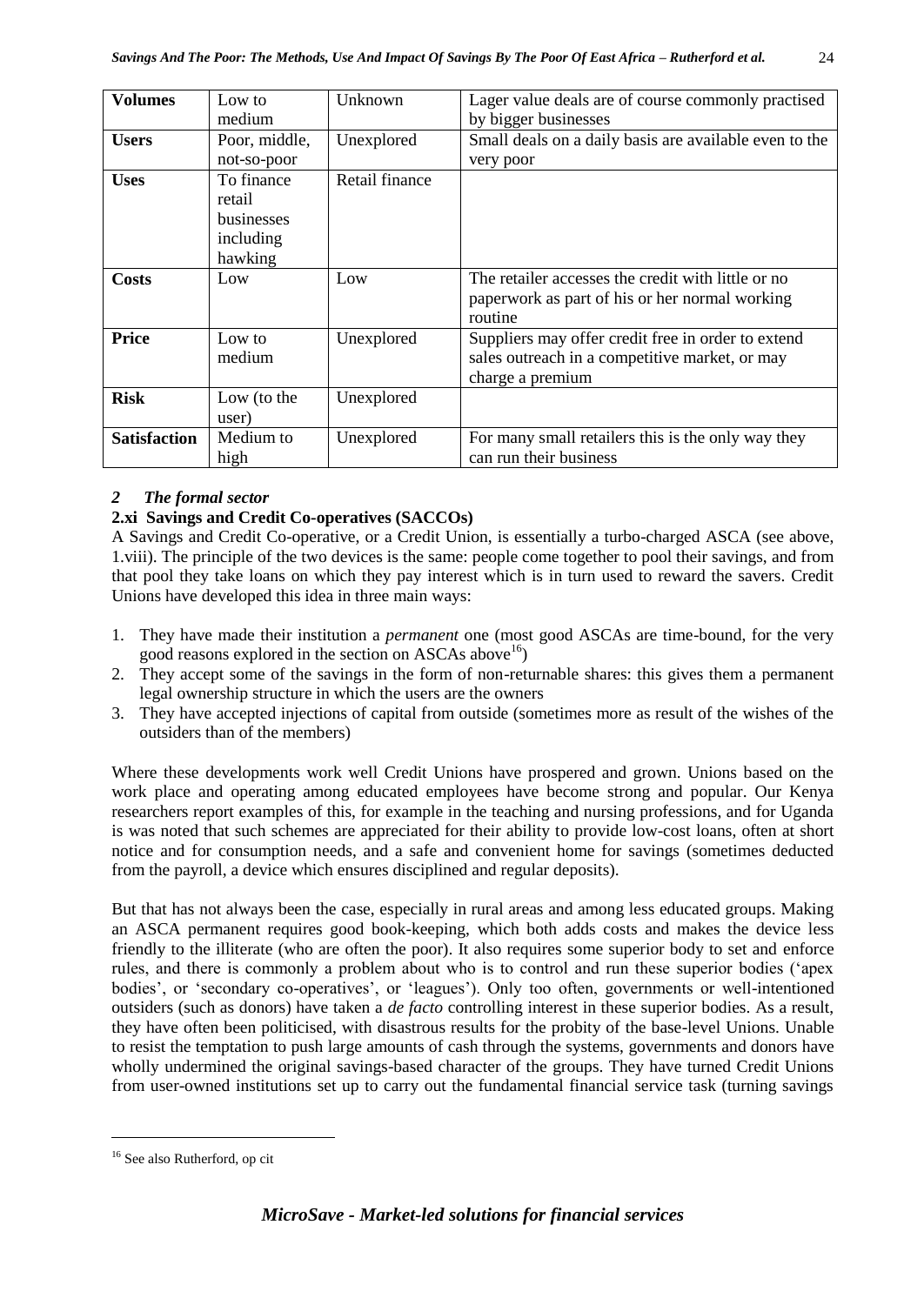From the reports of our researchers, and from existing literature, it appears that East Africa has not escaped this fate. Our Tanzanian researchers were down-beat about their SACCOs, noting that "…reports on the functioning of SACCOs portrayed a generally gloomy picture of their operations". The Uganda team has written extensively about the risks of SACCOs, which they rate as "quite high… they often have significant problems realising their loans – whether collateralised or not". They also reported the problems with book-keeping,

In Kenya our researcher took a more optimistic view. Although he notes that he met few SACCO members among the poor groups that he interviewed (most good SACCOs are work-place based institutions for salaried employees), he remains optimistic about their potential. The basic law on Cooperatives has been changed in Kenya, and interest in SACCOs by people with fresh ideas is growing. He writes:

**"The carrying capacity of a SACCOS is much higher than that of a solidarity group, ROSCA or any other informal financial service association. This makes it possible to federate such groups into SACCOS as in the case of Union Regionale des Casses Populaires du Sud Ouest in Bukina Faso. Similar arrangements have been implemented by in Kenya by ActionAid sponsored savings and credit groups in the Kibwezi area of Makueni District and in Bondo where saga-save groups have been federated into community based SACCOS. Such arrangements enable SACCOS to reach poorer people and more women than is generally observed. Membership of the SACCOS remains individual but through the village bank, group or associations. The [Kenyan] Cooperatives Act of 1997 gave cooperatives greater autonomy with the main responsibility for regulation and supervision vested in the members. The absence of a competent regulatory and supervisory framework and authority leaves SACCOS highly vulnerable to mismanagement and corruption. In the Lake Victoria region districts of Kenya, a new private sector organization [Saga Thrift and Enterprise Promotion Limited] is attempting to fill this gap by supplying technical and supervisory services to client Societies at a fee. The services which also include access to financial resources during peak demand for loans to members are intended to enhance the image of client SACCOS as trustworthy financial institutions. This is the greatest challenge facing SACCOS."** 

|                  | <b>Range found</b> | <b>Norm</b>    | <b>Notes</b>                                         |
|------------------|--------------------|----------------|------------------------------------------------------|
| <b>Frequency</b> | See note           | See note       | SACCOs are common in all three countries, but        |
|                  |                    |                | were not often encountered among the groups we       |
|                  |                    |                | were interviewing                                    |
| <b>Term</b>      | Short to long      | Short to long  | A well-run SACCO offers everything from short-       |
| <b>Volumes</b>   | Low to high        | Low to high    | term savings to pension plans, a variety of loan     |
|                  |                    |                | types, and insurance (at least for debt relief on    |
|                  |                    |                | death)                                               |
| <b>Users</b>     | Salaried           | Salaried       | The poor, the illiterate and the unorganised are     |
|                  | employees,         | employees,     | rarely members of SACCOs                             |
|                  | farmers of         | other groups   |                                                      |
|                  | certain crops;     | linked by some |                                                      |
|                  | a few others       | 'common bond'  |                                                      |
| <b>Uses</b>      | Many               | Many           | See above                                            |
| <b>Costs</b>     | Low to             | Low to medium  | Once a member has qualified for membership by        |
|                  | medium             |                | virtue of his or her employment status (for example) |
|                  |                    |                | the transaction costs of using a SACCO are           |
|                  |                    |                | generally low                                        |
| <b>Price</b>     | Low to             | Low to medium  | Sometimes loan prices are set too low, with the      |

#### **SACCOs: summary**

|  | Swap type: all three (in a well-run SACCO) |
|--|--------------------------------------------|
|--|--------------------------------------------|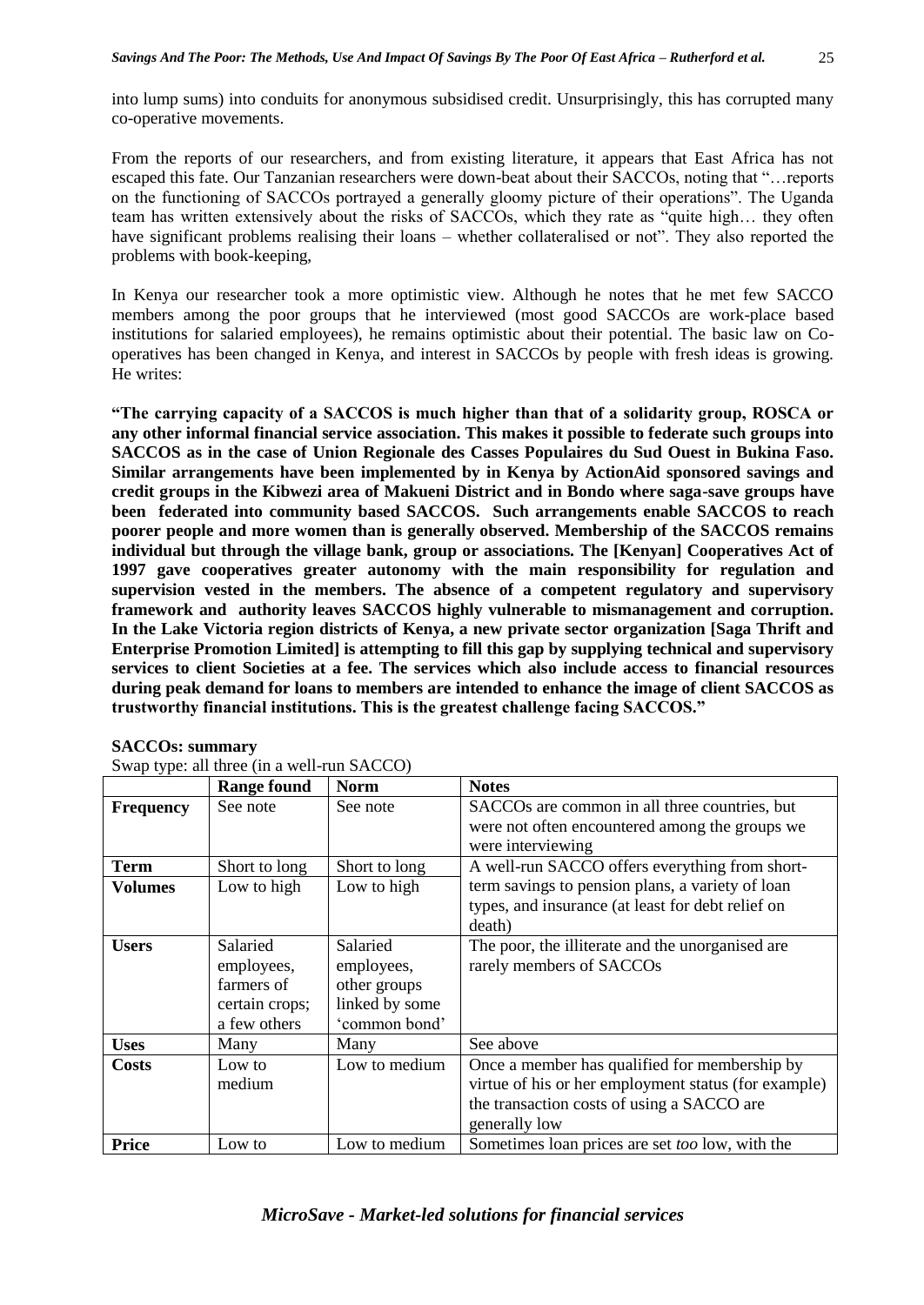|                     | medium            |                         | result that SACCOs favour borrowers over savers<br>and their growth and management capacity is<br>stunted                                                                                                         |
|---------------------|-------------------|-------------------------|-------------------------------------------------------------------------------------------------------------------------------------------------------------------------------------------------------------------|
| <b>Risk</b>         | Low to high       | Unexplored in<br>detail | Weak governance (often because of domination by<br>small groups of insiders, or by outsiders), and poor<br>book-keeping, can undermine probity and lead to<br>capture or loss of assets                           |
| <b>Satisfaction</b> | Medium to<br>high | Unexplored              | Users of well-run SACCOs find them better,<br>cheaper and more convenient than a full-service<br>bank: well-run examples in Kenya were much<br>praised by their users. Victims of corrupted<br>SACCOs detest them |

#### **2.xii Formal banks (savings and loan products)**

1

East Africa's formal banks have had a mixed record in working with the poor. The Tanzanian case is a good example. Our researcher there notes that at one time the outreach of the bank and Postal Bank branch network was extensive, and became so as a result of government policy. These branches offered a variety of services friendly to poor and rural groups, including mobile banking units and daily deposit collection. Following restructuring, most of these services have been withdrawn, although most small towns still have a bank and Postal Bank branch. A residue of this history is that many people of quite modest means still hold bank savings accounts, though some of them have fallen dormant (we found that very many MFI clients – over 30% of PRIDE's for example – had bank accounts *before* they joined the MFI). Perhaps for this reason, a bank savings account was very frequently mentioned as a preferred form of saving by many Tanzanian respondents complaining about their lack of access to good savings services. These days, relatively high requirements for opening deposits and for minimum balances combined with fee charges that discourage small savings accounts have driven away the poor. Even the National Microfinance Bank (a renamed and part-privatised public bank that has yet to start operating as a true microfinance bank) requires an opening (and minimum) deposit of  $$70^{17}$ . Opening and minimum balances have also risen recently in Kenya.

Such policies reflect the conventional banker's view that dealing with small savings accounts is unprofitable, and the conventional economist's view that savings are financial assets that people hold primarily to earn income. Neither view is sympathetic to the microfinance realities: that the task of financial services is to turn savings into lump sums, and that poor people will pay for any way that this can be done providing it is reliable and accessible. Our earlier notes on deposit collectors demonstrate that people will pay high prices for even a second-rate deposit collection service.

On the 'saving down' side, most banks in the region are required by law to register collateral for all loans, normally land titles, and for the most part our respondents regarded a bank loan as something quite outside their range of experience or expectation.

With similar stories coming from Kenya it is clear that formal banks have a very limited role in microfinance. Our Kenya researcher's analysis of the risks and difficulties facing the poor who wish to save with banks is particularly lucid and is reproduced in appendix 4. The products are unsuitable to the poor and the delivery system unfriendly. Listen to some 'bike boys' in a rural Ugandan town talking about why they are scared to enter the local bank:

<sup>&</sup>lt;sup>17</sup> Current accounts (with cheque-book facilities) are everywhere expensive to open and maintain and have not been reviewed here because they have almost no outreach to the poor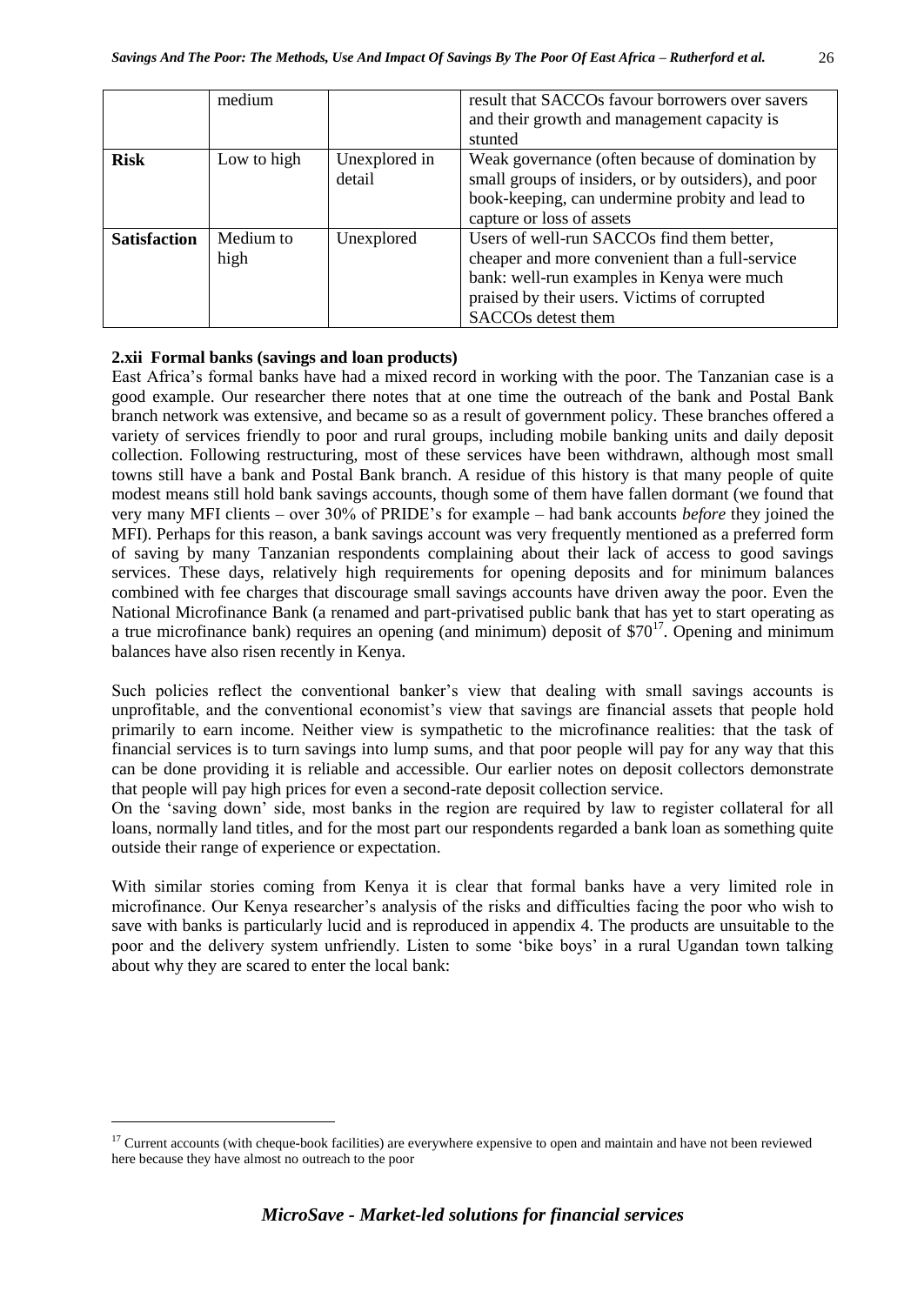#### *Why We Prefer Not To Use Banks*

Asked why they used deposit collectors and money guards instead of the banks that stand right across from where they wait for fares, the bike boys (*boda boda*) said "Banks are for people who have "learnt properly" – who can speak good English and look smart and well-dressed. The manager does not allow us into that bank. Also the policeman might want to know why we have come to the bank with small money. You see we do not have much money to deposit. The banks are for "serious" people who have bundles of money, not for people who have only 1,000 or 2,000 (\$1 or so). That is why we prefer to place our money with the shopkeeper for safe-keeping. He keeps money for many bike boys and for a lot of the market women. You see, you can put money in the bank and fail to get it out when you need it. They can make you wait for a long time and later ask you to come back the next day. You cannot complain because you do not know how to complain in English, which is what the people in the banks speak. You cannot speak Japadhola<sup>18</sup> in the bank. That is why we prefer the shopkeeper because he gives you your money any time you need it and very quickly. He also speaks Japadhola or something else you understand".

Taking their view from the other side of the bank counter, bank officials believe – have told us – that it is bad for the image of their bank to have the banking hall littered with the ragged poor, who may crowd out high-value customers.

It is time therefore to turn to the promising exceptions. The Centenary Bank in Uganda, a private entity with a large shareholding by the Catholic Church, is developing a market among poor savers and upperpoor borrowers. It has chosen a methodology borrowed in part from well-established precedents in Indonesia<sup>19</sup>. Low opening and minimum savings balances, and an advertising campaign, brings savings accounts holders into the bank. Any saver can immediately apply for a loan, though he or she has to pay the transport costs for the initial loan appraisal visit by a bank officer. If that appraisal establishes that the client has a stable established business (is, therefore, likely to be among the upper poor or middle income strata rather than the poor or very poor) a small initial loan bearing a relatively high price and saddled with an additional expensive 'monitoring fee' is issued. It is repaid in three or four instalments over six or eight months. Successful repayment leads to a second and then a third loan on similar terms. Any client who passes through that initiation can then expect to access a much cheaper line of credit. The product remains in a pilot stage, and our visit to a rural version of it near Mbale made us wonder whether, as the number of loan clients who fail to qualify for repeat loans rises in any one location, the very evident popularity of the loan officer will begin to decline. Since no outreach savings mobilisation takes place and all deposits have to be made at the bank in the town, few villagers were signing up for the savings service alone $20$ .

The Co-operative bank in Kenya is looking to introduce similar products, perhaps with donor support.

| $5.6$ $\mu$ $\mu$ $\mu$ $\mu$ $\mu$ $\mu$ | <b>Range found</b> | <b>Norm</b> | <b>Notes</b>                                            |
|-------------------------------------------|--------------------|-------------|---------------------------------------------------------|
| <b>Frequency</b>                          | Common in          | Common in   | In Tanzania branch networks have shrunk; in Uganda      |
|                                           | towns              | towns       | bank failures have had the same effect but newer        |
|                                           |                    |             | banks are growing                                       |
| <b>Term</b>                               | Unlimited          | Unlimited   | The poor use open-access savings accounts: almost       |
|                                           |                    |             | no poor use current or fixed deposit accounts           |
| <b>Volumes</b>                            | Low to             | Unexplored  | Many accounts owned by poor people have <i>balances</i> |
|                                           | medium             |             | that are low, but frequent withdrawals (where they      |
|                                           |                    |             | are allowed) mean that <i>flows</i> can be medium       |

#### **Formal banks savings services: summary** Swap type: saving-up

<sup>18</sup> The local dialect.

<u>.</u>

<sup>19</sup> References available from *MicroSave*

<sup>&</sup>lt;sup>20</sup> MEDA (Mennonite Economic Development Assistance, an initiative of a Mennonite NGO in Tanzania, is experimenting with a similar technology.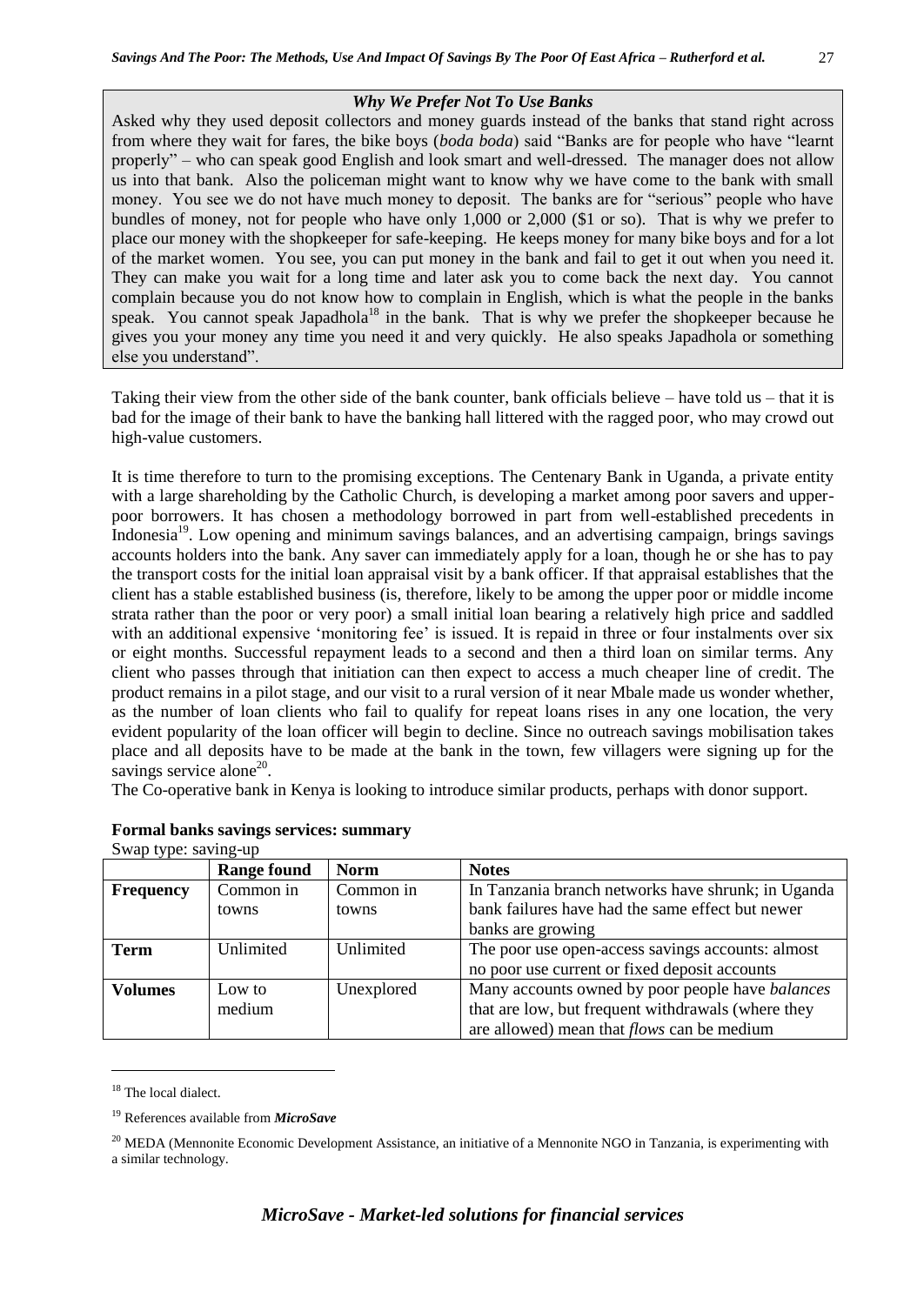| <b>Users</b>        | In Tanzania,<br>many of the<br>upper poor:<br>elsewhere,<br>mainly non-<br>poor | Educated upper<br>or non-poor                  | Experience in Uganda shows that friendly service,<br>low opening and minimum balances, and long<br>opening hours can attract poor clients, if not the very<br>poor                                                     |
|---------------------|---------------------------------------------------------------------------------|------------------------------------------------|------------------------------------------------------------------------------------------------------------------------------------------------------------------------------------------------------------------------|
| <b>Uses</b>         | All                                                                             | A11                                            | We found many MFI members who held accounts<br>primarily to operate their MFI transactions                                                                                                                             |
| <b>Costs</b>        | Medium to<br>high                                                               | Medium to high                                 | Transactions have to be made at bank premises at set<br>times, involving transport costs and interruption of<br>work                                                                                                   |
| Price               | Low to very<br>low                                                              | Low                                            | Bank accounts are interest bearing                                                                                                                                                                                     |
| <b>Risk</b>         | Low to high                                                                     | Normally low,<br>with disastrous<br>exceptions | Bank failures in Uganda have once again highlighted<br>the risks of using banks for poor savers                                                                                                                        |
| <b>Satisfaction</b> | Medium to<br>high                                                               | Medium                                         | Poor users like to have a bank savings account and<br>then complain about its transactions costs:<br>nevertheless, a bank savings account was often the<br>service of preference for many poor would-be poor<br>savers |

# **Formal banks loan services: summary**

Swap type: saving-down

Table not prepared because of limited relevance to poor users. For the exceptional Centenary Bank in Uganda, see the narrative above.

# **2.xiii Insurance Companies**

Our consideration of this major industry will be necessarily brief. All three countries have formally regulated insurance companies in both public and private ownership. Nevertheless, their outreach to the poor, except to those in formal employment, appears very low. The Uganda team reports flatly "the insurance industry does not provide services responsive to micro-savers" and speculates that this is because of a very low image of the industry in the minds of the poor, who believe that claims will be delayed or refused. We have no material from Tanzania on the formal insurance industry, but this reflects the fact (in Tanzania at least) that questions to poor people about formal insurance policies almost always revealed that they were not holding policies and hadn't been approached. In Kenya our researchers reported a few cases of poor people with formal insurance cover: in one case a vegetable seller from Nyeri was insuring her own life as a 'means to defend my children since I'm not married'. A grain trader from Thika was bitter about the losses that arose from a policy he had bought from a company that failed (Kenya National Assurance): our Kenyan colleague reports that many poor people suffered a loss in this collapse.

One MFI in Uganda, FINCA, has developed a partnership with a private insurance company, American International Group (AIG). FINCA borrowers pay 1% of their loan value as a premium for cover for a term equal to that of the loan. Cover offered is a \$825 life insurance on which FINCA has first call to cover debts to it by its borrowers. There is also partial disability and hospitalisation cover.

# **Insurance Companies: summary**

Swap type: saving-through

Table not prepared because of limited relevance to poor users.

# *3 The semi-formal sector*

# **3.xiv Microfinance Institutions (MFIs)**

A companion study on 'Drop-outs among East African MFIs' has a section which deals with the extent to which the poor and very poor become and remain clients of MFIs. In summary, the study found that most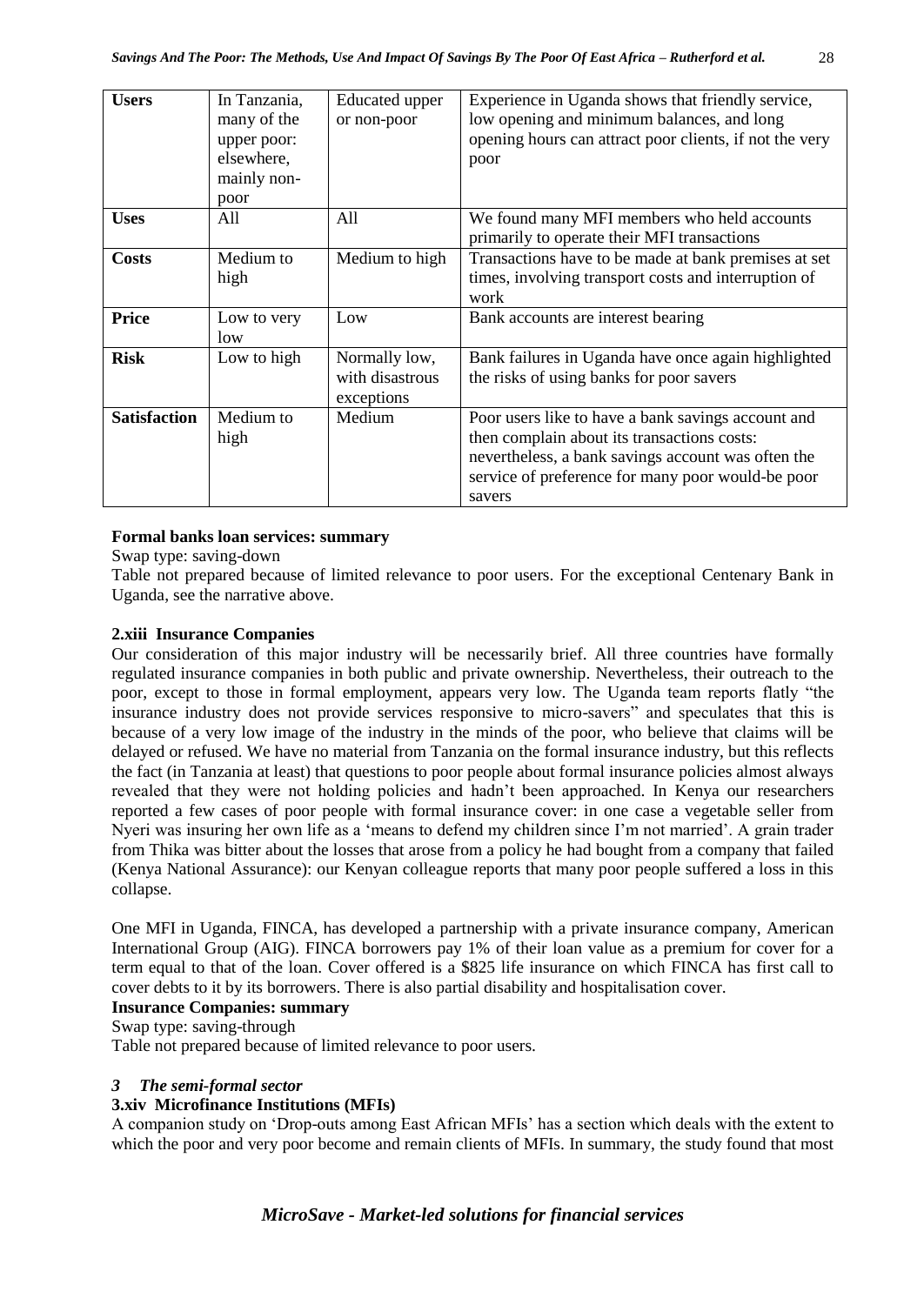MFI clients are drawn from a rather narrow fraction of the population: mainly urban 'upper-poor' or 'notso-poor' business-owners. There are also 'poor' clients but no 'very poor' ones. There are a few 'rich'  $\overline{\text{clients}}^{21}$ .

The MFIs are our special case. The TORs for this study commit us 'to draw lessons for MFIs seeking to develop savings products for their clients'. The first step is to understand their goals and products.

#### **MFI goals**

The East African MFIs that we looked at form an homogeneous group with respect to their goals. They all see themselves essentially as suppliers of *credit to micro-enterprises*. Their public or 'developmental' role (the role that entitles them to seek the donor grants that all of them depend on) is to provide credit to *existing* micro-enterprises (not start-ups) such that these enterprises grow and add value to their owners, their employees and to the national economy in general. Their commercial role as financial institutions is to become profitable ('economically self-sufficient' as the microfinance jargon has it) so that the MFI can grow using internally-generated or commercial resources and thereby end its dependence on donors. None has yet achieved that goal, and even the oldest and biggest are still a long way from it. Since it can be shown that this goal is being continually pushed into the future as a result of rapid growth requiring high levels of new investment, the MFI managers and their donors are so far content to be patient.

#### **MFI products**

They are also rather homogeneous with respect to their credit delivery models and products. All the MFIs studied form and train groups of clients who meet regularly (mostly weekly) and agree to cross-guarantee each other's loans. Loans are repaid in a series of small, regular, frequent (usually weekly) repayments. Successful repayment of one loan leads to the immediate disbursement of the next, and clients are required or expected to borrow continually, and are expected to invest their loans in businesses, the cash flows of which are expected to provide the repayments. Loan values rise with each 'cycle'. The details depend on whether the MFI has taken its model from the Grameen Bank (a long-established model from Bangladesh) or the Village Bank (a younger model first pioneered in Latin America)<sup>22</sup>. All require their clients to make compulsory savings which act as additional security for the loans, and most MFIs store those savings in their own bank accounts<sup>23</sup>. A few accept voluntary savings in addition. In the terms of the discussion in this study, they practice a 'savings-down' approach that is buttressed by a long-term 'savings-up' product that doubles as a loan guarantee fund.

#### **MFIs as service providers**

1

These characteristics make the MFI unusual among all the other devices and services reviewed in this study. One<sup>24</sup> of these curiosities is that MFIs are the only *service provider* which forms groups (a service provider is an organisation which provides financial services to others in return for payment). All other service providers (deposit collectors, moneylenders, pawnbrokers, and banks) deal with individuals, and conversely, all other group-based devices are user-owned (ROSCAs, ASCAs, informal insurance groups, and Credit Unions<sup>25</sup>). MFIs thus – uniquely – have to manage two sets of relationships: that between the creditor and the debtor, and that between members of the group.

Many of the East African MFIs have managed this double set of relationships in a very forthright manner – more rigorously than is now common in Bangladesh, for example. PRIDE Tanzania and PRIDE Uganda are good examples. They distinguish absolutely between the two different contracts. They

<sup>&</sup>lt;sup>21</sup> Very approximately, these terms mean: very poor – the bottom 20% of the population by income; upper-poor – the top 10% below the poverty line; the poor – those falling between the very poor and the upper poor; the rich – the top 20 to 30% by income (depending on the country); and finally, the not-so-poor – those falling between the upper poor and the rich.

 $22$  For descriptions of these systems see Stuart Rutherford, op cit

<sup>&</sup>lt;sup>23</sup> Some merely require clients to hold compulsory savings in client group-owned bank accounts.

<sup>&</sup>lt;sup>24</sup> Another is that MFIs are the only service provider which deliberately restricts its clientele to a narrow occupational group (the owners of existing micro-enterprises).

 $25$  Note that is when this user-ownership is disrupted (usually by injections of cash from outsiders) that things often start to go wrong for Credit Unions.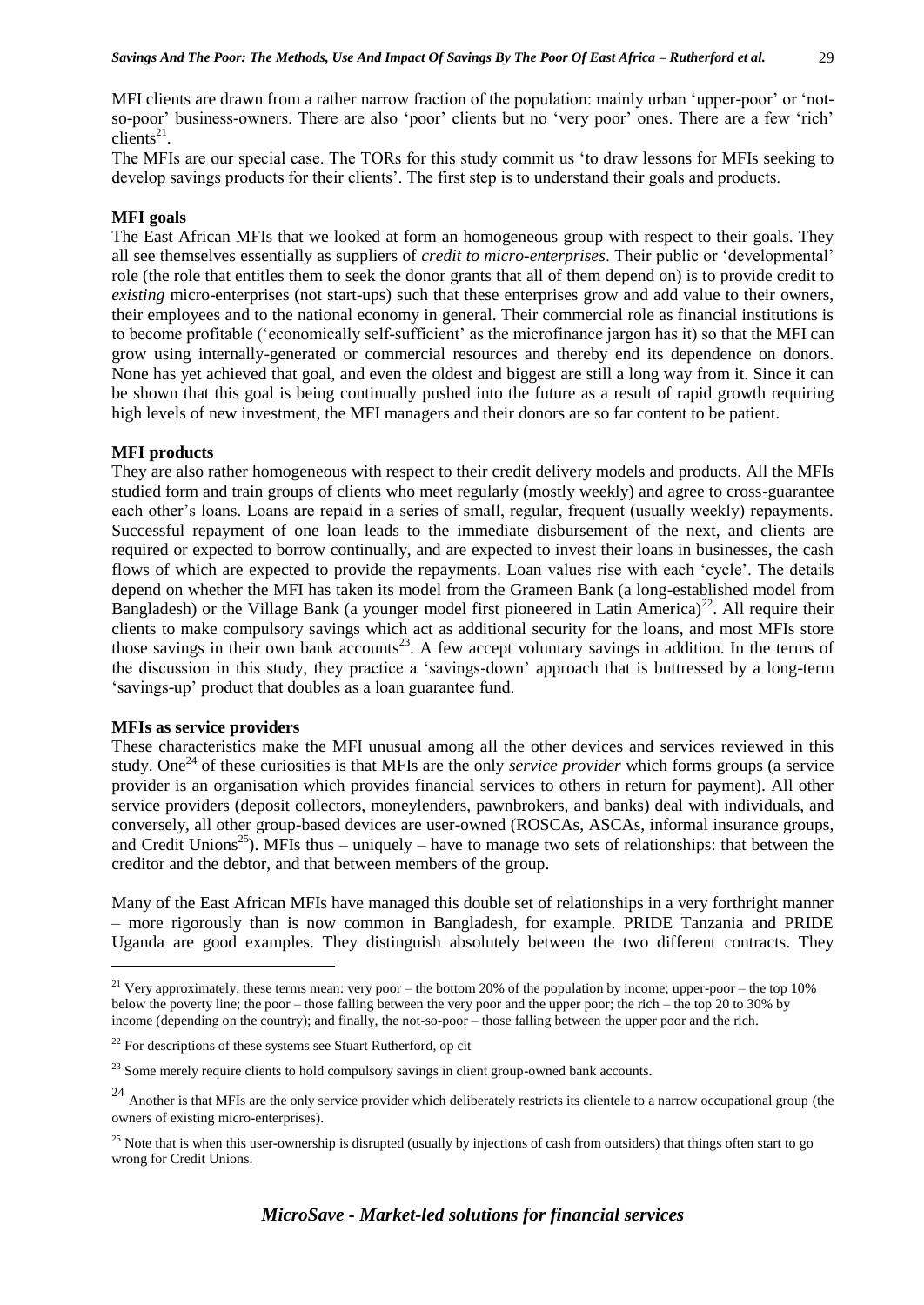enforce the contract between the group and the MFI with extreme discipline, to the extent that PRIDE Tanzania is willing in some branches literally to lock group members in its premises until the last repayment shilling is paid, in cash. The other contract, between the group and its members, they leave entirely to the membership. They make this absolutely plain in the body language and attitudes of their workers, who learn to respond to the most ardent pleas from members with the words 'that's nothing to do with us – please work it out with your group leaders'.

The two most obvious apparent outcomes of this strategy are very low arrears rates (zero in the case of PRIDE Tanzania) and very high drop-out rates (as many of 40% of those who join and start saving with PRIDE Tanzania drop out before they take a loan, and its oldest branch has seen, since 1994, 5,000 clients enter and 3,400 leave).

A detailed discussion of the drop-outs issue can be found in the companion study Report<sup>26</sup>. Here, we shall continue with our discussion of the products on offer, starting with the savings.

#### **MFI savings**

The most common kind of savings in MFIs are compulsory, and their function is to act as security (collateral) for loans. Some organisations acknowledge this in the name they give to the fund thus created: it may be called a 'Loan Insurance Fund' for example. The security thus built up plays a very large part in securing good repayment rates: in some cases fourth or fifth cycle borrowers can be holding loans with face values only half as large again as their savings balances $^{27}$ .

Nevertheless, in principle clients should welcome any chance to save, if the arguments that support our 'framework' are true. After all, they have an opportunity to use a savings regime with discipline comparable to that found in a ROSCA or good deposit collector. As in those cases, a set sum has to be deposited at a set interval, and there are penalties for failing to do so. The savings are locked in for a given period, or succession of periods: this is because savings cannot normally be drawn down until a loan cycle is complete (loan cycles vary in length from 16 to 52 weeks), and if the saver intends to take another loan, until that loan cycle too is complete. The savings are relatively safe in the hands of the MFI: no serious MFI has collapsed in a way that has caused losses to its net depositors. Most (not all) MFIs pay some interest or 'bonus' on savings.

In principle, then, MFI savings satisfy many preferences of poor savers. Accordingly, we found MFI clients who told us that their chief objective in joining the MFI was to save up for a major expenditure – plots of land, buildings and wedding ceremonies were mentioned. These clients saw the loans on offer by the MFIs as a secondary but nevertheless very important service, since by investing the loans carefully they could enhance their capacity to save. Such clients welcomed the fact that their savings were locked in for the long term, since by keeping their savings illiquid they could safeguard them from trivial expenditure. Clients expressing these views were mainly owners of well-established businesses.

Despite this, MFI staff sometimes exhibited an almost 'anti-savings' attitude. Aware that their organisations are primarily credit driven, the felt they should strongly persuade clients to borrow and strongly dissuade them from staying in the scheme just to save. Our researchers in Kenya witnessed a man who had been a good group member - a Chairman, in fact – but was now reaching the end of his active life as a businessman and wanted to stay in the group as a saver-only. He was refused. On another occasion three women who had decided to 'rest' from one loan cycle were required to stand up in front of the meeting and justify why they should be given this irregular favour. They were told by the Credit Officer that they should "at least take a small loan".

Thus in practice many MFI clients expressed dissatisfaction with the savings services. Most of these complaints arise from the inadequate control that clients have over their savings:

1

<sup>26</sup> *Drop-outs from MFIs in East Africa, MicroSave,* May 1999

 $27$  And therefore (because they are repaid in many small instalments) with average loan outstanding balances less than their savings balances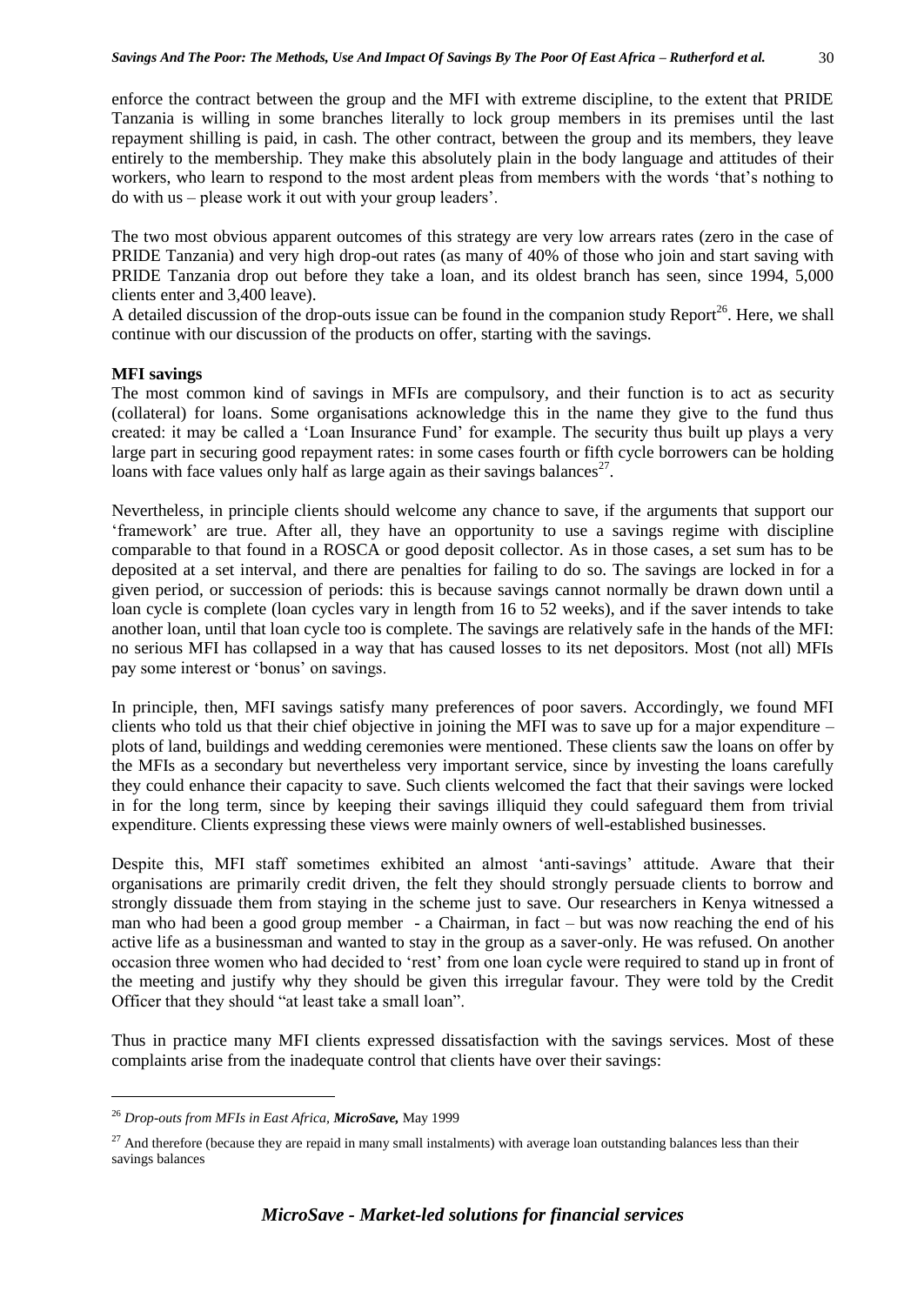- Clients exercise no control over the *volume* of savings. In most MFIs the weekly deposit is either fixed (as in PRIDE) or is a fixed fraction of the current loan. See below for remarks on voluntary savings in this context.
- Clients have no control over the *frequency* of savings deposits: deposits must be made, invariably, in the weekly rhythm of the MFI meeting schedule.
- There is uncertainty over the *term* of the savings: if other clients in the group are overdue in their loan repayments, release of savings can be held up for an unpredictable period.

Note: Post-cycle adjustments to the volume, frequency, and term of savings, of the sort possible in ROSCAs, is not available at MFIs.

- The mechanism for *releasing* savings is unsatisfactory, since in most cases clients have to forgo the right to make future savings (and the right to take loans) by leaving the MFI in order to access their savings. In some MFIs, re-entry is either forbidden or troublesome (since the client has to go through the training and waiting period again). In a case in Tanzania, for technical reasons even clients in groups who have cleared all their loans cannot easily get access to their savings.
- Savings are at *risk*. Although there is little danger of the MFI failing, all compulsory savings (and in most cases even voluntary savings, where they are allowed) are at risk of being confiscated by the group (or the MFI) to make up arrears (of both loan capital and interest) of defaulting fellowmembers.
- *Voluntary* savings are not always allowed, and where they are they are generally at risk of confiscation (see above). Even at one MFI whose HQ told us that voluntary savings were not vulnerable to confiscation, branch staff took a different view.
- *Transaction* costs are high. For those whose primary interest in the MFI is saving, attendance at the weekly meeting (which can last from one to three hours and is normally held during working hours) is costly. Carrying out MFI rules, like recruiting new members when other members exit, or inspecting the businesses of prospective members, can be very time consuming, especially for group officers.
- Rewards are seen as inadequate, largely because of the *relationship between savings and loan balances*. Although we have seen that the poor are willing to pay fees for secure savings facilities, many MFI clients find themselves in a situation where they are paying a relatively high rate of interest (an APR of 60% or more, without taking into account disbursement fees) on a loan which is scarcely larger than their savings balances. For those mainly interested in saving, this looks like a very expensive way to save.

# **MFI loans**

MFI loans are a 'saving down' mechanism, or an advance against future savings. As we have seen, this system – offered either by informal moneylenders or, more recently, by MFIs - is the most commonly practised money management device for poor people in many parts of Asia. That this is not true of East Africa (where ROSCAs, a savings-through device, plays that role) or in parts of West Africa (where deposit collectors, a savings-up service, does the same thing) may help to explain its slow growth here. In Bangladesh, by contrast, ASA, a local MFI, grew from zero to half a million clients in six years, and the biggest players – BRAC and Grameen Bank – have 2.3 and 2.1 million clients respectively.

MFIs in East Africa are being extremely cautious about whom they offer this service to. They insist on accepting only clients with existing quick-turnover businesses. While this is partly because of a belief – shared by many donors and many in the microfinance industry – that financing micro-enterprises might prove a quick way to accelerate GDP, it is also because MFIs hope that client-owned businesses offer some kind of guarantee of capacity to repay loans. Indeed, the more sophisticated MFI managers, who are well aware that only a fraction of MFI loans are invested directly in client-owned businesses, argue that a business must exist, or else the clients will not be able to repay.

In fact what we found in the field was a four-fold relationship between client-owned businesses and MFI loans. This can be expressed diagrammatically: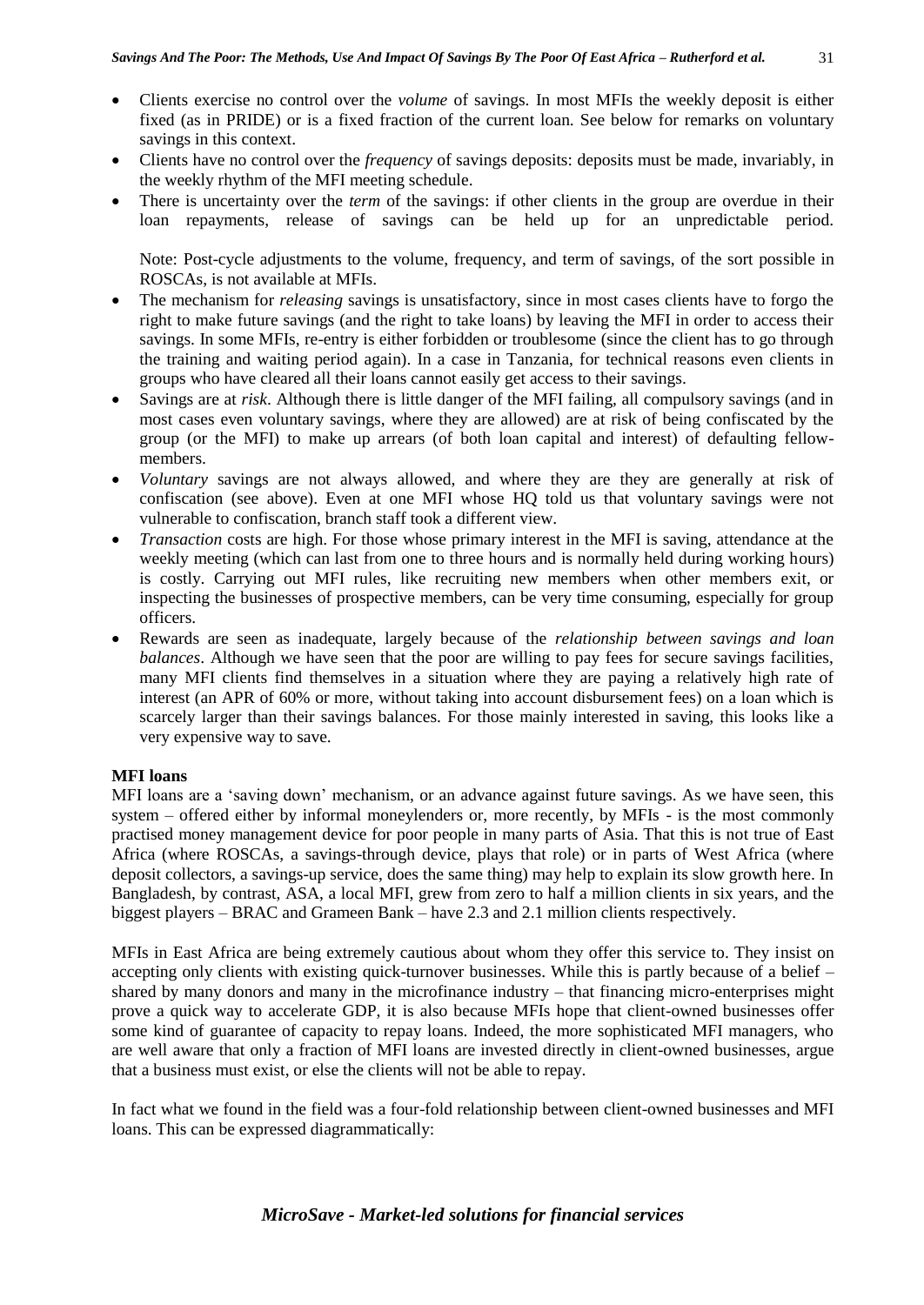| The loan is invested in         | The loan is invested in the          |
|---------------------------------|--------------------------------------|
| the business and the            | business but the repayments          |
| business is the source of       | come from some other                 |
| the repayments                  | source                               |
| The loan is <i>not</i> invested | The loan is <i>not</i> invested in   |
| in the business but the         | the business and the                 |
| business is the source of       | business is <i>not</i> the source of |
| the repayments                  | repayments                           |

Discussions with Credit Officers at several MFIs revealed that their estimates of the proportion of loan cash that gets invested directly in client businesses are on the low side. One thought that overall not more than 40% went into businesses. Others said that smaller loans went into businesses but any loan of more than \$250 was almost certain to be spent, in part at least, on other uses, unless the client was a substantial businessman with a thriving business. Yet

others suggested that first loans often went into cash-starved businesses but that subsequent loans could not be absorbed by the small businesses that many clients run. Clients are often frank about this with Credit Officers. I watched as one client complained bitterly to a Credit Officer about a delay in loan disbursement. She needed the money for her daughter's wedding, an event that couldn't wait while the arrears of someone else in the group were being made up.

Use of loan money for purposes other than the business named on the client's application form is by no means a bad thing. Poor people are rarely wastrels, and large sums of capital are so valuable that they nearly always find their way into some sensible use. For the poor, protecting or extending their personal, human and social capital through investments in education, health and social interactions, often prove very wise ways of spending money. Conversely, being badgered into spending valuable resources on a business that is *not* a key part of the household's survival strategy may even lead to being driven into even deeper poverty. Good MFI Credit Officers I spoke to understand this, and choose to turn a sensibly blind eye to such 'unapproved' uses of loans. In any case, some loan cash is 'diverted' into other *business*  uses as well as non-business ones. *MicroSave*'s excellent study of the Ugandan MFI UWFT<sup>28</sup> has several illustration of successful loan use of this type.

Estimates of business growth also varied but were generally on the low side. In Tanzania one manager told me he thought more than half of all client-owned businesses were growing, whereas a Credit Officer said in his view only about one in twenty were growing. He showed me his patch, a suburban vegetable market, and pointed out that most stall-holders had no room to grow: to grow would require a major upgrade into a new style of business and a change in the life-style of the stall-holder. Besides, he said, many of these businesses are seasonal: they may 'grow' during the season, but they close down while the owner moves into other work during the down season.

Client behaviour of this sort is consistent with the themes explored in this Report. The poor need lump sums for a wide variety of reasons and with surprising frequency. But they have few means to access them. The poorer you are, the more this is likely to be the case. Thus, MFI clients with substantial businesses may take loans and invest them in businesses that prosper and grow, because they have means to satisfy their remaining needs for lump sums of cash. But for the majority of poor and upper-poor clients, it *makes sense* to use a borrowed lump sum for whatever is the most pressing need at the time, and to repay it out of whatever capacity they have to save out of their normal cash flow.

Client attitudes to the MFI loan product varied, and many were appreciative. Where capital is scarce, people will willingly pay a high price for it. Client *preferences*, however, can be summed up as follows:

 Clients dislike the group guarantee system. It is unnerving to have to take into account the behaviour of others, whom you may scarcely know, when planning your finances, and embarrassing to have to harass your friends about their businesses

<u>.</u>

<sup>28</sup> *MicroSave* & Uganda Women's Finance Trust: "Vulnerability, Risks, Assets And Empowerment – The Impact Of Microfinance On Poverty Alleviation", Final Report March 1999, Graham A.N. Wright, Deborah Kasente, Germina Ssemogerere and Leonard Mutesasira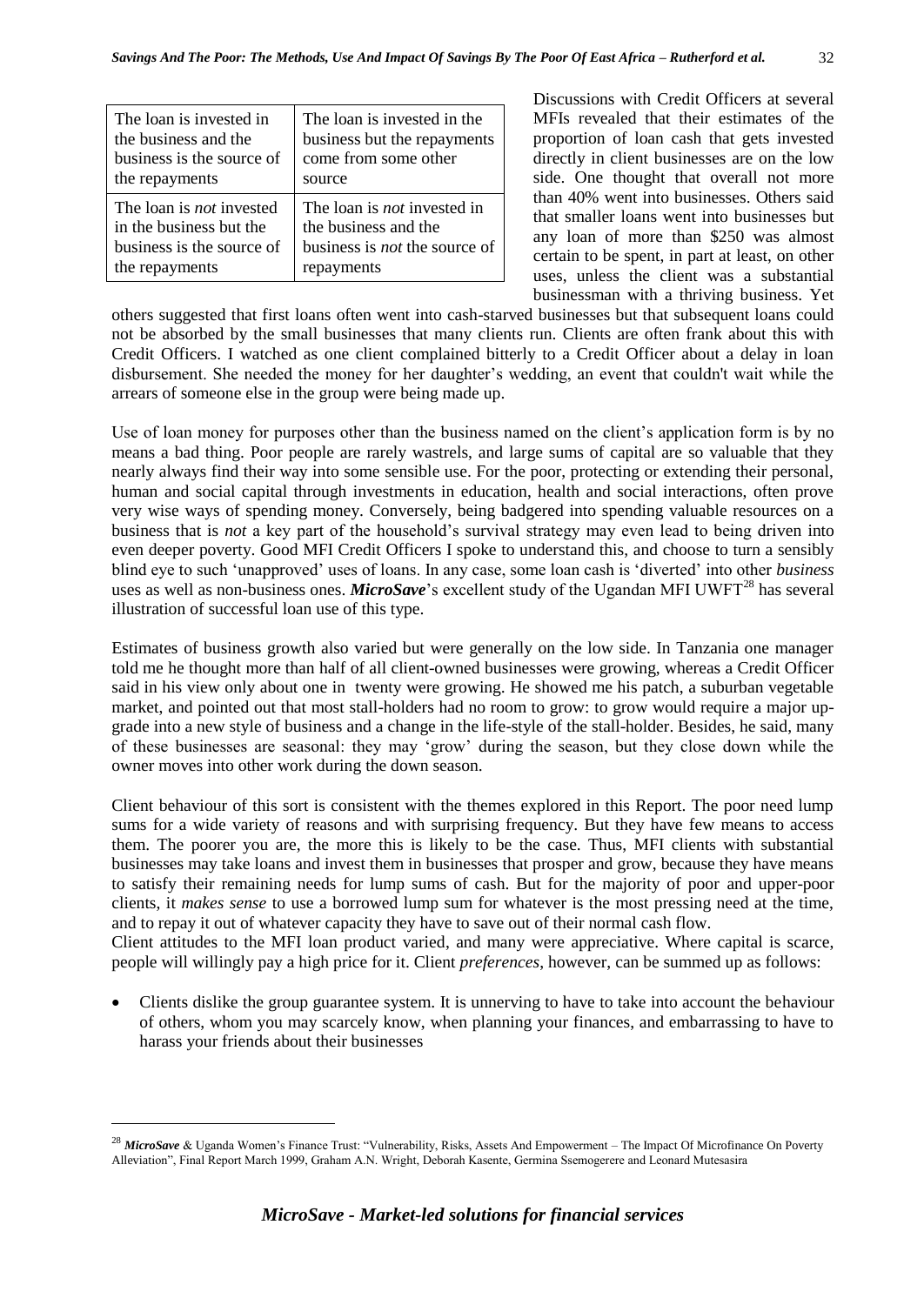- Most would like more control over the *size*, *timing* and *term* of the loans
- Some find the price of the loans high in relation to other devices, such as ROSCAs: as we noted above, this is particularly true of those who hold substantial savings in the MFIs

# **Strong demand for the second best**

The extent to which these preferences contribute to the generally high drop-out rate is explored in the companion study. Nonetheless, many clients struggle to stay in the scheme, and drop out only reluctantly, or are pushed out against their will. Moreover, MFIs have so far found no shortage of fresh clients to replace drop-outs or to expand operations.

Strong demand for a service or device that many users find less than ideal is not unique to MFI loans, as this Report has made clear. We have already seen that many poor people save at home or convert savings into livestock or commodities because they have no better way to save. Others sign up for ROSCAs knowing that they can be risky, or leave cash with money guards who may or may not abuse the trust put in them. It is not surprising that people flock to try out the MFI products, especially as the problems they encounter in using the product usually emerge *after* the user has obtained at least one lump sum. These cases all point in the same direction: poor people lack satisfactory means to convert their capacity to save into much needed lump sums, and the risks they take merely indicate how important the task is. We explore the consequences of this in the next and final section.

# *Opportunities*

In prioritising micro-enterprise credit, East African MFIs pursue 'sustainability' (profitability), and are encouraged to do both by their supporters, the donors. But as David Hulme writes in the companion study to this one<sup>30</sup>, those donors have missions that prioritise the reduction of poverty.

Our TOR requires us to 'draw lessons for MFIs seeking to develop savings products for their clients', but MFI policy-makers are not likely to take much notice of such pedagogy until they are persuaded that by doing so they can further the twin objectives of **profitability** and **poverty**-**reduction**. There are other stakeholders who will have to commit themselves to improved financial services for the poor before the MFIs go on to research products and test them out. One is of course the donors, but there are signs that many of them are already persuaded. One such sign is the very existence of *MicroSave*. Another is that CGAP, the club of donors interested in microfinance, has recently lent support to the kind of ideas expressed in this Report.

A more serious challenge will be to persuade governments, particular their regulatory arms in the Ministries of Finance and the Central Banks. In at least two of the three East African states the current mood in government with regard to improved deposit mobilisation seems to favour strategies that prohibit rather than ones that enable. A full discussion of this complex topic is beyond the scope of this Report, but it may be that with recent failures in formal banks (and in bank regulation), serious MFIs could emerge as strong candidates for the role of licensed deposit-takers to the poor.

The findings contained in the previous section of this Report provide ample evidence that *opportunities* exist for MFIs that wish to extend the range and depth of their financial products: opportunities for *profitable banking*, and opportunities for *poverty reduction*. This section will elaborate these two claims.

# *Opportunities for poverty reduction*

Access to improved financial services – access to more and better ways of turning savings into lump sums – helps poor people from sliding deeper into poverty and helps them lay foundations for their

1

<sup>&</sup>lt;sup>29</sup> Some clients, especially among women, said they rather enjoyed the meetings.

<sup>30</sup> Op cit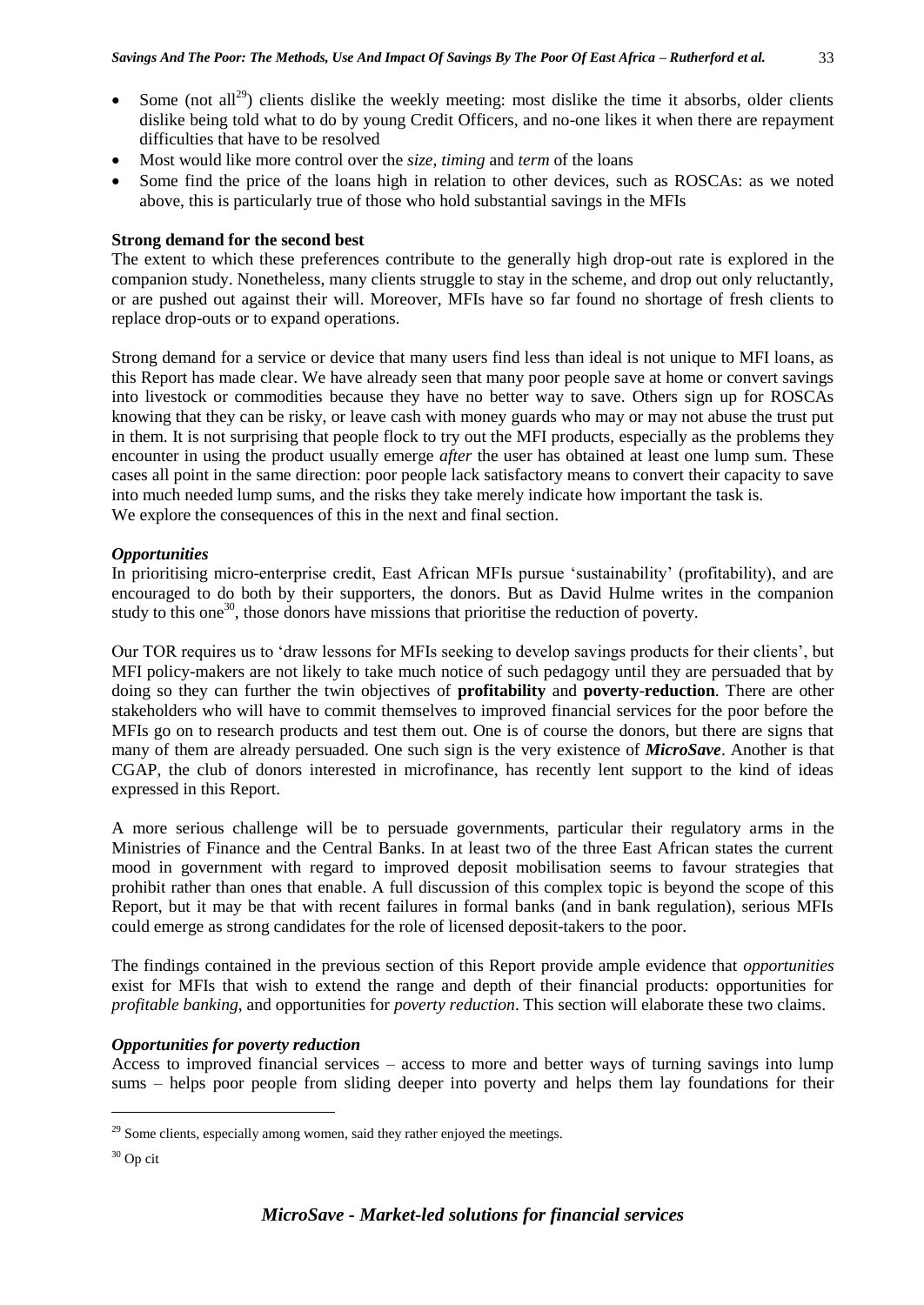ambitions to better themselves and their families. This is not a matter of demonstrating a tortuous route through which loans lead to increased investment in poor-owned businesses, which lead to increased incomes. Indeed, most poor people, in East Africa as elsewhere, don't own permanent year-round businesses – and some that do would rather not.

The link between being able to build lump sums from savings, and poverty reduction, is much more straightforward and mundane. It takes such forms as the following, all based on stories told us by our respondents:

- Belonging to a ROSCA meant that I could quickly get hold of cash to pay for hospital fees when my husband met his accident. Some of my neighbours are not so lucky. We have seen people buying second-hand medicines to try to treat family illnesses. People die that way.
- If I had some kind of insurance or pension plan I could be saving for my old age. As it is, I give money to my brother in the village to buy goats and cows. Whether he'll look after them for me, and whether he'll pay me in the end, only God knows.
- You ask us 'what do we do when we are too old to work? I'll tell you what the answer is we pray to die. Quarrymen like us have no savings or pension schemes'.
- Depositing a few shillings with the cycle shopkeeper after each day's work meant that after a few months I could buy my own bike. Kids these days aren't so lucky: that shopkeeper isn't operating any longer. Today's bike-boys still hire their bikes and waste their earnings on trivial expenditure.
- In the old days you could always get the shopkeeper to let you have food on credit. We used to pay him whenever we could. What with the economic downturn and so on, they don't do it any more. Lots of families round here often go without a proper meal.
- When my mother was still alive I used to give her a few shillings every day, kept back from the housekeeping money. She looked after it for me really well, and every January there was always enough for the school fees. Now she's dead I just haven't got anyone I can trust like that. It's much harder to make sure I've enough for the fees. We may not be able to send our youngest to school this year.
- I'm really grateful to my MFI. Without that loan last month we would never have been able to fix up the wedding. We'd have lost a really suitable son-in-law.
- I depend on the group of us traders in the market for running my business. We pool our savings and take short-term loans of a few days. That way we can usually manage to maintain stocks even when we have to take money out of the business for family emergencies, and we can grab bargains when they come along.

These examples suggest that opportunities for poverty reduction will come from extending the range of MFI activity. This can be achieved by moving away from the current narrow range of a single product for a single type of user – the micro-entrepreneur – to a broader range of product types (saving-up, savingdown and saving through) with a much broader range of timings, terms and frequencies for a much broader range of users – including people much poorer than the typical MFI client of today.

There will also be opportunities to modify the current product. Some MFIs have already started this process. PRIDE Tanzania have begun to take this task very seriously indeed, employing professional market researchers to gather client opinions, and holding staff workshops to put forward a wide range of suggested modifications<sup>31</sup>. KREP, in Kenya, has a long history of product change and development, and has recently begun to explore a new form of pro-poor device, the Financial Service Association, which accepts voluntary savings rather in the way a Credit Union does. We came across other MFIs who have reached the stage of discovering and understanding the limitations of the models they have (largely) taken from abroad, and have begun to consider adaptations. The most immediate modification that almost all MFI clients would welcome is to make a very clear distinction between compulsory and voluntary savings. They should be given different names to make clear that they have very different functions (loan security and personal savings) and be separately accounted, so that personal savings are not at risk (i.e. cannot be confiscated to make up repayment shortfalls by others).

1

<sup>&</sup>lt;sup>31</sup> Many of these are designed to reduce the level of 'drop-outs' and are further discussed in the companion study on that subject.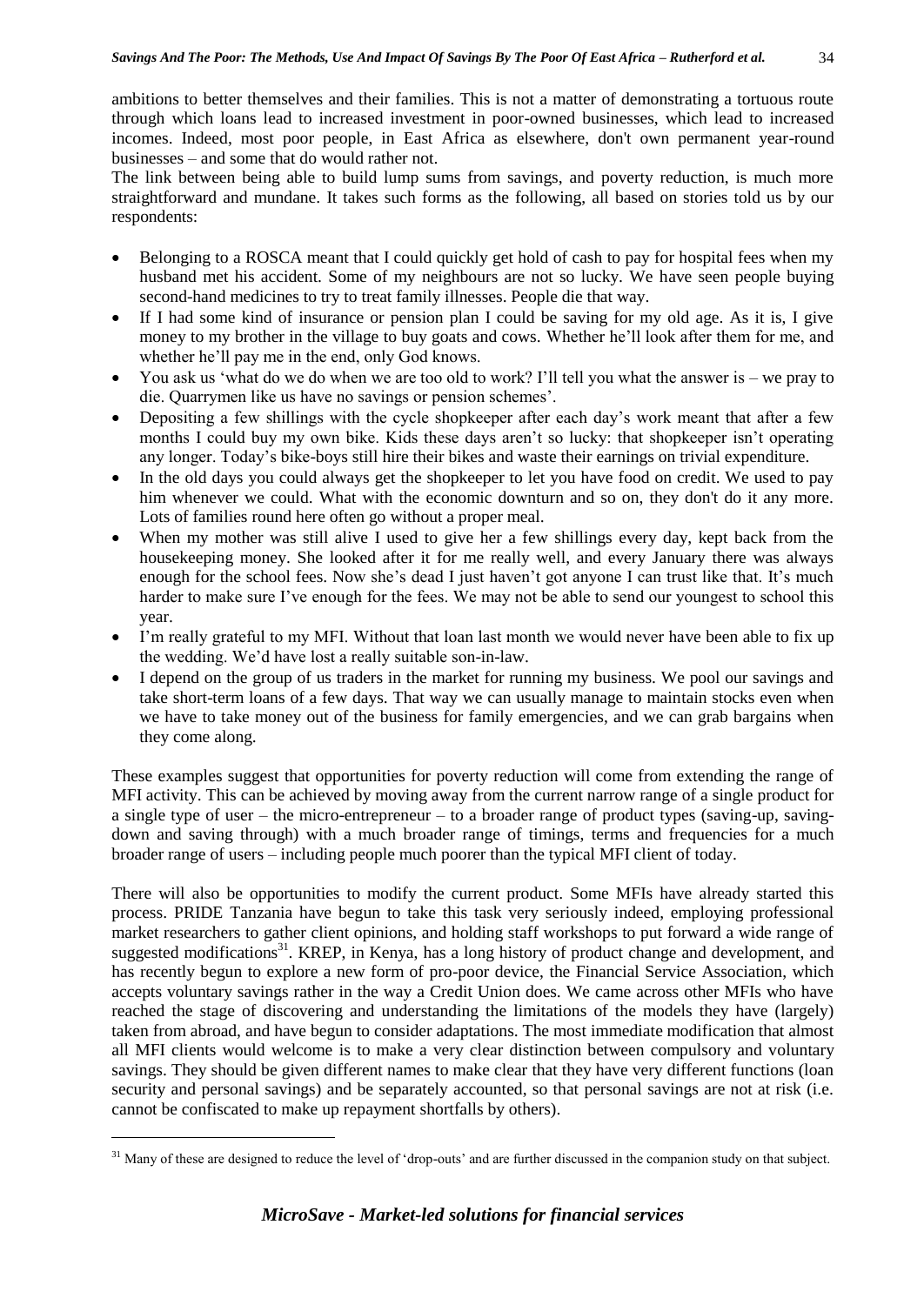#### *Opportunities for profitable pro-poor banking*

The evidence given in this Report shows that there is plenty of scope for new entrants in pro-poor banking. Levels of dissatisfaction with the inadequacies of home-saving, concerns about the risks of ROSCAs, the absence (in any numbers) of devices and services that have proved popular with the poor elsewhere in the world, all indicate a strong demand for good financial services. This is particularly the case with the 'lower' poor and the very poor, who enjoy a very small share of what services do exist, often for trivial reasons such as an inability to pay fixed deposits at regular intervals – obstacles that can be overcome with sensitive product design.

But is that demand an effective demand? Can a broad range of products be offered to the poor of East Africa and still recover their costs? That remains to be discovered, but it is by no means certain that the answer is 'no'. The three keys to sustainable pro-poor banking are:

- 1. Offer attractive products that retain clients
- 2. Prioritise cost-control
- 3. Charge a realistic price

Below, we look at each of these.

#### **Attractive products**

While specific products will have to be researched and developed locally, broad guidelines have already been given in the section on 'Managing Money'. They are:

*Financial services for the poor* are services that help the poor *turn savings into lump sums. Good* financial services for the poor are a matter of doing this:

- In as many *different ways* as possible (saving up, saving down and saving through)
- Over as many *different periods* (varying from very short term for quick needs, to very long term for old age or widowhood, for example) as possible
- In ways that are *convenient, quick, appropriate, flexible* and *affordable*

#### **Prioritising cost-control**

1

One MFI visited by the team had a ratio of four-wheel vehicles to clients of around 1 to 2,000 - and one field motorbike for every 650 clients<sup>32</sup>. Needless to say, the organisation was planning to expand, and could argue that it was investing in future growth and that its donors were happy to see that by using these forms of transport the MFI good reach 'really poor' clients in remote locations.

That is an obvious case of poor cost control. But cost effectiveness is not just a matter of cutting out conspicuous consumption. The organisation in question was offering a product that (it appeared to us) was very unlikely to attract remote marginal farming women (it only serves women). The volume of business that could be conducted with these products would remain inadequate to cover the costs of these expensive vehicles no matter how many hours a day they spent ferrying credit officers from village to village.

By offering one inflexible product to a narrow target group East African MFIs make it hard for themselves to go to scale and cover their costs rapidly. There is much to be said for offering only a very small number of products, since administration and book-keeping thereby remain simple, the organisation is more likely to be transparent and comprehensible to its staff and users, and malfunctions can be more quickly detected. But that small range of products should include at least one of general universal appeal. The East African 'savings-down' product tends to be very narrowly designed with fixed cycles and even in some cases with fixed loan amounts at set intervals. A more 'open' version with a greater variety of loan sizes and terms, would almost certainly appeal to a much larger range of potential clients, and would result in far fewer drop-outs and far more repeat loans.

<sup>&</sup>lt;sup>32</sup> ASA, an MFI in Bangladesh, has 1.5 million clients and three four-wheel vehicles.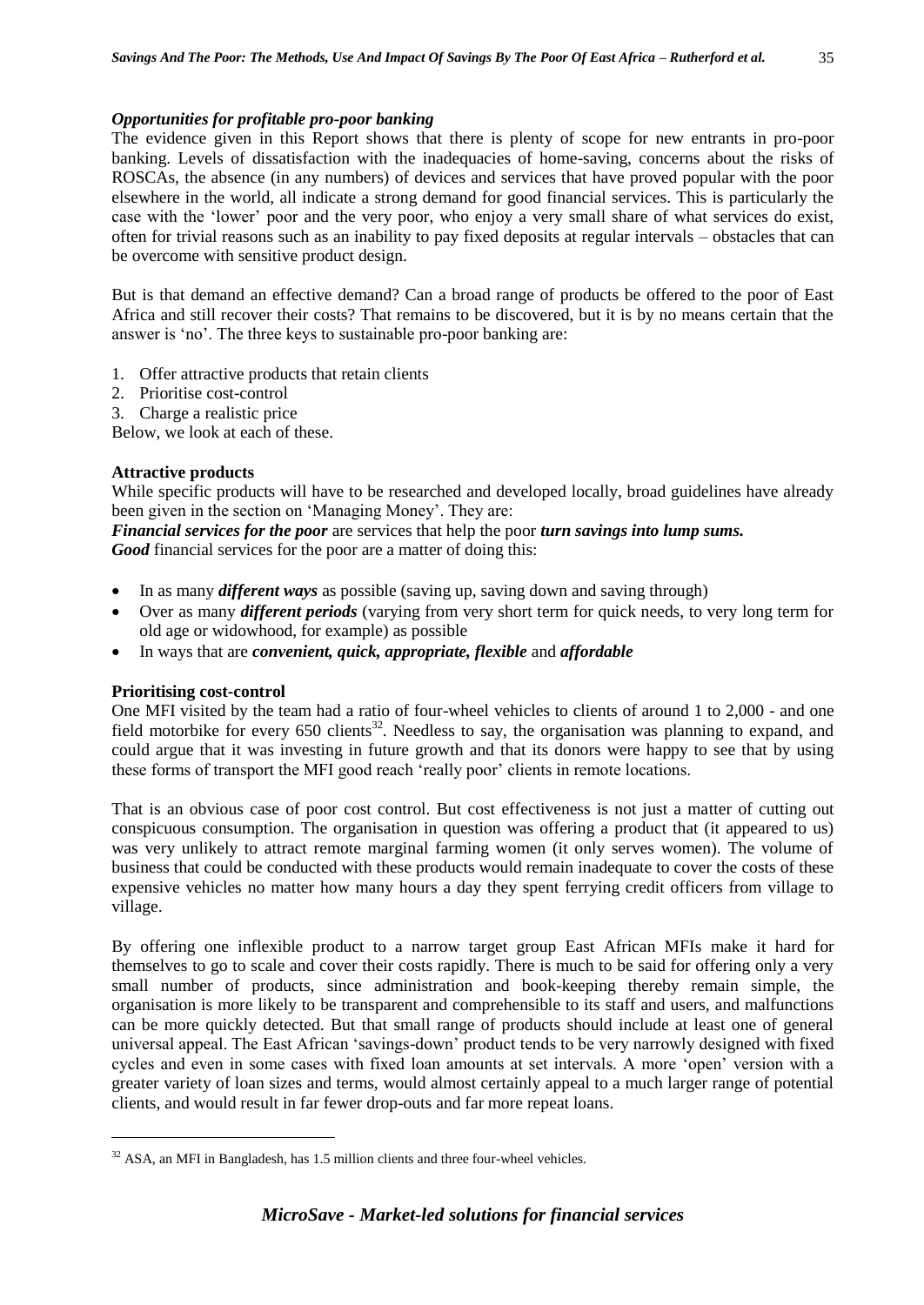Existing models can be streamlined, too. The Grameen Bank model can be very much simplified, as ASA has shown. For example, the five-person groups are now proving to be an unnecessary complication – ASA does without them and has fewer arrears than Grameen.

It is easy for MFIs to develop too many layers of authority too quickly – and then make it worse by housing them separately. We saw one tiny MFI that had a separate HQ building and a modern branch office for a few thousand clients. More buildings and more layers of staff tend to create more paper, and more paper tends to lead to more qualified staff being recruited with expectations for higher salaries. Much 'flatter' organograms are much more appropriate to single-function entities like MFIs.

Almost all the MFIs we saw could probably manage with less-well qualified grass-roots staffs. Many have been recruited with the expectation that they will become skilful 'loan appraisers' whereas many end up supervising loans that go for general purpose uses and do not genuinely require sophisticated business analysis. Some Credit Officers I spoke to admitted they were bored with their jobs. An ideal situation is where the maximum delegation is achieved with the maximum standardisation, meaning that grass-roots level staff can take all the important decisions (approving and disbursing loans and savings withdrawals) but can do so against a clear set of guidelines so that so that nothing needs to be referred to seniors for action except reports of transactions completed. Cheaper, more motivated staff can then be used. The less discretion they need to use, the quicker and cheaper will be their work, and the less room will there be for rent-seeking behaviour by them, and for disgruntled clients.

On the other hand, such staff could be well employed doing the book-keeping that some MFIs now get their group leaders to do. FINCA, for example, has now clearly abandoned its old dream of creating autonomous 'independent' community-owned village banks. It is now a quasi-bank, keen to keep its clients, not spin them off into 'self reliance'. So why not give them a full service, including managing the paper work? This would speed things up, allowing a Credit Officer to handle more or bigger groups in a day. Most FINCA clients can read and write, and can monitor the accuracy of the book-keeping without actually having to write the books themselves.

#### **Charging a realistic price**

It is sometimes argued that carrying services to poorer groups than those currently served by MFIs, in particular savings services, would be prohibitively expensive. This overlooks a number of facts.

**First**, the current product is already very expensive, so why should MFIs worry about high prices for more flexible products, which are more attractive to more people?

With the current product and client-set, no East African MFI is covering operational costs from current income. For example, the MFI with the largest number of clients in East Africa is covering 60% of its operational costs. It charges 30% 'flat' interest for its loans, plus a disbursement fee, implying an APR of around 60%. Counting in compulsory savings would raise this substantially. Presumably, in order to move to 'operational self-sufficiency' (the ability to recover all operational costs) it would need to raise its interest rate to 100%. To become 'financially self-sufficient' (to be able to cover the cost of capital at a market rate, as opposed to the zero rate implied in donor grants) it would need to raise its rates by another hefty amount – let us say to 110% per year APR. Thus, the rate with which other products would have to compete is set at an already very high level.

**Second**, price elasticity in 'saving-up' type products has yet to be tested, and may well prove to be very high.

We saw in the section on deposit collectors that a West African norm is for savers to pay a fee equivalent to 3% per month of their average monthly savings deposits. At that rate, an MFI branch in an urban setting offering to collect, say, \$1 a day from 1,000 poor clients, would realise an income of \$450 in the first full month, rising. Even if prudential regulations insisted that the whole of this amount was stored in government bonds, it would earn further income and probably would not need to hold any other reserves, effectively releasing more cash for its loans programme.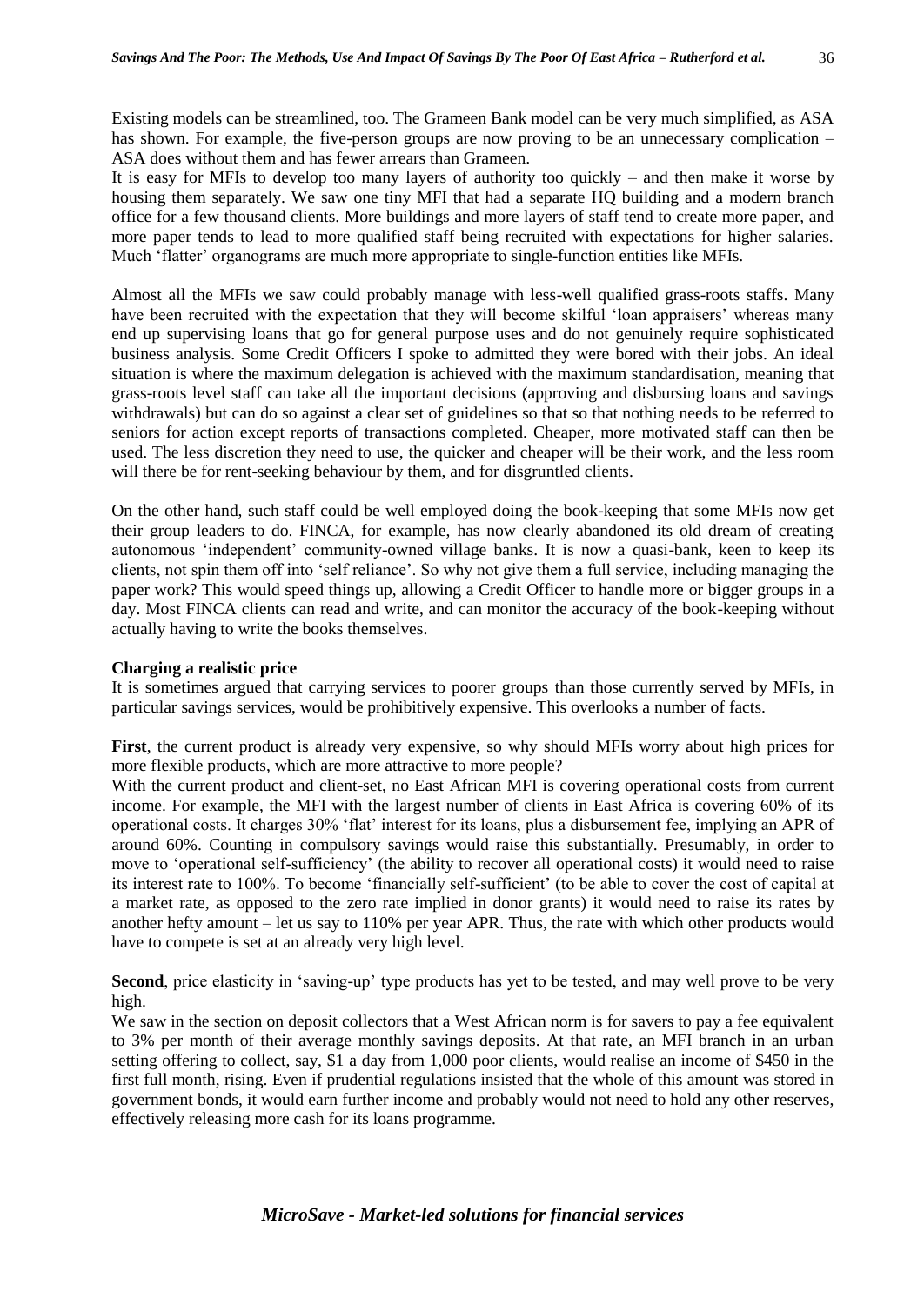**Third**, it overlooks the arithmetic of long-term contractual savings, which are among the most popular products for the poor. A simple example is the 'marriage fund', popular in southern India. Small regular weekly deposits, made from soon after the birth of child, are stored and released only when the child marries, at which time the total deposits are returned with profits equal to total deposits – you 'get your money back doubled'. However, doubling accumulating deposits over  $-$  say  $-$  fifteen years implies an APR of only 13.3%, and the scheme provides reliable lendable fund. Similar calculations apply to educational endowments and pension schemes.

**Fourth**, it overlooks a number of encouraging developments elsewhere. Schemes as diverse as the Indian marriage funds, Gono Bima (a rapidly growing popular life insurance scheme for poor people in Bangladesh), educational plans in The Philippines, and *Safe*Save, all offer real examples of such initiatives, and all are at or close to full cost recovery.

*Safe*Save operates a daily collection service in the slums of Dhaka. It does not form groups, and accepts daily savings and/or repayments as small as US 5 cents. By charging fees for the collection service but offering instant withdrawals and very quick access to small loans, *Safe*Save can cover all the day-to-day costs of a branch within a few months of opening.

ASA and Gono Bima show that contractual savings products can go to scale quickly. After years of believing that 'only credit' is suitable for the rural poor of Bangladesh, ASA, a local MFI, changed its mind and introduced a simple all-purpose contractual savings scheme<sup>33</sup>. In such schemes, users save a fixed sum each month for a number of years (in ASA's case five) and then receive their investment back with profits. Gono Bima, a subsidiary of a private insurance company, offers a version with a ten-year term and includes life insurance – if the policy holder (or a named beneficiary) dies at any time during the ten years, then the full amount as payable at maturity is paid out. Both schemes are popular, and in the case of ASA 200,000 accounts were opened in the first three months of operation.

These examples are certainly not given as blueprints for MFIs in East Africa to copy, since the region will develop its own models. They are given as encouragement, as a way to reassure the region's product designers that their ambitions are not vain. East African MFIs *will* soon be offering a full range of saving-up, saving-down and saving-through\* products to millions rather than thousands of poor people. Good luck to them.

*\*……… for example, what about offering managed merry-go-rounds, on the Indian chit-fund model. The users supply the capital while the MFI charges a fee to make sure that more merry-go-rounds work better for more people with either bigger volumes or poorer users, and with fewer failures. Certainly worth trying here, in countries where almost everyone except the over-educated knows how merry-gorounds work. Oh, and then what about……..*

1

*We promise you, there is no end*

<sup>&</sup>lt;sup>33</sup> Such schemes had been common for the middle-classes in Bangladesh and a few MFIs, notably BURO Tangail, had already been experimenting with it for the poor.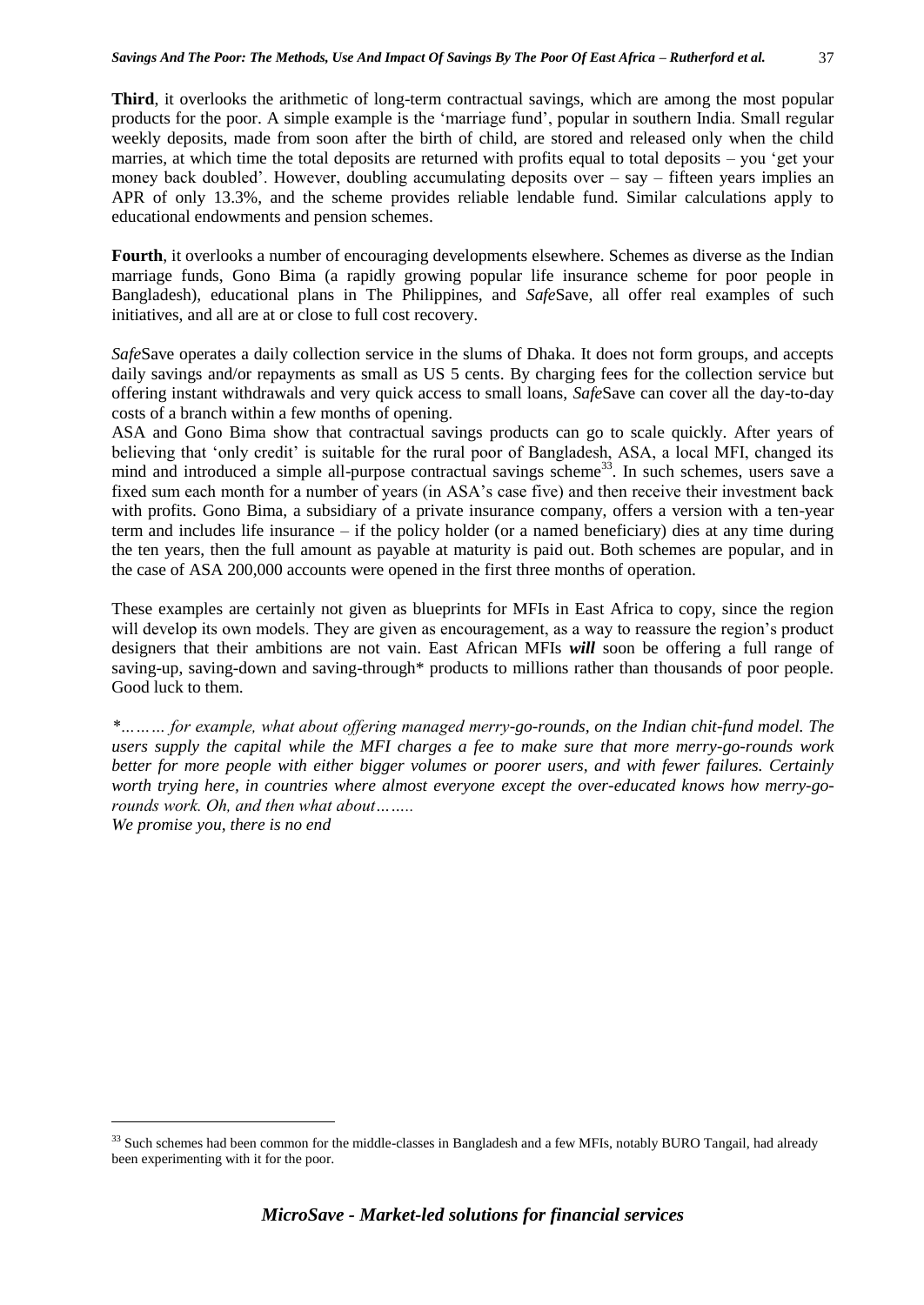| <b>How To Design Better Financial Services Products For The Poor</b><br>Recognise the principles laid out in the 'Managing Money' section of this Report, and: |
|----------------------------------------------------------------------------------------------------------------------------------------------------------------|
| 1. accept the right kind of pay-ins: (remember, the pay-ins might be savings, repayments, insurance<br>premiums, or contributions to a ROSCA etc.)             |
| allow <i>small</i> sums to be paid in                                                                                                                          |
| allow <i>variable</i> sums to be paid in                                                                                                                       |
| allow sums to be paid-in <i>frequently</i>                                                                                                                     |
|                                                                                                                                                                |
| allow clients to take out the right kind of lump sums:                                                                                                         |
| provide a savings bank service (saving-up)                                                                                                                     |
| provide an <i>advance-against-future-savings</i> service (saving-down, or loans)                                                                               |
| allow <i>short-term, mid-term and long-term</i> swaps (saving up, down and/or through)                                                                         |
| place no restrictions on how the lump sum is used                                                                                                              |
|                                                                                                                                                                |
| $3.$ make it <b>convenient</b> to pay-in and take-out                                                                                                          |
| allow sums to be paid in and taken out <i>locally</i>                                                                                                          |
| allow sums to be paid in and taken out <i>quickly</i> (on demand and with minimum delay)                                                                       |
| recognise that clients may accept group formation as a price worth paying for a service but will<br>prefer an individual service                               |
| make the services open to <i>all poor</i> people (not just women, or just adults, or just one person per<br>household)                                         |
| <b>EXCHANGE RATES</b> (May 1999)                                                                                                                               |

#### *EXCHANGE RATES (May 1999)*

*During the study exchange rates fluctuated. The following rates have been used.*

| K.Sh 62         | $=$ | USS1           |
|-----------------|-----|----------------|
| <i>T.Sh 700</i> | $=$ | <i>US \$ 1</i> |
| Ug. Sh 1450     | $=$ | <i>US \$ 1</i> |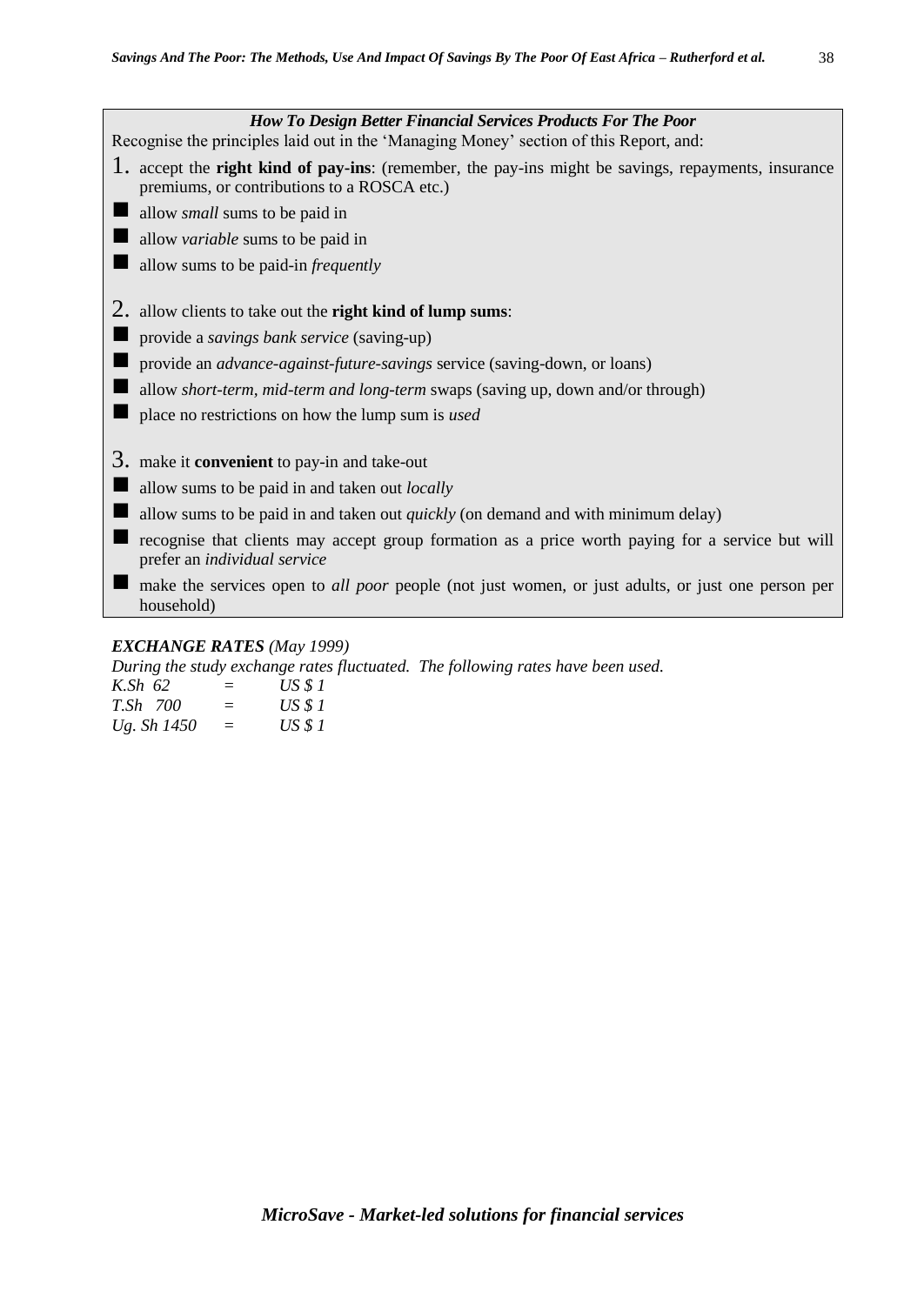# *Appendix 1: Methods used*

*The research team used a variety of quantitative and qualitative methods to examine this complex issue.*

#### **Quantitative Methods**

- The quantitative methods involved analysing the computerised drop-out records of MFIs participating in the study to look for trends, season variations, variations by cycle etc.
- In addition the team used Excel spreadsheets to model compulsory savings: loans ratios, repayment instalments, APR interest etc.

# **Qualitative Methods**

- Key informant interviews were conducted with the managers and front-line staff of the participating MFIs.
- In-depth interviews were conducted with clients, drop-outs and non-clients of the MFIs and in the catchment areas where the participating MFIs were operating.
- The team conducted extensive Focus Group Discussions with clients, drop-outs and non clients of the MFIs and in the catchment areas where the participating MFIs were operating.
- The team also used a variety of Participatory Rapid Appraisal techniques including:
	- $\Rightarrow$  Seasonality calendars
	- $\Rightarrow$  Wealth ranking
	- $\Rightarrow$  Lifecycle-lump sum analysis
	- $\Rightarrow$  Money management systems matrixes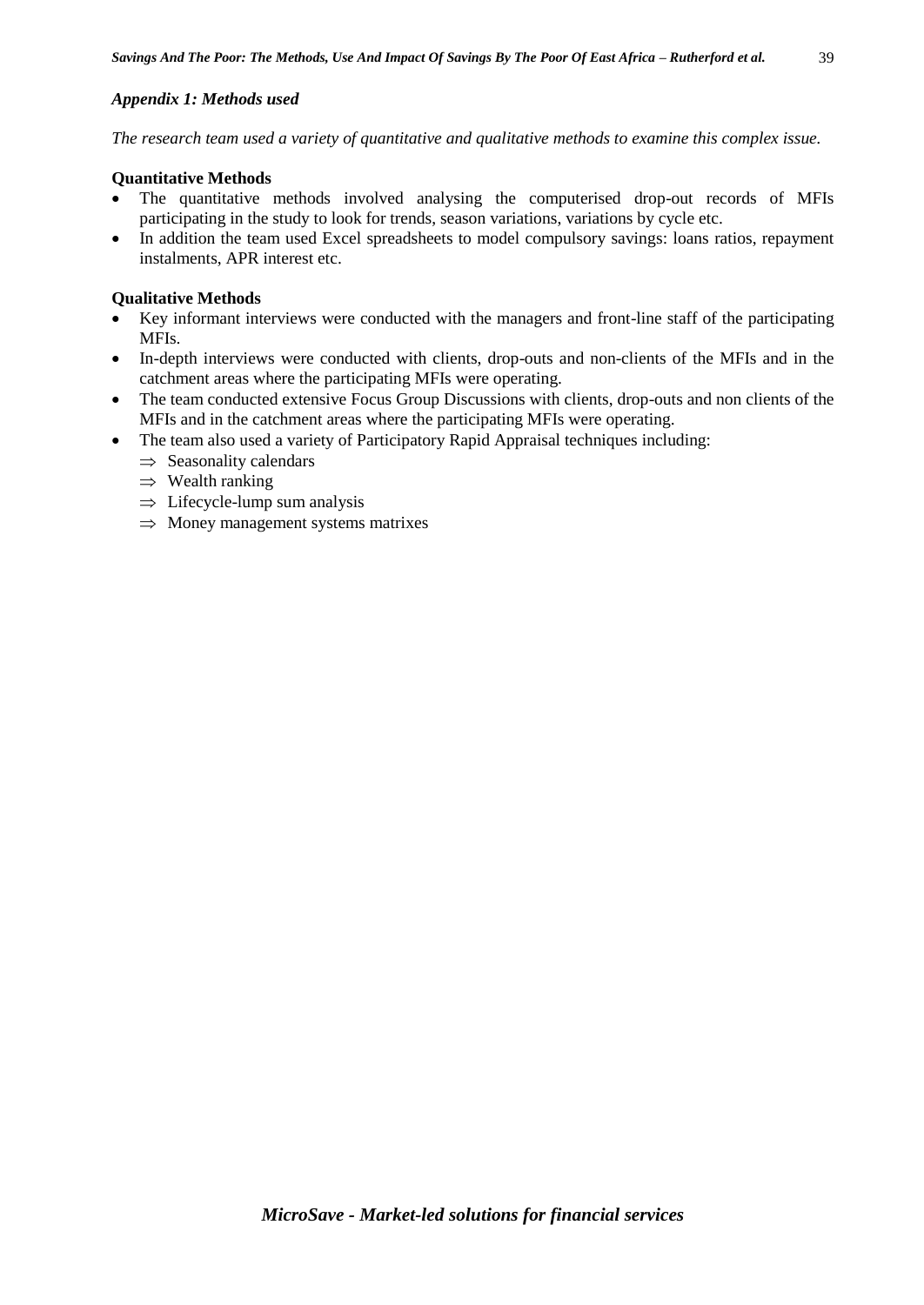# *Appendix 2: Terms of Reference*

#### **Terms of Reference For Study on the Uses and Impact of Savings Services by Poor People**

#### **Background:**

As a result of the Africa Conference on "Savings in the Context of Microfinance" held in February 1998 in Kampala, UNDP and DFID have started an initiative to promote savings services for poor people in Africa.

Savings have risen to the top of the MicroFinance community's agenda. Previously MicroFinance Institutions (MFIs) focused primarily on providing loans, and savings remained Vogel's (1984) "forgotten half", typically extracted from clients through MFIs' compulsory systems. There was a prevalent and powerful perception that "the poor cannot save", thus compulsory savings systems often required members to deposit small token amounts each week and levied more substantial amounts at source from loans. These compulsory savings were then often "locked-in" (usually as loan guarantee funds) until members left the organisation.

It is hardly surprising therefore, that poor clients view compulsory, locked-in savings not as a service, but as part of the cost of borrowing and significantly reduce their deposits. But there is increasing evidence (Montgomery, 1995; Wright et al., 1997; Rutherford, 1998, CGAP Working Group, 1998) that offering voluntary and accessible savings facilities may result in the inclusion of the poorest 10-15% of the population, who are averse to risk (and thus to taking credit), and are therefore not being served by most MFIs. For poorer households, savings can serve as invaluable reserves, as insurance, against the crisis factors such as illness, natural disaster and theft that can so easily drive the poor into destitution.

- *MicroSave* will conduct action-oriented research on savings products and their use by the poor.
- *MicroSave* will enter into partnership with five selected MFIs (comprising a wide-variety of institutional types) and local service providers to work on savings product development as part of a learning-by-doing agenda.
- On the basis of the two activities above *MicroSave*, will disseminate information on savings-related issues to MFIs in Africa.
- $\bullet$ *MicroSave* will work to enhance the capacity of local service providers to provide training and technical assistance on market research methods to examine clients' needs for savings products.
- *MicroSave* will work with AFCAP to prepare training curricula on savings product design, costing/pricing, pilot testing and evaluation.

Together, these activities will lead to the development of a comprehensive sustainable programme to build the capacity of MFIs seeking to provide secure high-quality savings services for poor people.

#### **Specific Background:**

Throughout Africa there is a vibrant, active and diverse informal financial sector (Adams et al., 1992; Ardener and Sandra (eds), 1995; Aredo, 1993; Aryeetey and Gockel, 1991; Aryeetey et al., 1997; Bascom, 1952; Bolnik, 1992; Bouman, 1995; Brundin and Sandstrom, 1992; Cuevas and Schrieder 1991, Delancy, 1977; Dodson, 1997; Geerdes, 1975; Geertz, 1962; Haggblade, 1978; Jerome, 1991; Mauri (Ed.), 1977a; Mauri, 1997b; Mensink, 1995; Miracle et al., 1980; Osuntogun and Adeyemo, 1981; Pal, 1997; Rutherford, 1996; Shipton, 1990; Shipton, 1994; Steel and Aryeetey, 1994; Temu, 1994; Webster and Fidler, 1996; Zeller et al., 1991; Zeller, 1993). Traditional systems exist for both saving and/or borrowing. *MicroSave* seeks to learn from these systems, and from the savings services provided by more formal financial institutions both semi-formal (village banks, small credit unions etc) and formal (large credit unions/SACCOs, NGO-MFIs and formal sector banks). Through reviewing these savings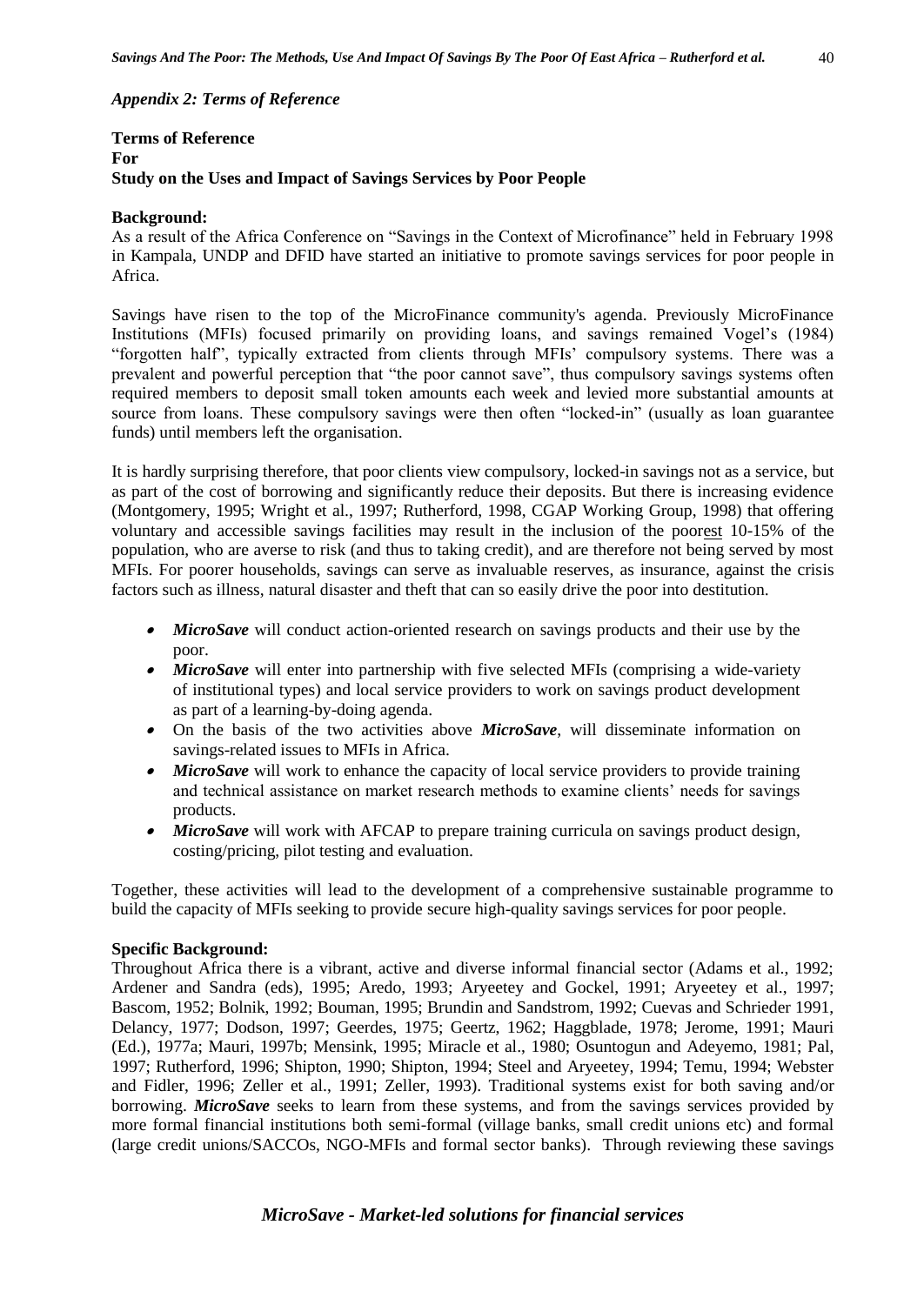services, how they are used and their impact on poor people's household budgets, *MicroSave* hopes learn lessons important to MFIs seeking to introduce secure poor-responsive savings services.

#### **The Study:**

*The purpose of this study is to improve knowledge and understanding of (if and) how poor people in East Africa save, how they use different savings services/systems and the impact of those savings facilities on their household budgets/lives. The results of the study will play an important part in defining the agenda of MicroSave, and the issues that it raises with MFIs involved/interested in savings mobilisation, local service providers and AFCAP.* 

*Specifically, the study will:*

- *1. pay particular attention to looking at a variety of savings services used by poor people (ranging from current accounts to funeral funds, from contractual savings agreements to ROSCAs and even including methods of saving "in-kind");*
- *2. examine the perceived advantages and disadvantages of this variety of savings services;*
- *3. examine the socio-economic characteristics of the people using the variety of savings services;*
- *4. develop an understanding of how savings services are used to manage household income/expenditure flows;*
- *5. review the results of the MicroSave*
- *6. study of drop-outs among MFIs' clients;*
- *7. develop an understanding as to whether the availability of savings products increase or decrease the demand for loans and affect the quality of MFIs' loan portfolios;*
- *8. develop an understanding of why some (if any) people do not making monetised savings, and what financial savings services might induce them to start monetised savings; and*
- *9. draw lessons for MFIs seeking to develop savings products for their clients.*

#### *Methods:*

The study will use some limited quantitative data derived from the MIS of MFIs involved in the study. However, the majority of the research will be undertaken using qualitative and participatory research methods, in particular in-depth interviews with people who are clients of a variety of MFIs (formal sector banks with deepened outreach, NGO-MFIs, Savings and Credit Cooperative Organisations, Village Banks) and informal financial organisations such as ROSCAs, funeral clubs etc. The study will also conduct interviews with poor people who are not members of these organisations to discover why they are not, and how (and if) they save.

#### **Geographic Scope:**

The study will be focused on three countries in East Africa: Kenya, Tanzania and Uganda, and will examine savers in both urban and rural settings.

#### **Implementation:**

The study will be conducted by one international consultant with extensive experience in conducting client-perspective-based, qualitative research on MicroFinance-related issues. In this work he/she will be assisted by local consultants drawn from the three countries where the study will be conducted. The international consultant will ensure effective transfer of qualitative research skills during the assignment so that *MicroSave* can work with and further develop the three local consultants.

#### **Timing**

The study will run for a total of 42 working days (including travel) for the international consultant and a total of 43 working days for local consultants. The study should take place in the first half of 1999.

#### **Reporting:**

The consultants will be responsible for producing the report. The report should be delivered in draft form to *MicroSave* three days before leaving Uganda, and will be read and responded to within 1-2 days, thus allowing the consultant to finalise the report before leaving. The report must include a 3-5 page executive summary and be delivered in both hard copy and on diskette (in Word 7 or 6/95 format).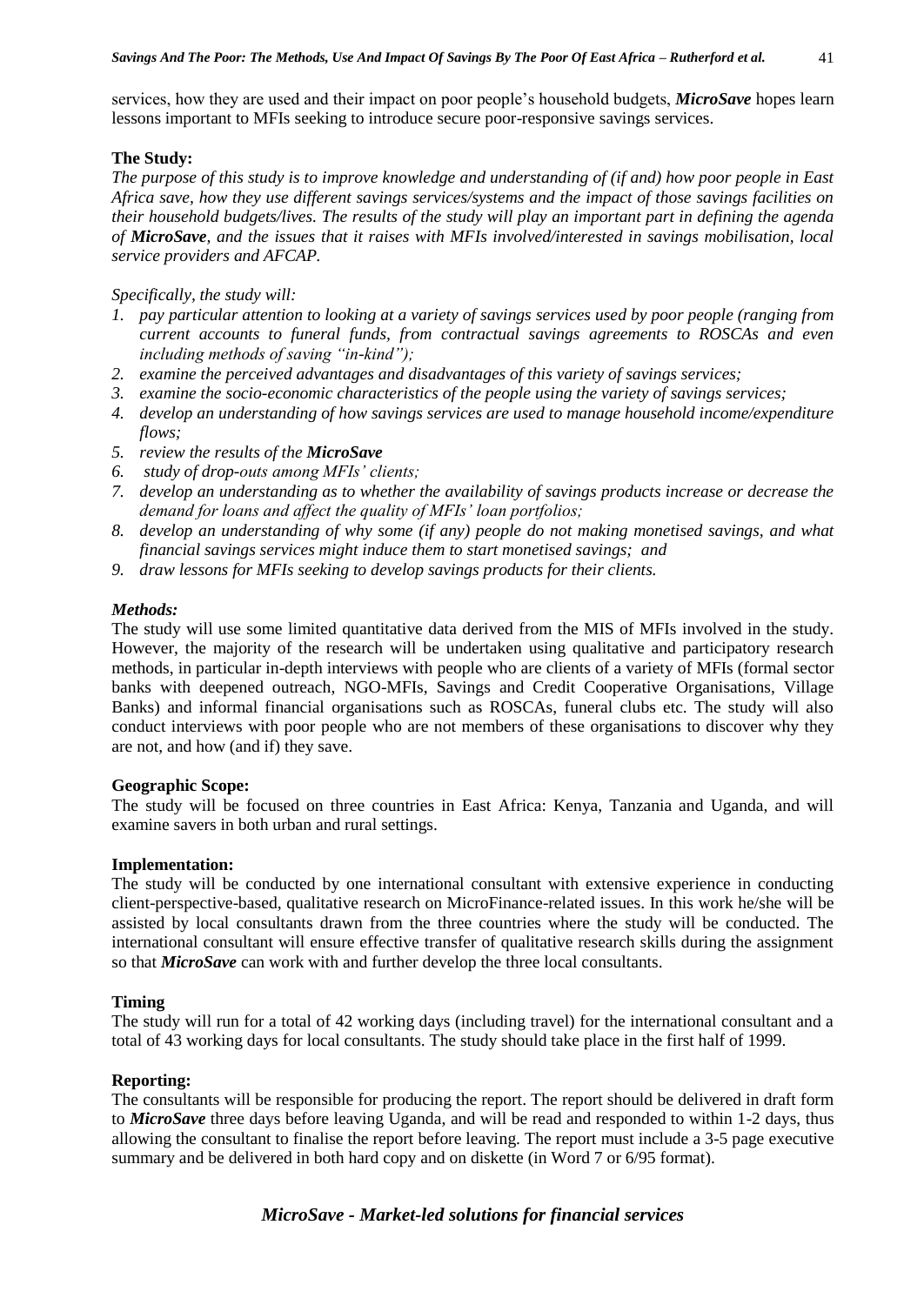The report will include:

- 1. An analysis and description of the variety of savings services/systems examined;
- 2. An analysis of the socio-economic characteristics of the users of the savings services, and those who do not;
- 3. An analysis and description of the uses of these savings services/systems and their effects on the quality and quantity of the MFI's loan portfolio;
- 4. An analysis and description of the impact of these savings services/systems on poor people's household budgets and lives;
- 5. Recommendations for methods for linking informal savings systems/systems into semi-formal and formal sector financial service operations; and
- 6. Recommendations for MFIs seeking to introduce or diversify savings products into their portfolio of services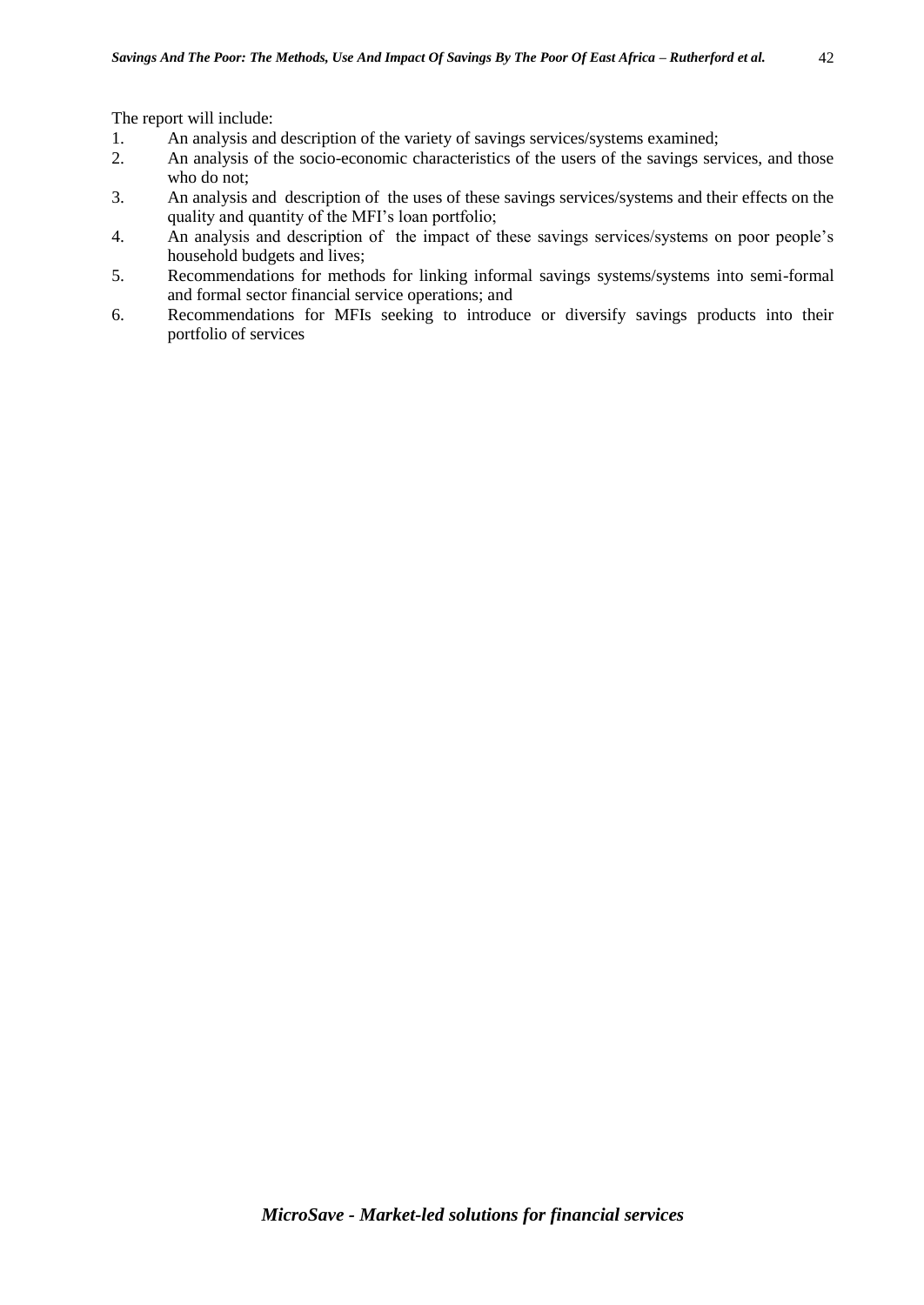*Appendix 3: Extract from the Kenyan Study*  Author: Harry Mugwanga See the section in this report on Formal banks (section 2.xii) **Commercial Banks**

Commercial banks including Barclays , Kenya Commercial and Victoria Finance Company [now Victoria Commercial Bank] have attempted to implement special service schemes for their poorer customers. In all cases, the focus of the schemes has been on credit to smaller enterprises whose importance to the economy had captured the national psyche and donor interest from the middle of the 1980s. There has at the same time been a general tendency to withdraw savings services from poorer people and rural areas culminating in the current trend towards higher minimum balances to open and maintain bank accounts. Barclays' market town agencies of 1950s and mobile service units which were part of the major banks' service structures have disappeared. This trend is not entirely regretted. Because of handicaps and obstacles which excluded the provision of credit to poor people and the peasant economy, savings mobilization from poor people and rural areas only aggravated the transfer of resources to wealthier people and to urban areas.

From the users' perspective, there are several issues limiting the use of commercial bank savings services by poor people many of which have been discussed extensively in connection with credit. Issues associated with lack of counter services or reciprocity, products, convenience, access, liquidity, attitudes, transaction costs, returns and risks may be too complex to be discussed in this report exhaustively. But some of the information that has become available as a result of this study, indicating ways in which poorer people deal with their lump sum and financial management problems and throw additional light on some of the issues.

First; reciprocal services. For the enlightened customer, the decision to open a bank account is followed by the choice of the bank. Although peer pressure and social networks play a very significant role in the choice of a bank, only a few people will save with the same bank throughout their lives even if they get no other services from it. Business people in particular go to banks which are likely to support their business in some way. In the past at least, several enterprises, client groups and individuals associated with PRIDE and KWFT had accounts with Barclays Bank. The Bank afforded them special attention, gave them recognition and treated them well on account of the relationship with their sponsoring institutions. But for the poor in general, banks have little to give back hence, the other systems which they have devised to give value to their savings. Regular savings in a MGR earns respect of friends and their financial support when needed.

Banks have in general offered to poor people only the traditional, illiquid savings account. Withdrawals could be effected from such accounts only once a week and only up to a limited amount without prior notice. This is inappropriate for business people however small. Enterprise banking transactions are determined by sales performance and purchase opportunities and requirements and can be extremely unpredictable. Accounts from which withdrawals could be made only at predetermined times were inconvenient to the enterprising poor. Indeed, although collateral has been recognized as an obstacle to bank credit for micro and small enterprises, it should be remembered that a lot of bank credit decisions are influenced by track record and account histories. Service products which kept away micro and small enterprises conducted by poor people from banks denied them credit more.

The location of most banking outlets require poor folk to travel, sometimes long and costly distances from their neighbourhoods to save. The savings services devised by poor people are usually conducted within their neighbourhoods. The focus groups encountered during this survey met in a neighbourhood restaurant, service point and commonly in a member's house. These venues as well as the scheduled times were convenient and accessible to the members, reduced their transaction costs and are free from the anxiety and embarrassment which poor, especially illiterate people encounter in banks.

There are several risks which poor people face in their savings relationship with commercial banks. These may be classified as transaction, value related and loss risks. Transaction risks arise because of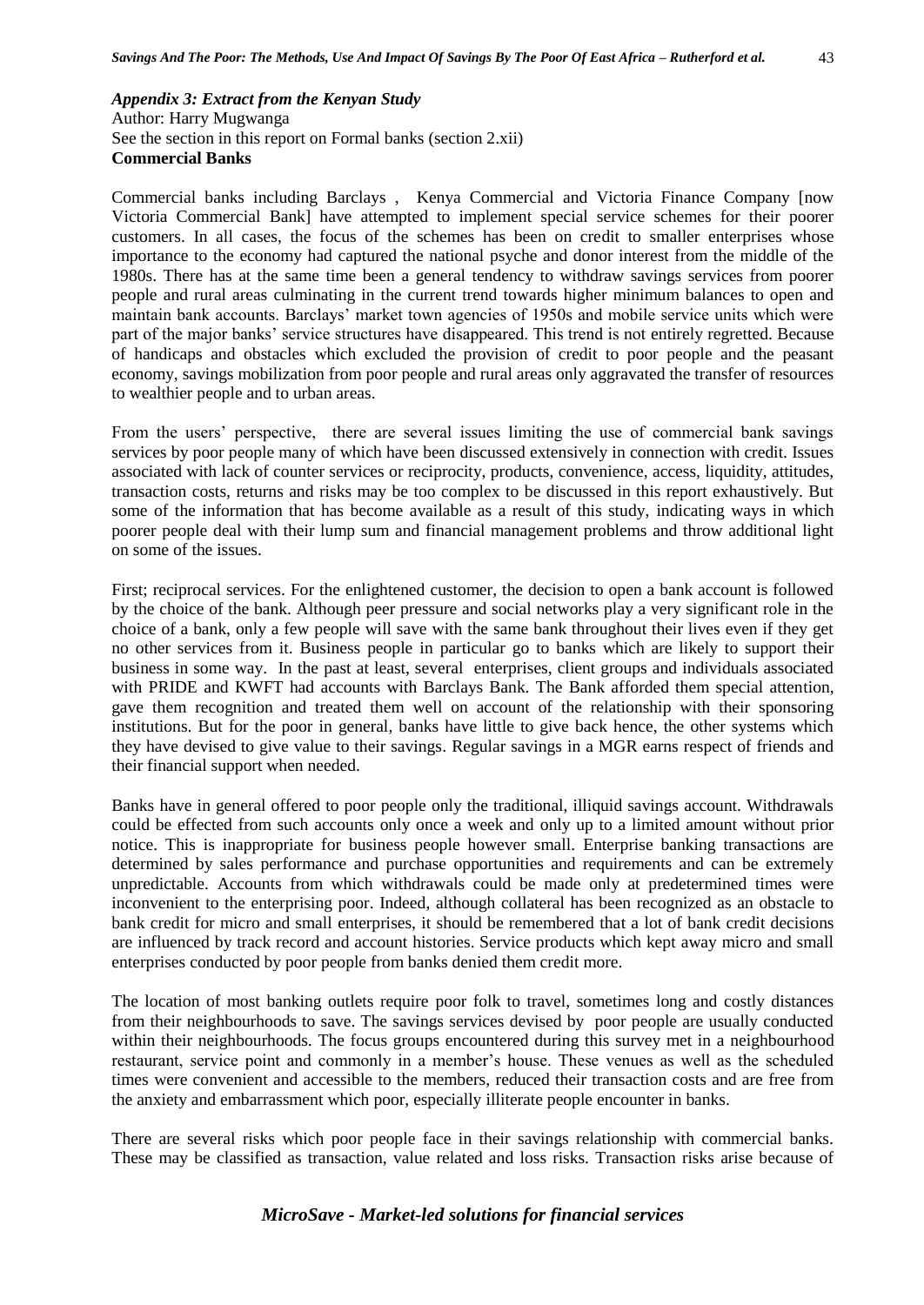poor information and inadequate familiarity with bank transaction conditions especially when changes have been made say on minimum balances, service or transaction charges. These often result in withdrawal requests being turned down because the balance had fallen below the minimum required. Groups and associations of poor people have broken up because the officials were unable to explain such incidents to their members. Value related risks arise because interest rates paid on savings accounts have remained below the inflation rate for several years in Kenya. Investment in real assets including livestock preserve the value of poor peoples' savings much better than bank accounts. Lastly, poor people risk losing all their savings to a bank. Few individual poor people can afford the minimum balances now demanded by banks. Charges [now at Ksh 300 per month for balances below Ksh10,000 for Barclays Bank] imposed on balances below the minimum required can wipe out all savings. On the other hand, accounts maintained by groups face this and another risk. The majority of group account holders never get such information fast enough and even when they do, they take a lot of time to respond. By the time they do, several months may have elapsed and several charges already debited to their account. But worse, are circumstances which result group accounts being abandoned to banks due to any one or more of the following:

- disagreement in groups
- departure of a key signatory
- loss of interest in group activities
- death of a signatory
- officials are net borrowers and have no interest in the bank balances

These have resulted in savings accounts being dormant for several years before being permanently abandoned ie lost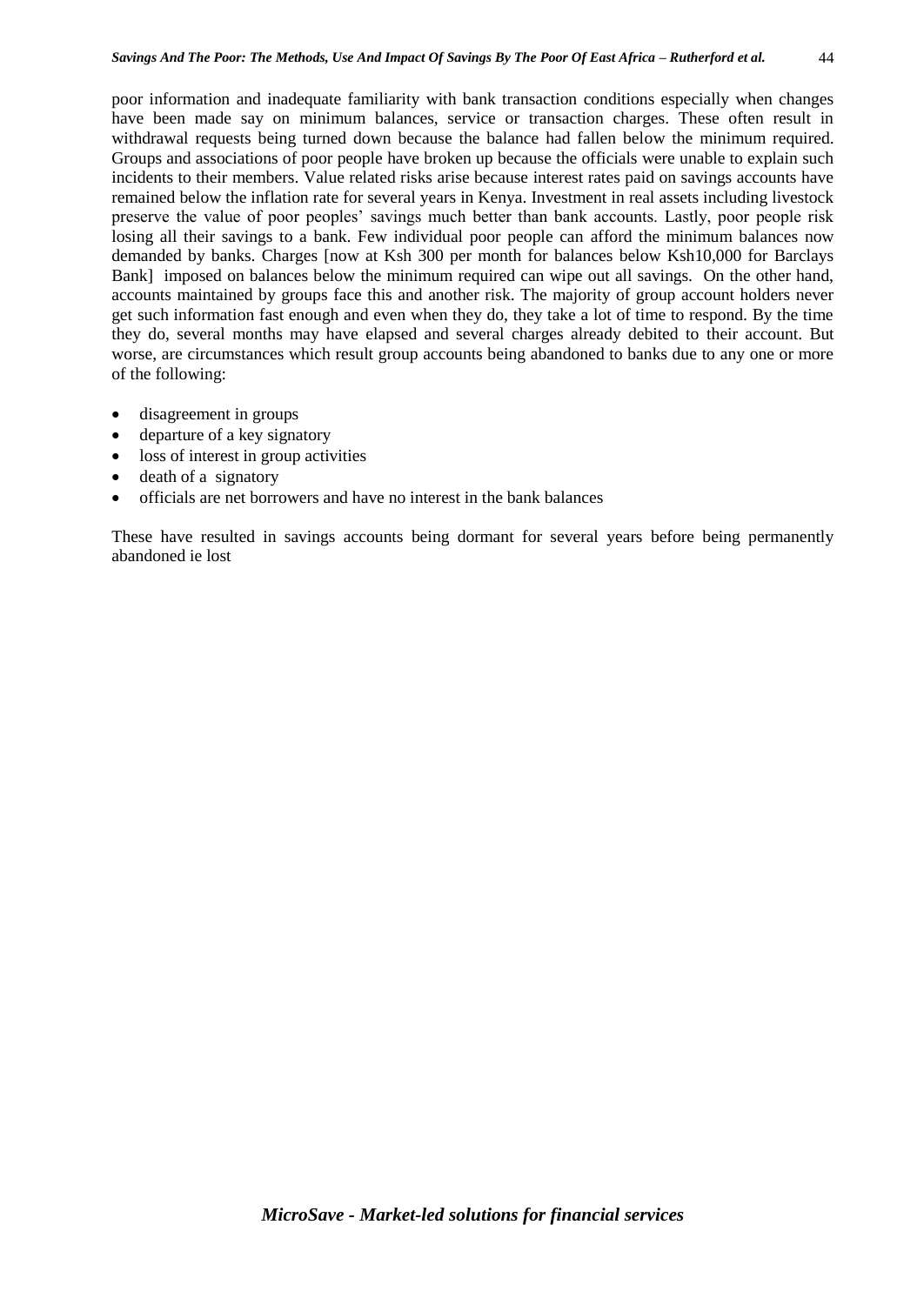*Appendix 4: MFI details*

| <b>KENYA</b>            | <b>KREP</b>                                     | <b>KWFT</b>                                             | <b>NCCK/SBDO</b>                                  | <b>PRIDE</b>  | WEDCO.                                               |
|-------------------------|-------------------------------------------------|---------------------------------------------------------|---------------------------------------------------|---------------|------------------------------------------------------|
| <b>Institutional</b>    | <b>NGO</b>                                      | <b>NGO</b>                                              | <b>NGO</b>                                        | <b>NGO</b>    | A project of CARE                                    |
| <b>Status</b>           |                                                 |                                                         |                                                   |               | International.                                       |
| Target group of         | Micro, medium and                               | Female micro and small                                  |                                                   |               | Women with enterprises                               |
| clients                 | small Enterprises                               | enterprise owners.                                      |                                                   |               |                                                      |
| <b>Year started</b>     | 1984                                            | 1981                                                    | Started micro-lending<br>activities in the 1970s. | 1988.         | 1996 as WEDCO.<br>1983 as CARE                       |
|                         |                                                 |                                                         |                                                   |               |                                                      |
| <b>Institutional</b>    | Juhudi an adaptation of<br>Grameen,. Chikola an | Aim for at least 20; 15 to                              | Group of 30; watanos of                           |               | Unrestricted groups; aim                             |
| model                   | extension of ROSCAS                             | 25 range. Have watanos<br>of $3$ to $7$ , main is $5$ ; | 5 meet weekly (no                                 |               | for average 25 members.<br>Current average closer to |
|                         | and individual loans.                           |                                                         | exceptions); any                                  |               | 10.                                                  |
|                         |                                                 | Monthly meetings at<br>KWFT office or rented            | convenient place for<br>members to meet.          |               |                                                      |
|                         |                                                 | rooms(Modified                                          |                                                   |               |                                                      |
|                         |                                                 | grameen bank). Used to                                  |                                                   |               |                                                      |
|                         |                                                 | be weekly.                                              |                                                   |               |                                                      |
| <b>Staff numbers</b>    | 56 credit officers out of                       | 51 BDOs                                                 |                                                   |               | Total 49                                             |
|                         | staff of 143. KREP                              |                                                         |                                                   |               | Credit Officers 39                                   |
|                         | involved in other                               |                                                         |                                                   |               |                                                      |
|                         | activities besides credit                       |                                                         |                                                   |               |                                                      |
| <b>Current number</b>   | 13,201 clients at the end                       | 523 groups wit 11,621                                   |                                                   | 6000 clients. | 411 groups with 5000-                                |
| of clients (or          | of March 1999.                                  | active clients at the end                               |                                                   |               | 6000 clients.                                        |
| members)                |                                                 | of March 1999.                                          |                                                   |               |                                                      |
| <b>Current number</b>   | 9,889 borrowers at the                          | 8,149 borrowers at the                                  |                                                   |               |                                                      |
| of borrowers            | end of March 1999.                              | end of March 1999.                                      |                                                   |               |                                                      |
| <b>Current number</b>   | 13,201 savers                                   | 11,621 savers.                                          |                                                   |               | N.A                                                  |
| of savers               | (Collateral savings)                            | (Collateral savings)                                    |                                                   |               |                                                      |
| <b>Ratio credit</b>     |                                                 |                                                         |                                                   |               |                                                      |
|                         | 1:236:177                                       | 1:227:160                                               |                                                   |               |                                                      |
| officers to clients,    |                                                 |                                                         |                                                   |               |                                                      |
| to savers, to           |                                                 |                                                         |                                                   |               |                                                      |
| borrowers               |                                                 |                                                         |                                                   |               |                                                      |
| <b>Value of savings</b> | 86,million                                      | 66,million                                              |                                                   |               | 24 million                                           |
| held                    |                                                 |                                                         |                                                   |               |                                                      |
| Value of loans out-     | 268 million                                     | 94 million                                              |                                                   |               | 64 million                                           |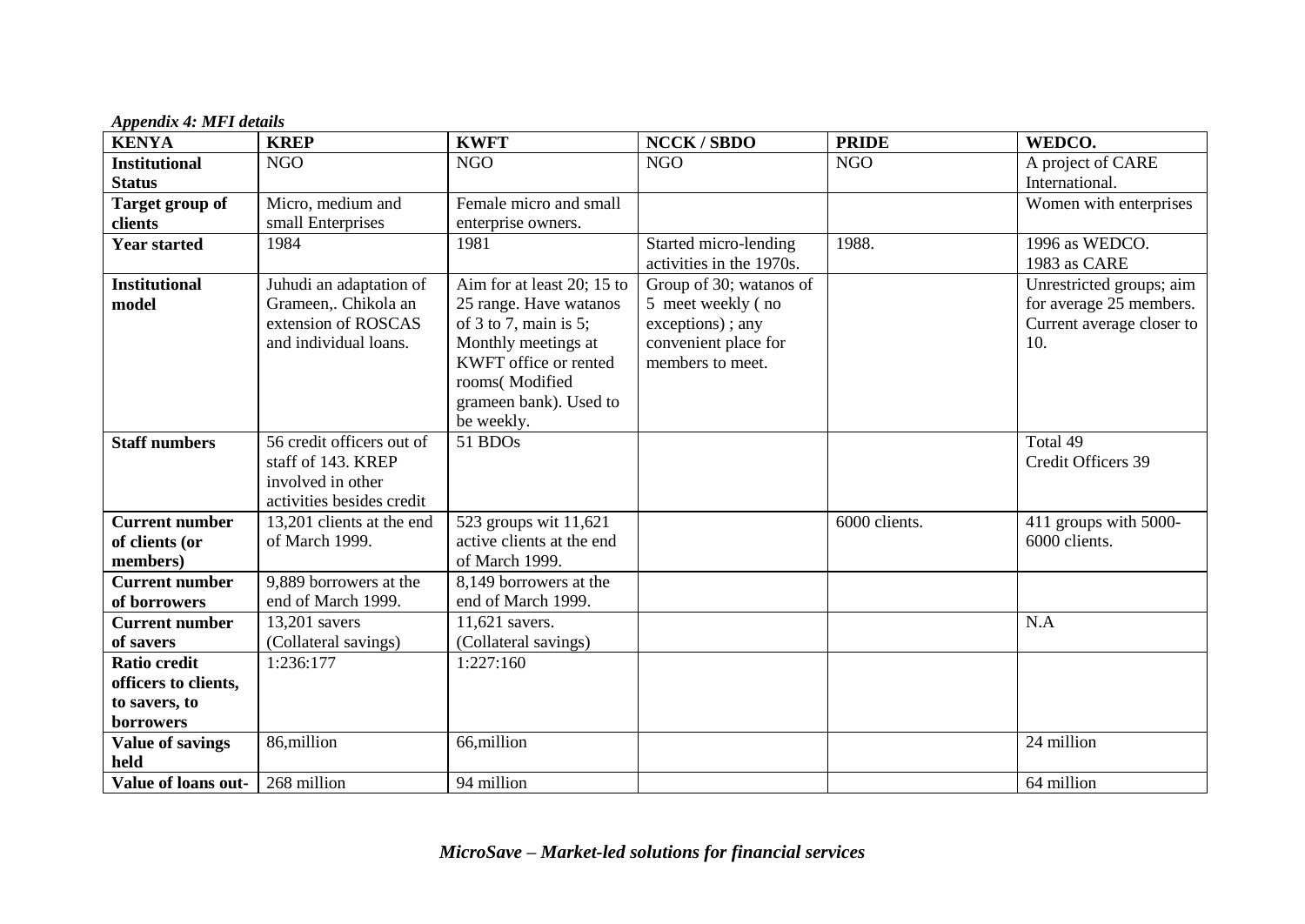| <b>KENYA</b>                               | <b>KREP</b>                                                                                                                                                                                 | <b>KWFT</b>                                                                                                                                  | <b>NCCK/SBDO</b>                                                                                                                        | <b>PRIDE</b> | WEDCO.                                                                                                                                   |
|--------------------------------------------|---------------------------------------------------------------------------------------------------------------------------------------------------------------------------------------------|----------------------------------------------------------------------------------------------------------------------------------------------|-----------------------------------------------------------------------------------------------------------------------------------------|--------------|------------------------------------------------------------------------------------------------------------------------------------------|
| standing                                   |                                                                                                                                                                                             |                                                                                                                                              |                                                                                                                                         |              |                                                                                                                                          |
| Level of self-<br>sufficiency              | 100% operational and<br>Financial self-<br>sufficiency.                                                                                                                                     | 75 % operational self-<br>sufficiency and 69%<br>financial self-<br>sufficiency.                                                             |                                                                                                                                         |              | 57.5% operational self<br>sufficiency and 44%<br>financial self sufficiency                                                              |
| <b>Profit/loss last</b><br>accounts period | Profit Ksh 10.2 million                                                                                                                                                                     | Loss Ksh I.7 million                                                                                                                         |                                                                                                                                         |              |                                                                                                                                          |
| <b>Drop-outs rates</b><br>with years       | 1997 - 1208<br>1998 - 2827                                                                                                                                                                  | 1997/8 - 593<br>1998/9 - 1712                                                                                                                |                                                                                                                                         |              | Unknown at individual<br>level. Have figures at<br>group level but not<br>readily available.                                             |
| <b>Reported arrears</b><br>rate            | Portfolio at risk from 1<br>day 10%                                                                                                                                                         |                                                                                                                                              |                                                                                                                                         |              |                                                                                                                                          |
| <b>Interest rates on</b><br>loans          | Juhudi 18.85% p.a flat<br>rate; Chikola 20% p.a<br>flat rate; Loan<br>application fee 1%; Loan<br>insurance fund 0.5%;<br>Membership fee Kshs.<br>150 $/$ =; Passbook fee<br>Kshs. $65/=$ . | 22% over the year; Loan<br>application fee 1%; Loan<br>insurance fund 0.5%;<br>Membership fee<br>Kshs. $200/$ Passbook fee<br>Kshs. $50/=$ . | 22% flat rate per annum                                                                                                                 |              | 2% p.m. 15 Groups<br>3% p.m. from Groups to<br>members                                                                                   |
| <b>Interest rates paid</b><br>to savers    | N.A<br>Savings held in groups<br>bank accounts.                                                                                                                                             | Account is for group<br>with KWFT signatory.<br>Earns interest according<br>to bank rates.                                                   |                                                                                                                                         |              | Equity deposit invested<br>in term deposits. Saver<br>gets at 2% above normal<br>savings rate: KCB                                       |
| Loan application<br>procedures             | Letter to group,<br>guarantors advised to vet<br>request. CO and group<br>loans committee review<br>application. Client<br>deposits application fees                                        | Five people apply then<br>after 4 weeks of<br>repaying another 12<br>apply. Application to<br>group; loan committee<br>visit the business;   | Loan application<br>completed; a series of<br>requirements like<br>passport photos, Ids,<br>Spouses Ids etc; attach<br>minutes of group |              | Raise 20% of required<br>loan; Branch manager<br>may decide to approve<br>loan lower than equity<br>raised by group * 5.<br>• Below Kshs |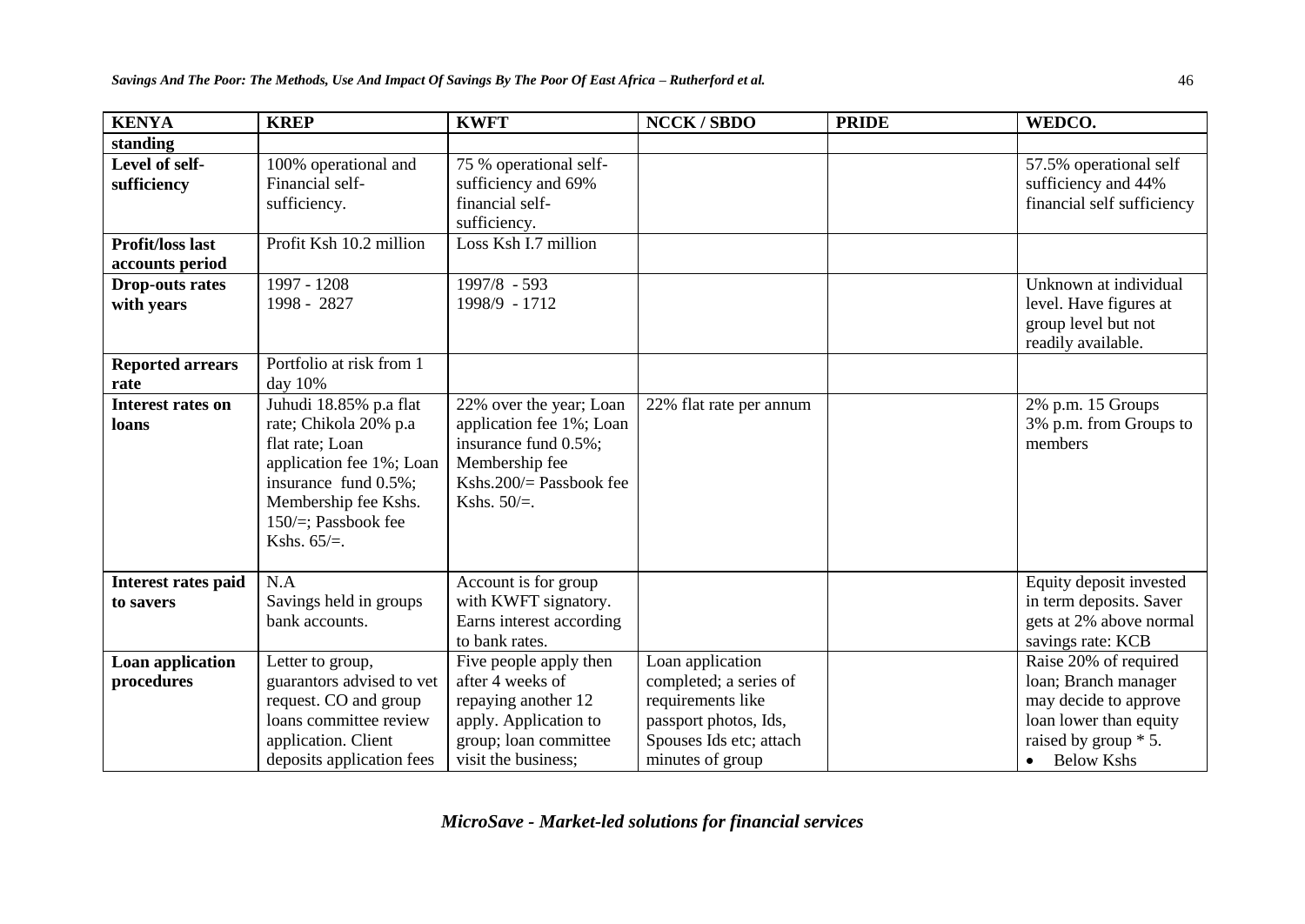| <b>KENYA</b>               | <b>KREP</b>               | <b>KWFT</b>                | <b>NCCK/SBDO</b>                    | <b>PRIDE</b> | WEDCO.                             |
|----------------------------|---------------------------|----------------------------|-------------------------------------|--------------|------------------------------------|
|                            | and LIF to bank.          | <b>KWFT</b> officer does   | meeting that approved               |              | $500,000/$ decided at              |
|                            |                           | business assessment;       | loan; Paper work sent to            |              | branch level.                      |
|                            |                           | Pledge form (Only first    | Nairobi for verification.           |              | Up Kshs. $800,000/$ =<br>$\bullet$ |
|                            |                           | one needs authentication   |                                     |              | operations manager                 |
|                            |                           | by advocate); attach       |                                     |              | Above<br>$\bullet$                 |
|                            |                           | licence, bank statement,   |                                     |              | Kshs.800,000/=                     |
|                            |                           | ID, Photos; Officer takes  |                                     |              | involves CEO.                      |
|                            |                           | form to KWFT office.       |                                     |              |                                    |
| Loan                       | Approved application      | Approval; Personal         | Cheque written (to                  |              | The cheque is issued to            |
| disbursement               | sent to Accounts (HO),    | cheque issued; Given to    | applicant) at HQ; Sent to           |              | the group during their             |
| procedure                  | cheque signed and         | client at next meeting     | area office and delivered           |              | meetings.                          |
|                            | returned to CO to release |                            | at group meeting.                   |              |                                    |
|                            | at meeting.               |                            |                                     |              |                                    |
| Loan repayment             | HO signatories.           | Period can be $3,6,9,12$   | Rural area two weeks                |              | Members pay their                  |
| procedure                  | Below 50,000 RM &         | months; Pay monthly at     | grace period; Equal                 |              | groups. Groups pay                 |
|                            | AM. Above 50,000 FM       | meeting; Watonos           | payments over 50 or 26              |              | WEDCO. Groups use                  |
|                            | & MD.                     | collect and check the      | or less weeks. (For $4^{\text{th}}$ |              | administration to enforce          |
|                            |                           | money; handed over to      | loan 18 months or less).            |              | payment.                           |
|                            |                           | treasurer for banking      | Urban areas equal                   |              |                                    |
|                            |                           | after being checked by     | payments over 50 or 26              |              |                                    |
|                            |                           | <b>KWFT</b> officer; Bring | or less weeks (For 4 <sup>th</sup>  |              |                                    |
|                            |                           | pay in slips to KWFT.      | loan 18 months or less)             |              |                                    |
| <b>Restrictions on</b>     | Loans for existing        | Must be for business use   | Loans must be invested              |              | Loans for existing                 |
| loan use                   | business.                 |                            | in existing business not            |              | business.                          |
|                            |                           |                            | for start-ups.                      |              |                                    |
| <b>Restrictions on use</b> | N.A.                      | N.A.                       | None.                               |              | 20% equity deposit                 |
| of savings                 |                           |                            | Group holds the savings             |              | cannot be withdrawn till           |
| withdrawals                |                           |                            | fund in bank accounts. It           |              | loan cleared.                      |
|                            |                           |                            | can withdraw the interest           |              |                                    |
|                            |                           |                            | earned on that account              |              |                                    |
|                            |                           |                            | (Variable).                         |              |                                    |
| <b>Savings account</b>     | N.A.                      | Have to open a savings     | Compulsory savings                  |              | N.A.                               |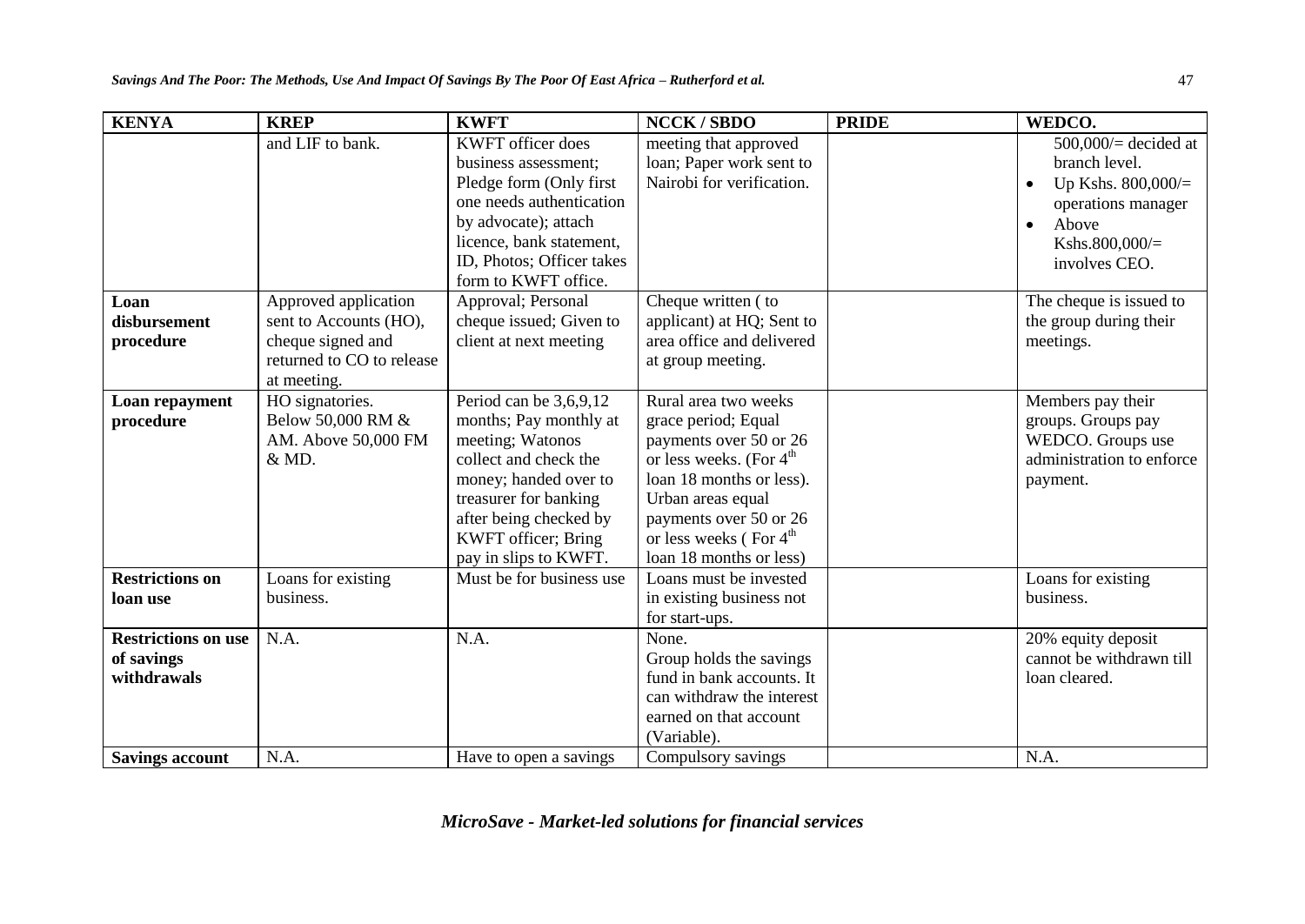| <b>KENYA</b>                                         | <b>KREP</b>                            | <b>KWFT</b>                                                                                                          | <b>NCCK/SBDO</b>                                                         | <b>PRIDE</b> | WEDCO.                                                              |
|------------------------------------------------------|----------------------------------------|----------------------------------------------------------------------------------------------------------------------|--------------------------------------------------------------------------|--------------|---------------------------------------------------------------------|
| opening<br>procedures                                |                                        | account at a bank to join<br>KWFT.                                                                                   | required, from Kshs 50<br>per week on loan 1 to<br>Kshs. 150 per week on |              |                                                                     |
|                                                      |                                        |                                                                                                                      | loan 5.                                                                  |              |                                                                     |
| <b>Savings account</b><br>access conditions          | N.A.                                   | Access only possible on<br>exit. Rarely savings on<br>top of guarantee level<br>can be withdrawn if an<br>emergency. | Savings only accessible<br>through exit.                                 |              | Savings in excess of<br>prescribed weekly rate<br>can be withdrawn. |
| <b>Main donors and</b><br>other sources of<br>funds. | DFID, Ford Foundation,<br><b>USAID</b> | Savings only accessible<br>through exit.                                                                             |                                                                          |              | DFID only.                                                          |
| Intermediation.                                      |                                        |                                                                                                                      |                                                                          |              |                                                                     |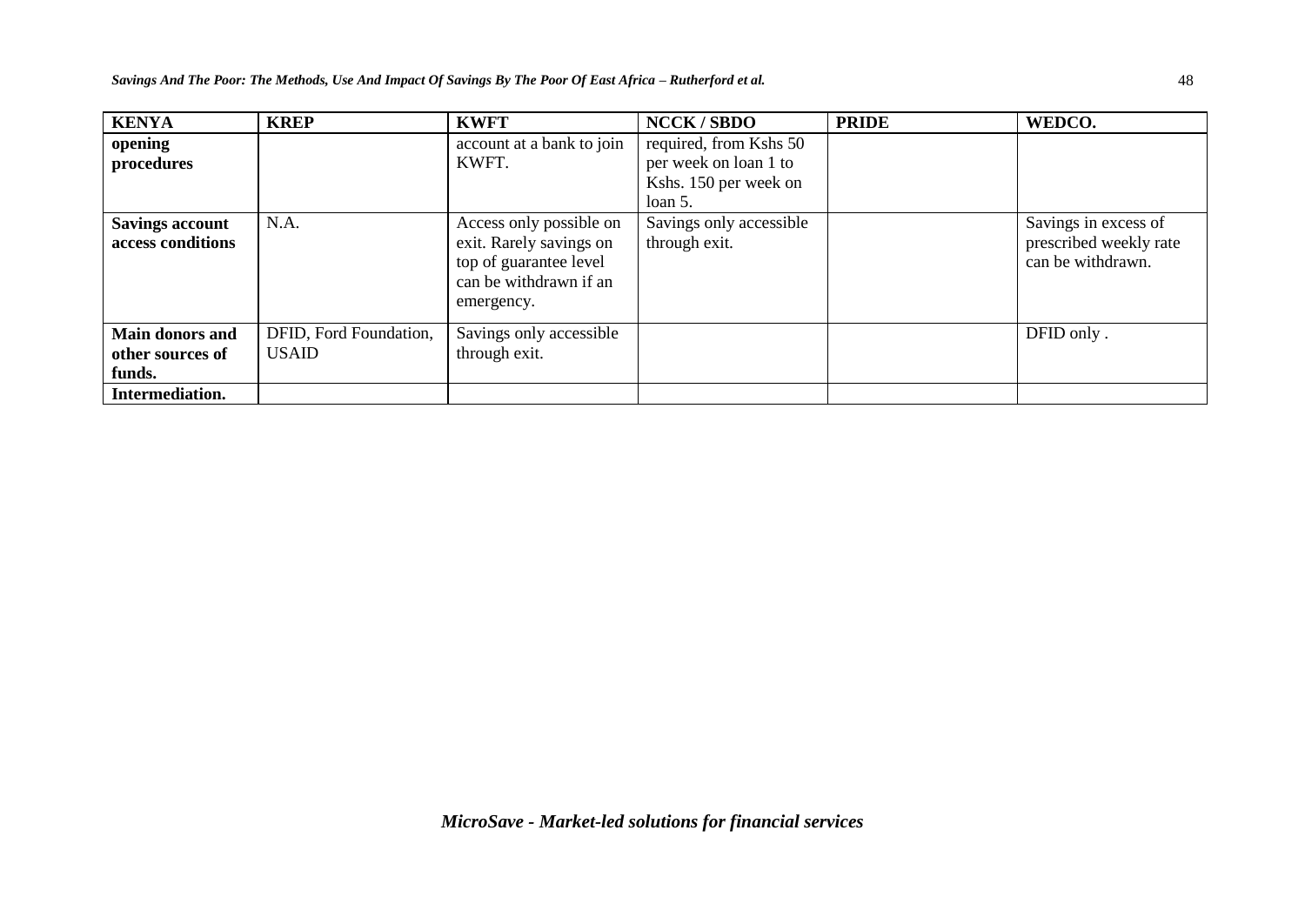| <b>UGANDA</b>           | <b>Centenary</b>          | <b>PRIDE</b>             | <b>FOCCAS</b>            | Faulu.                    | FINCA.                   |
|-------------------------|---------------------------|--------------------------|--------------------------|---------------------------|--------------------------|
| <b>Institutional</b>    | Formal bank               | NGO (once tried to       | <b>NGO</b>               | NGO owned by Food for     | <b>NGO</b>               |
| <b>Status</b>           |                           | become a bank)           |                          | the Hungry. In the        |                          |
|                         |                           |                          |                          | process of becoming a     |                          |
|                         |                           |                          |                          | limited liability         |                          |
|                         |                           |                          |                          | company.                  |                          |
| Target group of         | Total adult population    | Micro and small          | Female micro and small   | Micro and small           | Female micro and small   |
| clients                 |                           | enterprise owners        | enterprise owners        | enterprise owners         | enterprise owners        |
| <b>Year started</b>     | 1983                      | 1996                     | 1996                     | 1996.                     | 1992                     |
| <b>Institutional</b>    | Individual savings and    | Grameen-type solidarity  | Village Bank type        | Grameen-type solidarity   | Village Bank type        |
| model                   | loan accounts;            | group; weekly meetings   | solidarity group; weekly | group; weekly meetings    | solidarity group; weekly |
|                         | transactions at the bank  | at PRIDE premises        | meetings near the        | near the clients'         | meetings near the        |
|                         |                           |                          | clients' businesses      | businesses                | clients' businesses      |
| <b>Staff numbers</b>    | 85 credit officers (4/99) | 125 (4/99) also 15       | 36 growing to 41 (4/99)  | 30 of which 17 are credit | 98 staff of which 50     |
|                         |                           | trainees                 |                          | officers                  | credit officers (4/99)   |
| <b>Current number</b>   | 110,000, growing at 200   | Approx. 20,000 (up from  | 7,616 members end        | 3,950 End of February.    | Approx. 17,000           |
| of clients (or          | a day                     | 5,800 in 1/98)           | March 1999.              |                           |                          |
| members)                |                           |                          |                          |                           |                          |
| <b>Current number</b>   | 11,000                    | Approx. 14000            | 7,170 end of March       | 2,370 which is 60% of     | 16,600                   |
| of borrowers            |                           |                          | 1999.                    | the total number of       |                          |
|                         |                           |                          |                          | clients.                  |                          |
| <b>Current number</b>   | 110,00 of which most      | Approx. $20,000$ (all of | 0 (members make          | All the 3,950 clients are | 0 (members make)         |
| of savers               | are savings a/c holders   | them are compulsory      | compulsory and some      | savers.                   | compulsory and some      |
|                         | with some fixed deposit   | savers and some also     | voluntary savings held   |                           | voluntary savings held   |
|                         | $a/c$ holder              | save voluntarily)        | by themselves)           |                           | by themselves)           |
| <b>Ratio credit</b>     | An average of 1294        | An average of 160        | An average of 211        | An average of 131         | An average of 173        |
| officers to clients,    | clients for one credit    | clients for every one    | clients for every staff  | clients for every one     | clients for each staff   |
| to savers, to           | officer. And 129          | staff.                   | employed by FOCCAS.      | staff and 140 borrowers   | employed and a ratio of  |
| borrowers               | borrowers per credit      |                          |                          | for every credit officer. | 340 clients per credit   |
|                         | officer.                  |                          |                          |                           | officer.                 |
| <b>Value of savings</b> | 22bn-(58% in savings      | 1.4 bn in the loan       | None (89.4 million held  | 387million as loan        | None (Group members      |
| held                    | $A/C$ , 30% in current,   | insurance or compulsory  | in bank accounts         | security fund held by     | hold their savings in    |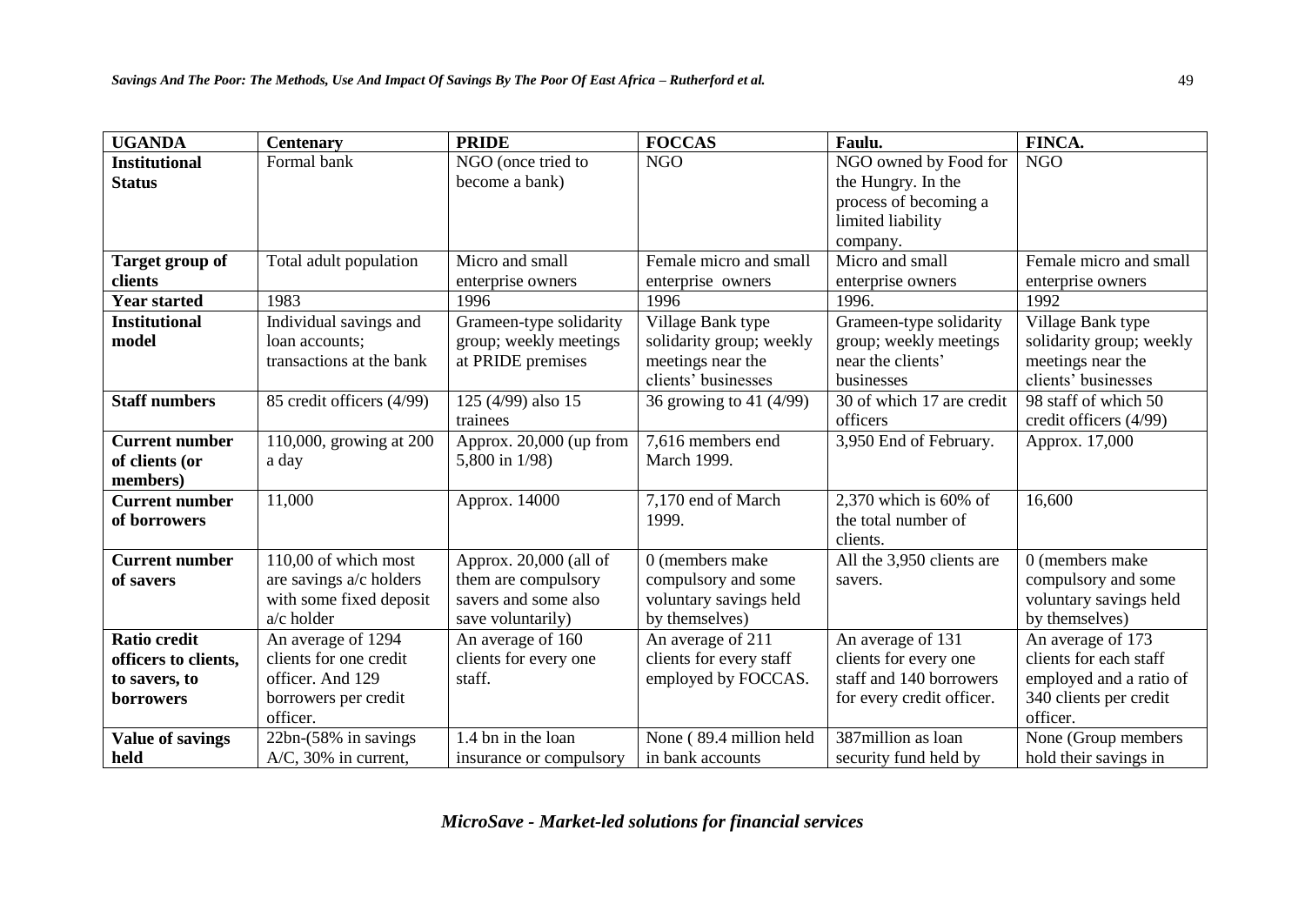| <b>UGANDA</b>                        | <b>Centenary</b>                                                             | <b>PRIDE</b>                              | <b>FOCCAS</b>                                                                                                   | Faulu.                                                             | FINCA.                                                                                                                                      |
|--------------------------------------|------------------------------------------------------------------------------|-------------------------------------------|-----------------------------------------------------------------------------------------------------------------|--------------------------------------------------------------------|---------------------------------------------------------------------------------------------------------------------------------------------|
|                                      | 1.5bn in fixed deposit.                                                      | insurance funds.                          | controlled by the<br>communities them                                                                           | Faulu.                                                             | their own group bank<br>accounts; However by                                                                                                |
|                                      |                                                                              |                                           | selves.) End March 1999                                                                                         |                                                                    | arrangement with the                                                                                                                        |
|                                      |                                                                              |                                           |                                                                                                                 |                                                                    | bank FINCA attempts to                                                                                                                      |
|                                      |                                                                              |                                           |                                                                                                                 |                                                                    | control withdraw from                                                                                                                       |
|                                      |                                                                              |                                           |                                                                                                                 |                                                                    | this account).                                                                                                                              |
| Value of loans out-<br>standing      | 13bn                                                                         | 2.2 bn (End 1998)                         | 476million (End Feb<br>1999).                                                                                   | 487 million end of April<br>1999.                                  | 1.5bn(End March 1999)                                                                                                                       |
| Level of self-                       | 733 million profit in                                                        | *****                                     | 60% operational self                                                                                            | 61% operational self-                                              | 81% operational self-                                                                                                                       |
| sufficiency                          | 1998, representing a                                                         | They aim to be                            | sufficiency end Dec                                                                                             | sufficiency in 1998.                                               | sufficiency at end March                                                                                                                    |
|                                      | 27% return on equity                                                         | sustainable by the end of<br>2000.        | 1998 (Down from 93%                                                                                             |                                                                    | 1999.                                                                                                                                       |
|                                      | after removing subsidies.                                                    |                                           | because of recent rapid<br>expansion)                                                                           |                                                                    |                                                                                                                                             |
| <b>Profit/loss last</b>              | See above.                                                                   | Accts still being audited.                | Not obtained.                                                                                                   | Not obtained.                                                      | A net surplus of                                                                                                                            |
| accounts period                      |                                                                              |                                           |                                                                                                                 |                                                                    | \$230,000 in 1998.                                                                                                                          |
| <b>Drop-outs rates</b><br>with years | Not calculated: account<br>closures and inactive<br>accounts said to be low. | On average this was<br>12.4% during 1998. | 5% of members are<br>either not using the<br>current cycle or have<br>said they will not use the<br>next cycle. | The dropout rate was<br>25% in 1997 and<br>reduced to 17% in 1998. | Approximately 5% per<br>month and rising. Note<br>FINCA counts as<br>dropouts members who<br>are merely sitting out<br>during a loan cycle. |
| <b>Reported arrears</b>              | Approx. 5% (Was 37.5%)                                                       | Portfolio at risk 0.5%                    | Portfolio at risk, end Feb                                                                                      | 10% as at the end of                                               | $0\%$ , they have $100\%$ on                                                                                                                |
| rate                                 | in 1994).                                                                    | one day past due.                         | 1999, 5.8% (one day<br>past due)                                                                                | April.                                                             | time repayment.                                                                                                                             |
| Interest rates on<br>loans           | $22\%$ APR + $2\%$<br>disbursement fee + $2\%$                               | 30% per annum.                            | 3% per month flat (i.e.<br>60-70% APR +                                                                         | 3% per month flat (i.e.<br>60-70% APR +                            | 3% per month flat (i.e.<br>60-70% APR +                                                                                                     |
|                                      | per month (declining                                                         |                                           | compulsory savings).                                                                                            | compulsory savings).                                               | compulsory savings).                                                                                                                        |
|                                      | balance)- Monitoring fee                                                     |                                           |                                                                                                                 |                                                                    |                                                                                                                                             |
|                                      | (declines with repeat)                                                       |                                           |                                                                                                                 |                                                                    |                                                                                                                                             |
|                                      | loans)                                                                       |                                           |                                                                                                                 |                                                                    |                                                                                                                                             |
| <b>Interest rates paid</b>           | 2% APR on savings                                                            | None.                                     | Groups obtain bank                                                                                              | Groups obtain bank                                                 | Groups obtain bank                                                                                                                          |
| to savers                            | accounts, 6.5% on fixed                                                      |                                           | interest on their savings                                                                                       | interest on their savings                                          | interest on their savings                                                                                                                   |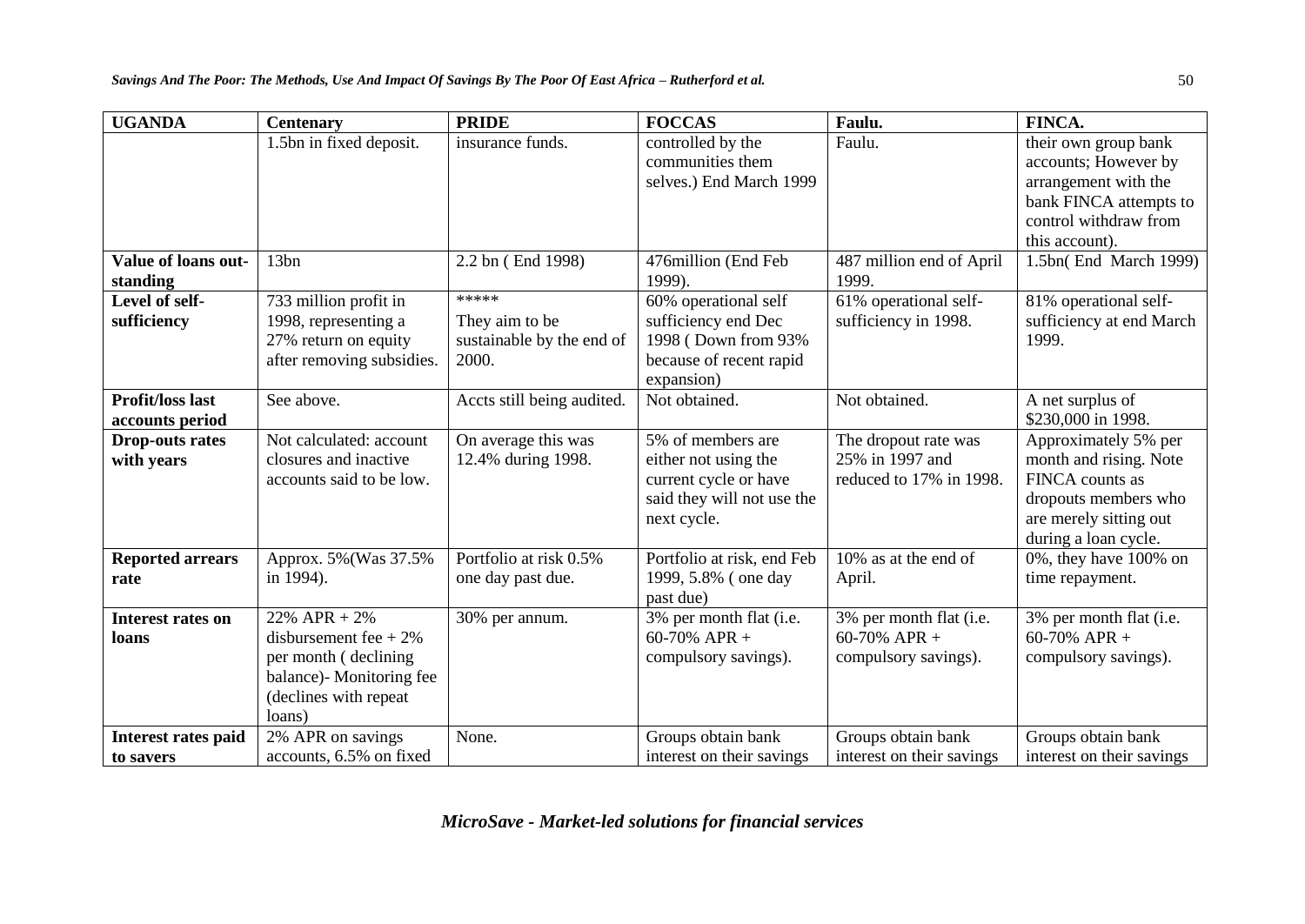| <b>UGANDA</b>                      | <b>Centenary</b>                                                                                                            | <b>PRIDE</b>                                                                                                                                                                                                                                                                                      | <b>FOCCAS</b>                                                                                                                   | Faulu.                                                                                                                                                                                                                                                                                                      | FINCA.                                                                                                                                                                                                                           |
|------------------------------------|-----------------------------------------------------------------------------------------------------------------------------|---------------------------------------------------------------------------------------------------------------------------------------------------------------------------------------------------------------------------------------------------------------------------------------------------|---------------------------------------------------------------------------------------------------------------------------------|-------------------------------------------------------------------------------------------------------------------------------------------------------------------------------------------------------------------------------------------------------------------------------------------------------------|----------------------------------------------------------------------------------------------------------------------------------------------------------------------------------------------------------------------------------|
|                                    | deposit.                                                                                                                    |                                                                                                                                                                                                                                                                                                   | accounts.                                                                                                                       | accounts.                                                                                                                                                                                                                                                                                                   | accounts.                                                                                                                                                                                                                        |
| Loan application<br>procedures     | Open a savings account:<br>Complete application<br>form: Undergo a loan<br>appraisal: wait for loan<br>committee approval.  | Form a five person<br>group: Get nine other<br>groups of five; Under go<br>six weeks training:<br>Register it with the local<br>authority: Register it as<br>part of a PRIDE group:<br>Compulsory savings for<br>several weeks: Complete<br>application form and<br>provide proof of<br>business. | Similar to FINCA.                                                                                                               | Form a five person<br>group: Under go two<br>weeks training; Continue<br>saving for the next six<br>weeks; Register it as<br>part of a Faulu group:<br>Compulsory savings for<br>the eight weeks<br>equivalent to 1% of<br>required loan: Complete<br>application form and<br>provide proof of<br>business. | Form a "Village Bank"<br>of at least 30 people<br>comprising sub-groups<br>of 5. Undergo six weeks<br>of training. Compulsory<br>savings for several<br>weeks: Complete<br>application form and<br>provide proof of<br>business. |
| Loan<br>disbursement<br>procedure  | Bank transfer into client<br>loan account.                                                                                  | Solidarity group<br>members receive loans<br>in a set order; maximum<br>loans are sized according<br>to a fixed formula.                                                                                                                                                                          | All loans are issued at<br>the same time in cycles $-$<br>size according to a fixed<br>formula: increasing each<br>loan by 50%. | Solidarity group<br>members receive loans<br>in a set order; Loan sizes<br>are flexible up to a<br>maximum amount per<br>given loan cycle.                                                                                                                                                                  | All loans are issued at<br>the same time in cycles $-$<br>size according to a fixed<br>formula: savings plus<br>base loan                                                                                                        |
| Loan repayment<br>procedure        | Varies Mostly by two or<br>three instalments over a<br>six to eight months term:<br>Some end of term<br>balloon repayments. | 25-50-week cycle of<br>fixed equal weekly<br>instalments depending<br>on cycle and loan size.                                                                                                                                                                                                     | Loans term similar to<br>FINCA. FOCCAS field<br>staffs do not handle<br>money-repayments<br>made through bank<br>transfers.     | First two loans have a 16<br>weeks repayment period:<br>third and subsequent<br>loans between six and<br>nine months; field staffs<br>do not handle money-<br>repayments made<br>through bank transfers.                                                                                                    | 16-week cycle of fixed<br>equal weekly<br>instalments.                                                                                                                                                                           |
| <b>Restrictions on</b><br>loan use | Must be for commercial<br>or agricultural uses.                                                                             | For existing businesses<br>only.                                                                                                                                                                                                                                                                  | For existing businesses<br>only.                                                                                                | Loans are given to<br>existing businesses and<br>start-up businesses of up<br>to one member per group                                                                                                                                                                                                       | For existing businesses<br>only.                                                                                                                                                                                                 |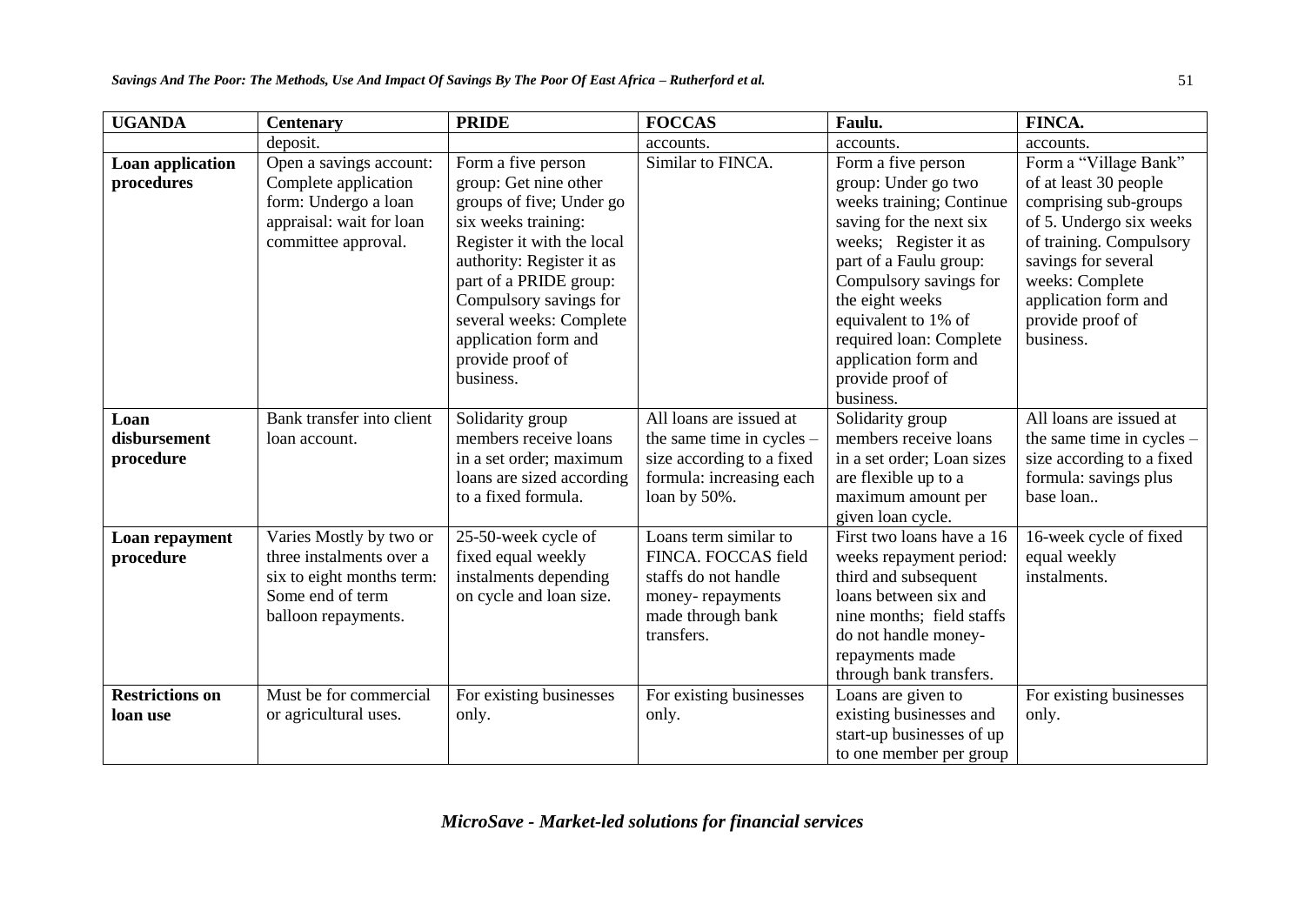| <b>UGANDA</b>                                           | <b>Centenary</b>                                                                                                 | <b>PRIDE</b>                                                                                                              | <b>FOCCAS</b>                                                                                                                                                                                    | Faulu.                                                                                                                                                                      | FINCA.                                                                                                                    |
|---------------------------------------------------------|------------------------------------------------------------------------------------------------------------------|---------------------------------------------------------------------------------------------------------------------------|--------------------------------------------------------------------------------------------------------------------------------------------------------------------------------------------------|-----------------------------------------------------------------------------------------------------------------------------------------------------------------------------|---------------------------------------------------------------------------------------------------------------------------|
|                                                         |                                                                                                                  |                                                                                                                           |                                                                                                                                                                                                  | of five if that subroup<br>agrees to cross guarantee<br>the new start-up<br>business.                                                                                       |                                                                                                                           |
| <b>Restrictions on use</b><br>of savings<br>withdrawals | None.                                                                                                            | Savings are held as<br>security against loans.                                                                            | Savings are held as<br>security against loans.<br>However, clients can<br>withdraw down to 5% of<br>the outstanding loan.<br>(But FOCCAS does not<br>have a strong system for<br>enforcing this) | Savings are held as<br>security against loans.<br>Faulu has now<br>introduced weekly<br>withdrawals of voluntary<br>savings based on<br>performance of the<br>group of five | Savings are held as<br>security against loans.                                                                            |
| <b>Savings account</b><br>opening<br>procedures         | Conventional bank<br>procedures requiring<br>application forms,<br>identification and<br>referees.               | Part of membership<br>application procedure.                                                                              | Part of membership<br>application procedure.                                                                                                                                                     | Part of membership<br>application procedure.                                                                                                                                | Part of membership<br>application procedure.                                                                              |
| <b>Savings account</b><br>access conditions             | Unlimited access up to<br>the minimum required<br>balance of Shs. $10,000/$ =<br>for savings account<br>holders. | Savings can be<br>withdrawn only if all<br>loans of all members of<br>the solidarity group have<br>been completely repaid | Same as FINCA except<br>that FOCCAS has no<br>arrangement with banks<br>to restrict withdraws.                                                                                                   | Unlimited access unless<br>group has arrears.                                                                                                                               | Savings can be<br>withdrawn only if all<br>loans of all members of<br>the solidarity group have<br>been completely repaid |
| <b>Main donors and</b><br>other sources of<br>funds.    | Savings, Investors<br>(Catholic church owns)<br>70% of shares), retained<br>profits.                             | ****<br>95% of funds are from<br>grants.                                                                                  | Grants from UNDP,<br><b>UNICEF, and USAID</b><br>via PRESTO and via<br>FFHC, FFHC. Soft loans<br>from social investors in<br>USA. Loans from EDF<br>and a line of credit from<br>the Co-op bank. | <b>USAID, Compassion</b><br>Canada, CIDA.                                                                                                                                   | USAID, USAID via<br>PRESTO, EDF soft loan,<br>TA from Austrians.                                                          |
| <b>Intermediation.</b>                                  | Full intermediary<br>institution.                                                                                | Lends out 30% of its<br>loan insurance funds.                                                                             | None.                                                                                                                                                                                            | None.                                                                                                                                                                       | None.                                                                                                                     |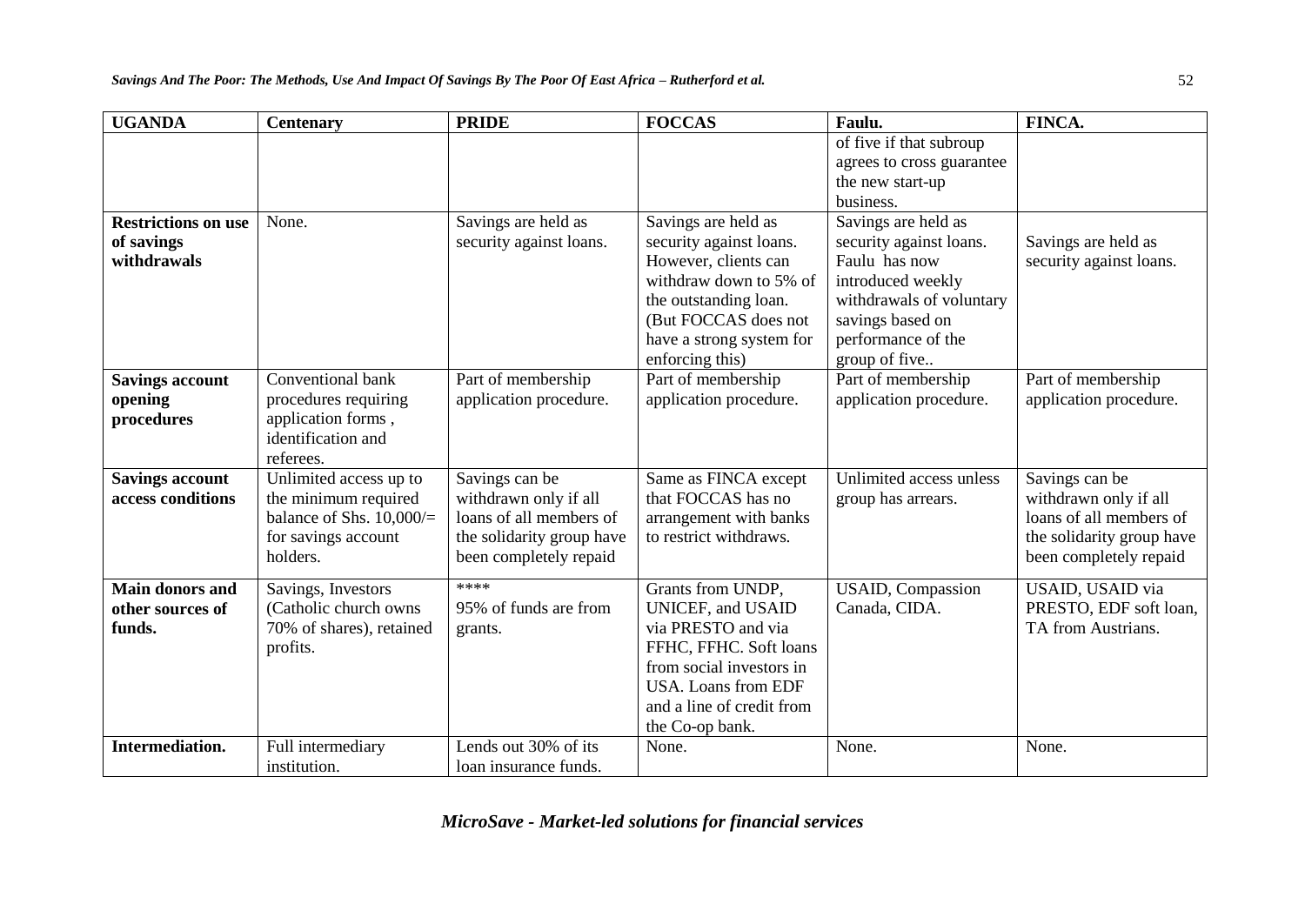| <b>TANZANIA</b>                                     | <b>SEDA</b>                                                       | <b>PRIDE</b>                                                        | <b>PTF</b>                                                                                    |
|-----------------------------------------------------|-------------------------------------------------------------------|---------------------------------------------------------------------|-----------------------------------------------------------------------------------------------|
| <b>Institutional</b>                                | NGO. Now independent of but                                       | Company limited by guarantee (once                                  | Registered NGO                                                                                |
| <b>Status</b>                                       | linked to World Vision, their founder                             | considered becoming a bank: ties with<br>Pride Africa of Nairobi)   |                                                                                               |
| <b>Target group of</b><br>clients                   | Productive poor (and mainly<br>women) micro enterprise owners     | Micro and small enterprise owners                                   | Unemployed poor women and youths with<br>existing micro businesses, rural as well as<br>urban |
| <b>Year started</b>                                 | Registered 1996; operations October<br>1995                       | Registered 1993; operations 1994                                    | NGO registration 1988; operations 1989                                                        |
| <b>Institutional</b><br>model                       | 'Community Banking' (modified<br>SHG model similar to Proshika's) | Grameen-type solidarity group; weekly<br>meetings at PRIDE premises | Grameen-type solidarity group; weekly<br>meetings in the village or peri-urban<br>settlement  |
| <b>Staff numbers</b>                                | 34 (3/99), of whom 12 are Credit<br><b>Officers</b>               | 165 (4/99), of whom 80 are credit officers                          | 25 (4/99) of whom 17 are credit officers                                                      |
| <b>Current number</b><br>of clients (or<br>members) | 4,500 (3/99) in 3 branches                                        | 28,750 (4/99)                                                       | 4,700 (3/99)                                                                                  |
| <b>Current number</b><br>of borrowers               | $3,000$ approx                                                    | 21,500                                                              | Approx. 4,200 (3/99)                                                                          |
| <b>Current number</b><br>of savers                  | 4,500 (but SEDA doesn't collect or<br>hold these savings)         | $28,750 -$ all compulsory savers                                    | 4,700 (3/99)                                                                                  |
| <b>Ratio loan officers</b>                          | 1:375 officers to clients and savers                              | 1:359 officers to clients and savers                                | 1:276 officers to clients and savers                                                          |
| to clients, to                                      | 1:250 officers to borrowers                                       | 1:268 officers to borrowers                                         | 1:247 officers to borrowers                                                                   |
| savers, to<br>borrowers                             |                                                                   |                                                                     |                                                                                               |
| <b>Value of savings</b>                             | \$22,985 (owned and held by                                       | 1.4 bn shillings $(4/99) = $1.97$ m                                 | 29.4 m shillings $(3/99) = $42,000$ , mostly                                                  |
| held                                                | members)                                                          | (compulsory savings only)                                           | compulsory                                                                                    |
| Value of loans out-<br>standing                     | \$415,127 (3/99)                                                  | 1.5 bn shillings $(4/99) = $2.11$ m                                 | \$340,000                                                                                     |
| Level of self-<br>sufficiency                       | 45% 'operational self-sufficiency'                                | 60% of operational coat                                             | 81% of costs covered by income in last<br>quarter                                             |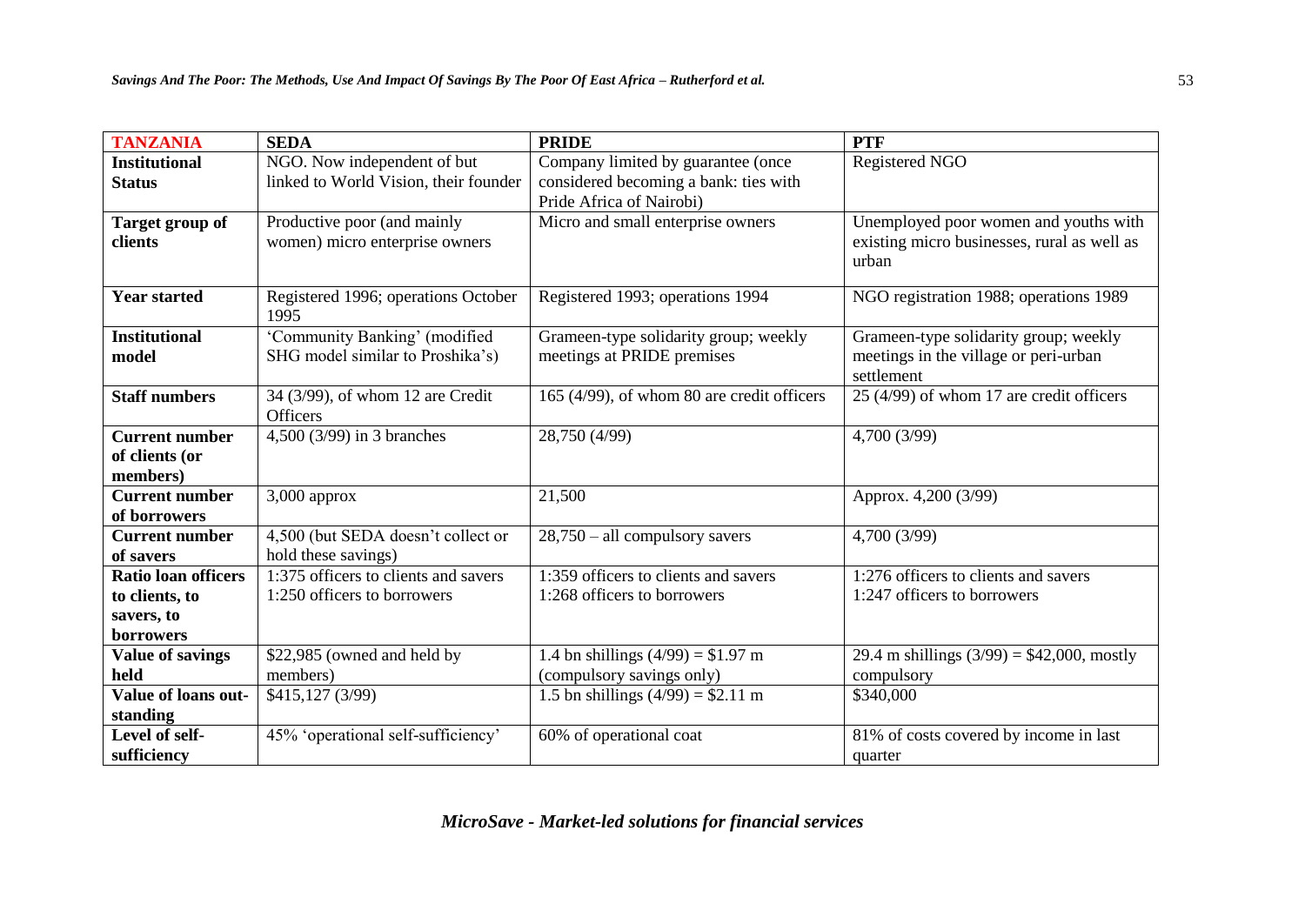| <b>TANZANIA</b>             | <b>SEDA</b>                            | <b>PRIDE</b>                                                             | <b>PTF</b>                                                |
|-----------------------------|----------------------------------------|--------------------------------------------------------------------------|-----------------------------------------------------------|
| <b>Profit/loss last</b>     | Not available: loss                    | Loss of \$356,750 in six months to June                                  | Loss of \$8,400 in quarter ending March                   |
| accounts period             |                                        | 1998                                                                     | 1999                                                      |
| <b>Drop-outs rates</b>      | Estimated approx 5% cumulative -       | Cumulative over 50% over five years                                      | Not tracked; maybe 24% per loan cycle                     |
| with years                  | there are definition problems          |                                                                          | (average 8 months) in urban area, less in                 |
|                             |                                        |                                                                          | villages                                                  |
| <b>Arrears rate</b>         | 12% at month end                       | Zero                                                                     | Less than 1%                                              |
| <b>Interest rates on</b>    | 30% flat plus 3% disbursement fee      | 30% p.a. flat plus disbursement fee of 1%                                | 30% p.a. flat plus disbursement fee of 5%                 |
| loans                       |                                        | of face value (second loan onwards);                                     | of face value: compulsory savings of 5% of                |
|                             |                                        | compulsory savings of \$1.40 a week                                      | face value paid during loan                               |
| Interest rates paid         | None: Bank pays bank rates to          | 10% of final value of compulsory savings                                 | 10% of final value of compulsory savings                  |
| to savers                   | member-held savings                    | paid on leaving scheme provided at least                                 | paid on leaving scheme provided at least                  |
|                             |                                        | 12 months have elapsed and that the exit                                 | 12 months have elapsed and provided that                  |
|                             |                                        | was voluntary (less than 50% of exits are                                | no compulsory savings were ever used to                   |
|                             |                                        | voluntary) and provided that no                                          | repay loans of others                                     |
|                             |                                        | compulsory savings were ever used to                                     |                                                           |
|                             |                                        | repay loans                                                              |                                                           |
| Loan application            | Group must be running a ROSCA          | Form a five person group: undergo eight                                  | Form a five person group: undergo seven                   |
| procedures                  | and have completed training. Each      | weeks training: fill up form: undergo                                    | days training (2 hrs a day): fill up form: get            |
|                             | member's loan application must be      | inspection of business by MEC (a group of                                | acceptance by Centre (a group of groups):                 |
|                             | approved by group. Group then          | groups): appear before MEC committee                                     |                                                           |
|                             | makes a bulk application to SEDA.      | and obtain approval                                                      |                                                           |
| Loan                        | By cheque as a bulk loan to group.,    | Solidarity group members receive loans in                                | Where possible, by cheque to bank, other                  |
| disbursement                | first loan not more than equivalent of | a set order; loans are sized according to a                              | by cash at meeting: members get                           |
| procedure                   | 150,000 shillings per member, rising   | fixed formula: loans issued by cheque from                               | simultaneous loans at start of cycle (but                 |
|                             | by 50,000 steps to 600,000.            | HQ within one week of MEC approval                                       | pre-payment mean cycles get out of sync<br>after a while) |
|                             |                                        | being granted (cheque can be open if there<br>are problems with banking) |                                                           |
|                             | By cheque each month or each week      | Weekly, with interest and compulsory                                     | Weekly, with interest and compulsory                      |
| Loan repayment<br>procedure | from group to SEDA bank account:       | savings, at Pride premises: no arrears                                   | savings, at the village or peri urban                     |
|                             | COs don't touch money.                 | allowed (all payments cleared in cash                                    | settlement: no arrears allowed (all                       |
|                             |                                        | before members can leave the premises):                                  | payments cleared in cash before members                   |
|                             |                                        | number of weeks rises from 25 (first loan)                               | can leave the meeting): number of weeks                   |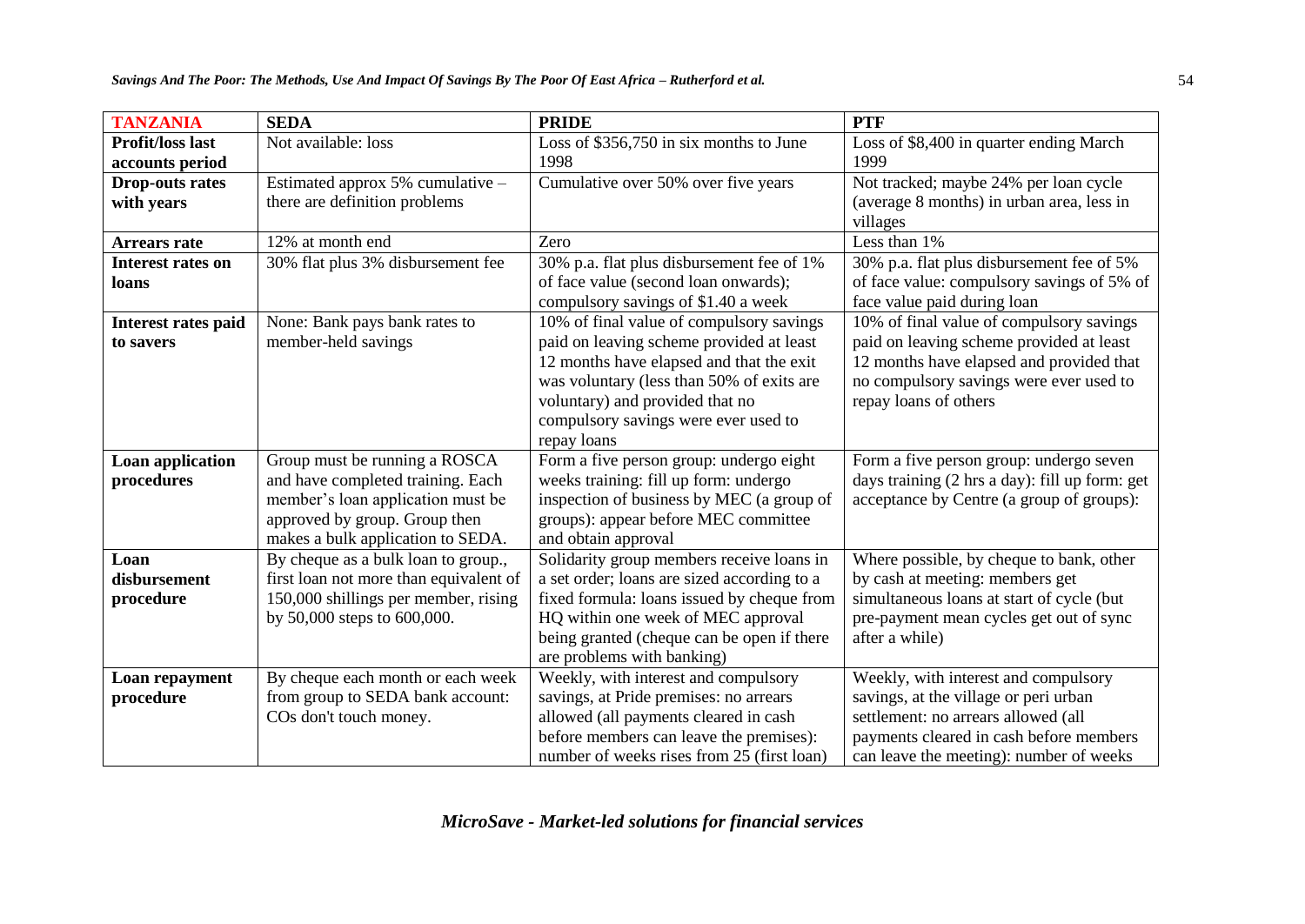| <b>TANZANIA</b>            | <b>SEDA</b>                            | <b>PRIDE</b>                               | <b>PTF</b>                                   |
|----------------------------|----------------------------------------|--------------------------------------------|----------------------------------------------|
|                            |                                        | to 40 (second) to 50 (subsequent)          | rises from 26 (first loan) to 32 (second) to |
|                            |                                        |                                            | 52 (subsequent)                              |
| <b>Restrictions on</b>     | For existing businesses only (but it's | For existing businesses only. Businesses   | For existing businesses only. Businesses     |
| loan use                   | hard to check and there is much        | are checked but loan use isn't:            | are checked but loan use isn't:              |
|                            | diversion)                             | management is aware of much diversion      | management is aware of much diversion        |
| <b>Restrictions on use</b> | None                                   | None (but see below)                       | None                                         |
| of savings                 |                                        |                                            |                                              |
| withdrawals                |                                        |                                            |                                              |
| <b>Savings account</b>     | Groups open it at a bank after         | Part of membership application procedure.  | Part of membership application procedure.    |
| opening                    | making a Constitution and bye-laws     |                                            |                                              |
| procedures                 |                                        |                                            |                                              |
| <b>Savings account</b>     | On exit only, after all SEDA loans     | Savings are held as security against loans | Savings are held as security against loans   |
| access conditions          | are cleared (SEDA is a signatory to    | and no withdrawals are allowed until exit. | and no withdrawals are allowed until exit.   |
|                            | group-owned bank accounts)             |                                            | Some voluntary savings as well.              |
| <b>Main donors and</b>     | Grants from World Vision; USAID;       | Grants from NORAD for operations and       | Grants from Ford, ADF, Tanzanian-Swiss       |
| other sources of           | Ford; DFID (for Mwanza branch)         | for lending (some USAID grants go via      | Trust Fund; loans from NIGP, Gatsby,         |
| funds.                     |                                        | Pride Africa)                              | <b>Grameen Trust</b>                         |
| Intermediation.            | None (SEDA doesn't hold member         | Unlimited lending of the compulsory        | In past yes; now prefers to bank the         |
|                            | savings). Some groups may              | savings.                                   | savings and will negotiate for loans against |
|                            | intermediate their own savings.        |                                            | these savings                                |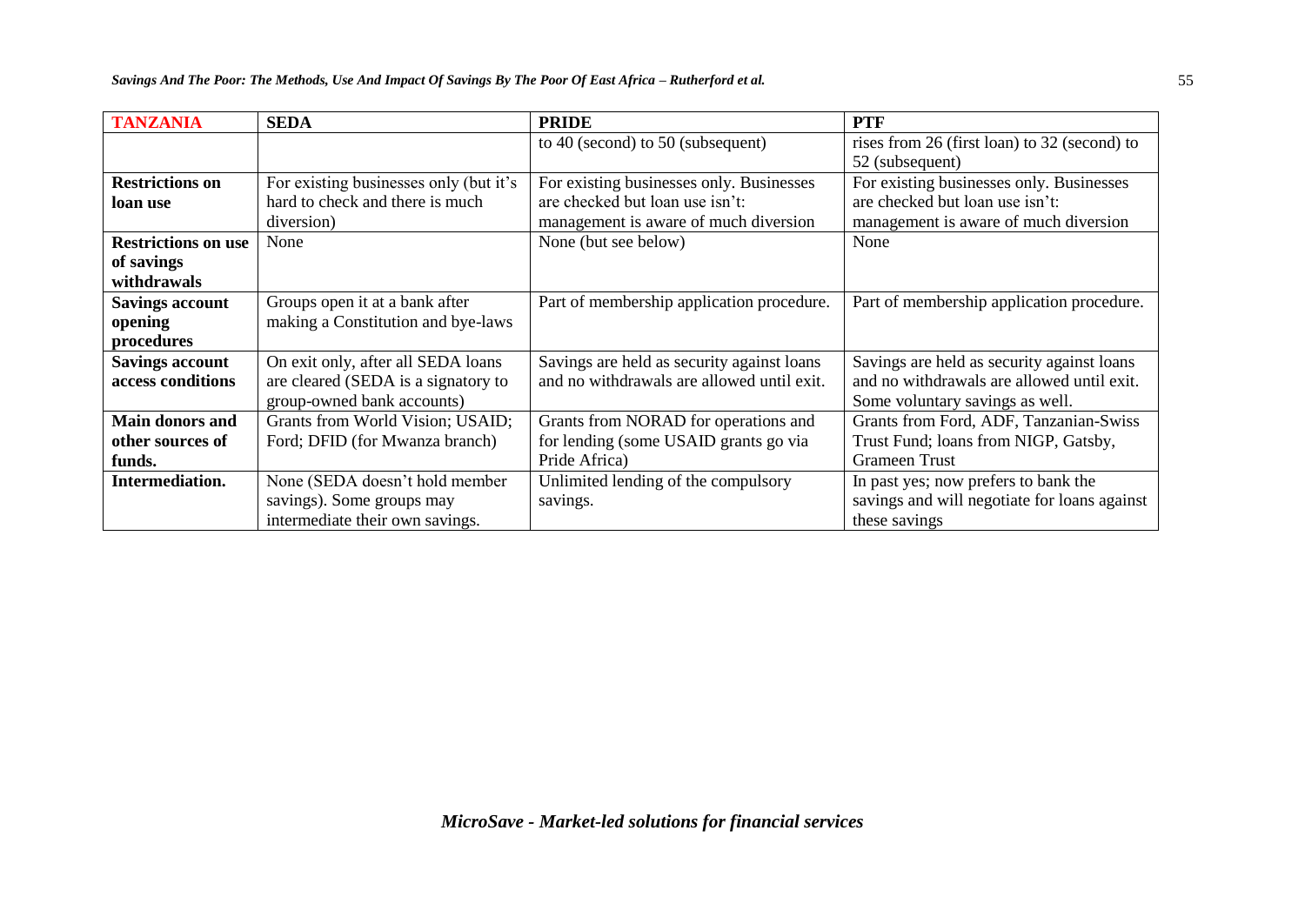# *Appendix 5: References*

**Adams**, Dale W and Fitchett, D, "Informal Finance in Low-Income Countries", *Westview Press, Boulder, Colorado* 364 pp, 1992.

**Ardener,** Shirley, and Sandra Burman (eds), "Money Go-Rounds: The Importance of Rotating Savings and Credit Associations for Women", *Berg Publications Limited*, Oxford, 1995.

**Aredo**, D. ."Study of the Socio-economic Importance of the Iddir as an Institution to Immigrants to Addis Ababa". *Savings and Development 1:17*, Italy, 1993.

**Aryeetey**, Ernest and Fritz Gockel, "Mobilizing Domestic Resources for Capital Formation in Ghana", *African Economic Research Consortium, Research Paper 3*, Nairobi, August 1991.

**Aryeetey**, Ernest, Hemamala Hettige, Machiko Nissanke, and William Steel, "Financial Market Fragmentation and Reforms in Ghana, Malawi, Nigeria and Tanzania", *The World Bank Economic Review, Vol 11, No.2*, Washington, 1997.

**Bascom**, W. R. "The Esusu: A Credit Institution of the Yoruba." *Journal of the Royal Anthropological Institute 82*, UK, 1952.

**Bolnick**, Bruce R., "Moneylenders and Informal Financial Markets in Malawi", W*orld Development Vol. 20, No. 1, pp 57-68*, UK, 1992.

**Brundin**, Ingela and Mikael Sandstrom, "Savings and Credit in the Informal and Cooperative Financial Sectors in Kenya", *Department of International Economics and Geography, Stockholm School of Economics, minor Field Study # 31*, 1992

**Bouman**, F. J. A. "Rotating and Accumulating Savings and Credit Associations: A Development Perspective." *World Development 23(3)*, UK, 1995.

**CGAP Working Group on Savings Mobilization**, "Savings Mobilization Strategies - Lessons From Four Experiences", *mimeo GTZ*, Eschborn, 1998

**Cuevas,** Carlos E and Gertrud R Schrieder, "Determinants of Informal Financial Group Participation: Evidence from Rural Cameroon", *Ohio State University,* 1991.

**Delancy**, M. W.. "Credit for the Common Man in Cameroon." *Journal of Modern African Studies 15(2)*, UK, 1977.

**Dodson**, Christine, "Non-Bank Financial Institutions in Ghana (Citi Savings and Loans)" in MicroFinance Network "Proceedings of the 4<sup>th</sup> Annual Conference: Establishing MicroFinance Industry", *mimeo downloaded from the Internet, MicroFinance Network*, Washington, 1997.

**Geerdes**, V. "Precursors of Modern Social Security: Indigenous African Institutions." *Journal of Modern African Studies 13(2),* UK 1975.

**Geertz**, C.. "Rotating Savings and Credit Associations: The Middle Rung in Economic Development." *Economic Development and Cultural Change 10(3)*, USA, 1962.

**Haggblade**, S. "Africanisation from Below: The Evolution of Cameroonian Savings Societies into Western Style Banks." *Rural Africana 2: 34-55*, UK, 1978.

**Jerome**, Theo Afeikhena, " The Role of ROSCAs in Mobilizing Domestic Savings in Nigeria", *African Review of Money, Finance and Banking, Vol2*. 1991.

**Mauri**, A., (Ed) "Mobilisation of Household Savings: A Tool for Development", *Credit Markets of Africa Series, Finafrica*, Caprio, Milan, Italy, 1977a

**Mauri**, A., "A Policy to Mobilise Rural Savings in Less Developed Countries", *Savings and Development, (1) 21-57*, Italy, 1977b.

**Mensink**, Muriel, "Women and Finance in Uganda – Low Income Women: respected Business Partners"*, SNV,* Netherlands, 1995.

**Miracle**, Marvin P., Diane S. Miracle and Laurie Cohen, "Informal Savings Mobilization in Africa", *Economic Development and Cultural Change, 28*, 1980.

**Montgomery**, Richard "Disciplining or Protecting the Poor ? Avoiding the Social Costs of Peer Pressure in Solidarity Group Micro-Credit Schemes", Working Paper for the *Conference on Finance Against Poverty*, Reading University, March 1995.

**Osuntogun**, A. and R. Adeyemo "Mobilisation of Rural Savings and Credit Extension By Pre-Cooperative Organisations in South Western Nigeria." *Savings and Development 5(4)*, Italy, 1981.

**Pal**, Mariam S. "Replicating the Grameen Bank in Burkina Faso", *Small Enterprise Development, Vol. 8, No.1*, London, 1997.

**Robinson**, Marguerite S. "Introducing Savings Mobilization in Microfinance Programs: When and How ?", *Microfinance Network*, Cavite, Philippines, and *HIID*, USA, November 1995.

**Rutherford***,* Stuart and Harry Mugwanga, "FAULU – Mid-Term Review", mimeo, BASE-ODA, Kenya,